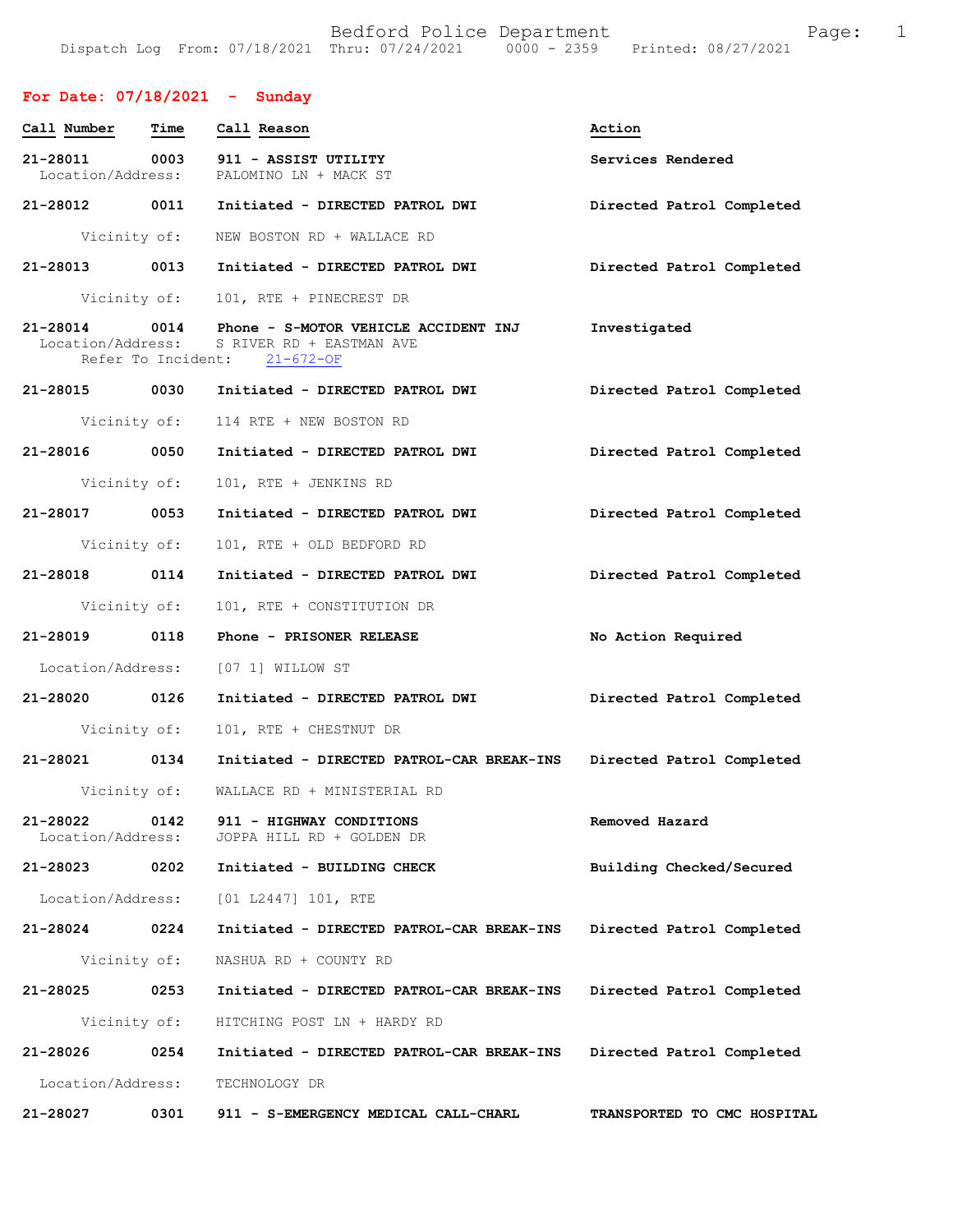|                               |              | Bedford Police Department<br>Dispatch Log From: 07/18/2021 Thru: 07/24/2021 0000 - 2359 Printed: 08/27/2021 | Page:                     | 2 |
|-------------------------------|--------------|-------------------------------------------------------------------------------------------------------------|---------------------------|---|
| Location/Address:             |              | FOREST DR                                                                                                   |                           |   |
| 21-28028                      | 0318         | Initiated - BUILDING CHECK                                                                                  | Building Checked/Secured  |   |
| Location/Address:             |              | [01 192] NEW BOSTON RD                                                                                      |                           |   |
| 21-28029                      | 0327         | Initiated - DIRECTED PATROL BURGLARY                                                                        | Directed Patrol Completed |   |
| Vicinity of:                  |              | HAWK DR + NEW BOSTON RD                                                                                     |                           |   |
| 21-28030                      | 0330         | Initiated - DIRECTED PATROL-CAR BREAK-INS                                                                   | Directed Patrol Completed |   |
|                               | Vicinity of: | GAGE GIRLS RD + BEALS RD                                                                                    |                           |   |
| 21-28031                      | 0336         | Initiated - DIRECTED PATROL-CAR BREAK-INS                                                                   | Directed Patrol Completed |   |
| Location/Address:             |              | BACK RIVER RD + MEADOWCREST DR                                                                              |                           |   |
| 21-28032<br>Location/Address: | 0339         | Phone - MOTOR VEHICLE COMP-IN PROGRESS<br>101, RTE                                                          | Could Not Locate          |   |
| 21-28033 0354                 |              | Initiated - DIRECTED PATROL-CAR BREAK-INS                                                                   | Directed Patrol Completed |   |
| Vicinity of:                  |              | LINDAHL RD + HAWK DR                                                                                        |                           |   |
| 21-28034                      | 0356         | Initiated - VACANT PROPERTY CHECK                                                                           | Building Checked/Secured  |   |
| Location/Address:             |              | S RIVER RD + BACK RIVER RD                                                                                  |                           |   |
| 21-28035                      | 0419         | Initiated - BUILDING CHECK                                                                                  | Building Checked/Secured  |   |
| Location/Address:             |              | [01 232] LIBERTY HILL RD                                                                                    |                           |   |
| 21-28036<br>Location/Address: | 0433         | Phone - ALARM, BURGLAR<br>[01 L2230] VERONICA DR                                                            | Alarm - False             |   |
| 21-28037                      | 0452         | Initiated - DIRECTED PATROL-CAR BREAK-INS                                                                   | Directed Patrol Completed |   |
|                               | Vicinity of: | GAGE RD + OLDE ENGLISH RD                                                                                   |                           |   |
| 21-28038                      | 0502         | Initiated - DIRECTED PATROL TRAFFIC ENF                                                                     | Directed Patrol Completed |   |
|                               | Vicinity of: | NEW BOSTON RD + WALLACE RD                                                                                  |                           |   |
| 21-28039                      | 0520         | Initiated - DIRECTED PATROL TRAFFIC ENF                                                                     | Directed Patrol Completed |   |
|                               | Vicinity of: | 101, RTE + HITCHING POST LN                                                                                 |                           |   |
| 21-28040                      | 0533         | Initiated - BUILDING CHECK                                                                                  | Directed Patrol Completed |   |
| Location/Address:             |              | [01 308] COLBY CT                                                                                           |                           |   |
| 21-28041                      | 0534         | Initiated - DIRECTED PATROL TRAFFIC ENF                                                                     | Directed Patrol Completed |   |
| Location/Address:             |              | S RIVER RD + MEETINGHOUSE RD                                                                                |                           |   |
| 21-28042                      | 0543         | Initiated - DIRECTED PATROL ACCIDENTS                                                                       | Directed Patrol Completed |   |
|                               | Vicinity of: | 114 RTE + NEW BOSTON RD                                                                                     |                           |   |
| 21-28043                      | 0552         | Initiated - DIRECTED PATROL TRAFFIC ENF                                                                     | Directed Patrol Completed |   |
|                               | Vicinity of: | 101, RTE + NASHUA RD                                                                                        |                           |   |
| 21-28044                      | 0604         | Initiated - DIRECTED PATROL TRAFFIC ENF                                                                     | Directed Patrol Completed |   |
|                               | Vicinity of: | OLD BEDFORD RD + HOLBROOK RD                                                                                |                           |   |
| 21-28045                      | 0625         | Phone - ALARM, BURGLAR                                                                                      | Alarm- correct code/reset |   |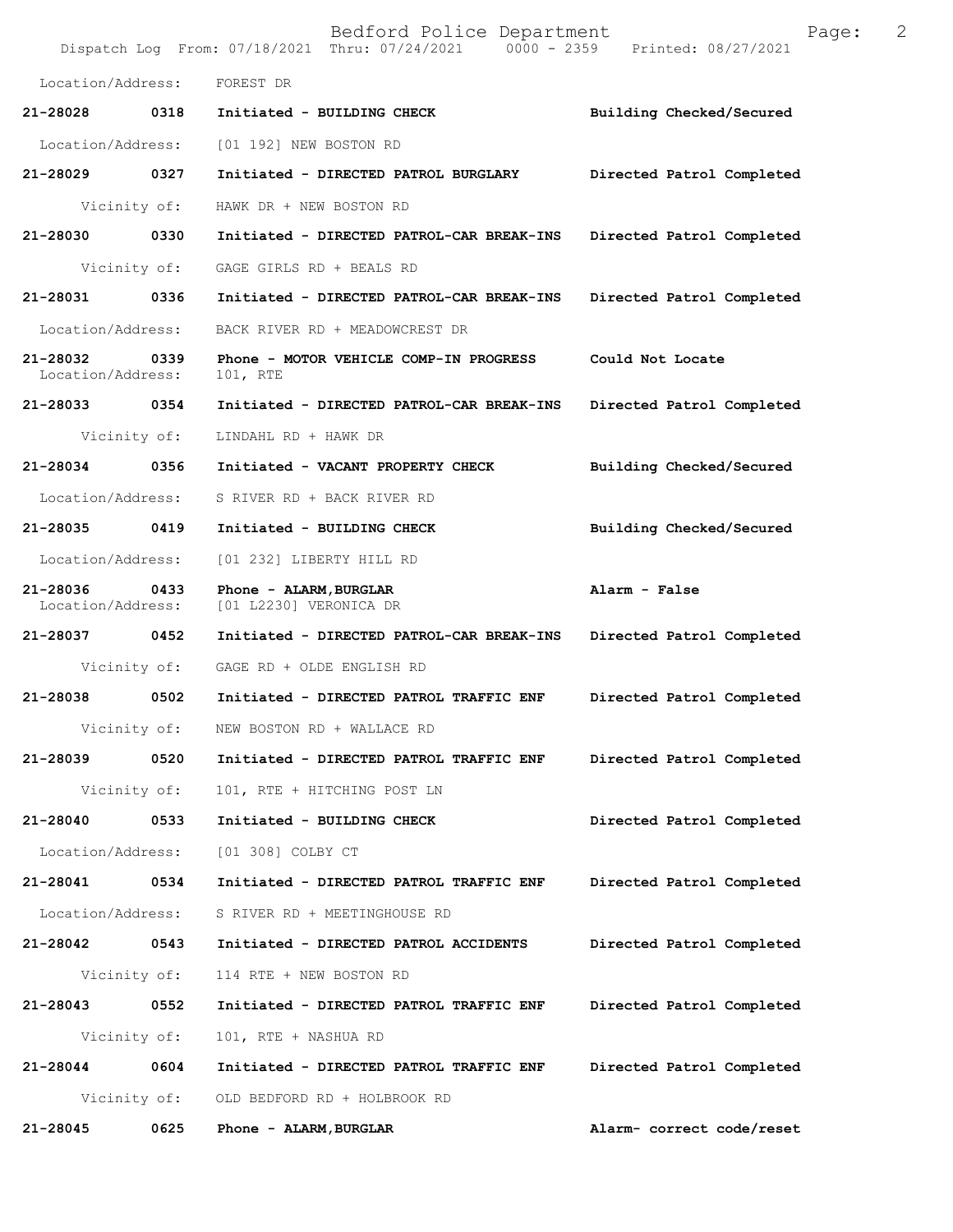Bedford Police Department Page: 3 Dispatch Log From: 07/18/2021 Thru: 07/24/2021 Location/Address: [01 1683] ELIZABETH WAY **21-28046 0835 Initiated - DIRECTED PATROL-CAR BREAK-INS Directed Patrol Completed**  Location/Address: [01 1312] S RIVER RD **21-28047 0854 911 - S-EMERGENCY MEDICAL CALL-CHARL NO TRANSPORT**  Location/Address: **21-28048 0855 Initiated - DIRECTED PATROL TRAFFIC ENF Directed Patrol Completed**  Vicinity of: S RIVER RD + MEETINGHOUSE RD **21-28049 0902 Initiated - DIRECTED PATROL ACCIDENTS Directed Patrol Completed**  Location/Address: S RIVER RD + MEETINGHOUSE RD **21-28050 0917 Phone - CIVIL No Action Required**  Location/Address: RIDDLE DR **21-28051 0918 Phone - ABANDONED MOTOR VEHICLE Services Rendered** Location/Address: [01 L2471] S RIVER RD Location/Address: [01 L2471] S RIVER RD **21-28052 0918 Initiated - DIRECTED PATROL ACCIDENTS Directed Patrol Completed**  Location/Address: 101, RTE + MEETINGHOUSE RD **21-28053 0935 Phone - MOTOR VEHICLE ACCIDENT Investigated**  Location/Address: CHURCH RD + WALLACE RD **21-28054 0936 Initiated - DIRECTED PATROL TRAFFIC ENF Directed Patrol Completed**  Vicinity of: S RIVER RD + BACK RIVER RD **21-28055 0942 Phone - MISSING PERSON Services Rendered**  Location/Address: BEALS RD<br>Refer To Incident: 21-670-OF Refer To Incident: **21-28056 0953 Initiated - MOTOR VEHICLE STOP Summons/Warning Issued**  Location/Address: S RIVER RD **21-28057 0959 Initiated - DIRECTED PATROL TRAFFIC ENF Directed Patrol Completed**  Vicinity of: S RIVER RD + CLUB ACRE LN **21-28058 1006 Initiated - DIRECTED PATROL-CAR BREAK-INS Directed Patrol Completed**  Location/Address: [01 1235] S RIVER RD **21-28059 1006 911 - S-EMERGENCY MEDICAL CALL-CHARL Transported to Elliot Hospital** Location/Address: [01 1202] NASHUA RD **21-28060 1008 Initiated - POLICE INFORMATION No Action Required**  Location/Address: BEALS RD **21-28061 1023 Initiated - DIRECTED PATROL ACCIDENTS Directed Patrol Completed**  Location/Address: 101, RTE + WALLACE RD **21-28062 1032 Initiated - DIRECTED PATROL ACCIDENTS Directed Patrol Completed**  Vicinity of: S RIVER RD + EXECUTIVE PARK DR **21-28063 1037 Initiated - DIRECTED PATROL-CAR BREAK-INS Directed Patrol Completed**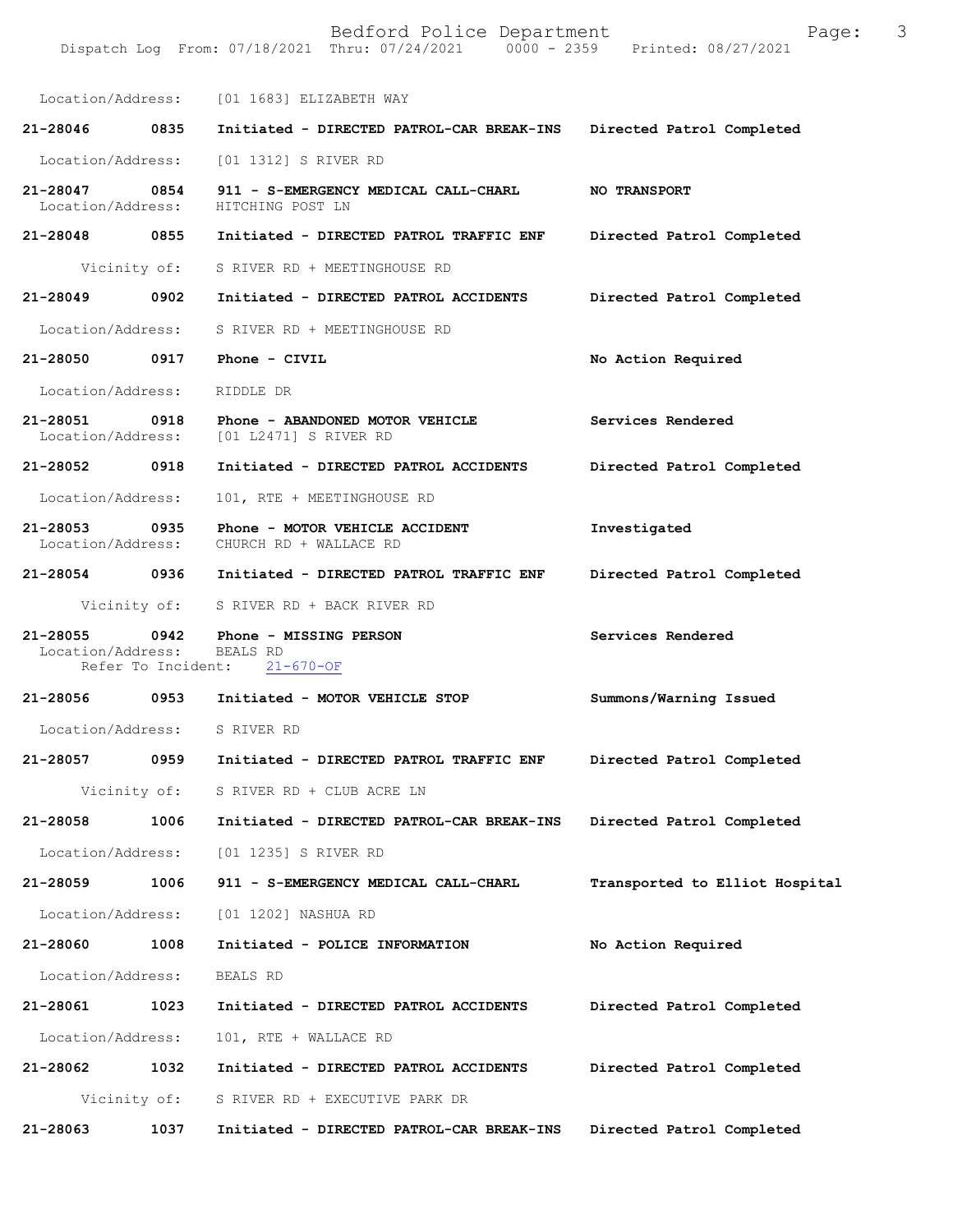|                               |      | Location/Address: PALOMINO LN + MACK ST                    |                                |
|-------------------------------|------|------------------------------------------------------------|--------------------------------|
| 21-28064 1038                 |      | Initiated - DIRECTED PATROL-CAR BREAK-INS                  | Directed Patrol Completed      |
| Location/Address:             |      | LIBERTY HILL RD + COUNTY RD                                |                                |
| $21 - 28065$                  | 1051 | Initiated - DIRECTED PATROL-CAR BREAK-INS                  | Directed Patrol Completed      |
| Vicinity of:                  |      | HAWTHORNE DR                                               |                                |
| 21-28066 1059                 |      | Initiated - DIRECTED PATROL TRAFFIC ENF                    | Directed Patrol Completed      |
| Vicinity of:                  |      | WALLACE RD + NEW BOSTON RD                                 |                                |
| 21-28067 1109                 |      | 911 - S-EMERGENCY MEDICAL CALL-CHARL                       | Transported to Elliot Hospital |
| Location/Address:             |      | CONSTANCE ST                                               |                                |
| 21-28068 1128                 |      | Initiated - BUILDING CHECK                                 | Directed Patrol Completed      |
| Location/Address:             |      | [01 L0000738] COLBY CT                                     |                                |
| 21-28069 1204                 |      | Initiated - DIRECTED PATROL TRAFFIC ENF                    | Directed Patrol Completed      |
| Vicinity of:                  |      | S RIVER RD + AUTUMN LN                                     |                                |
| 21-28070                      | 1209 | Initiated - MOTOR VEHICLE STOP                             | Summons/Warning Issued         |
| Location/Address:             |      | 101, RTE + BOYNTON ST                                      |                                |
| 21-28071 1223                 |      | Initiated - DIRECTED PATROL TRAFFIC ENF                    | Directed Patrol Completed      |
| Location/Address:             |      | S RIVER RD + COLBY CT                                      |                                |
| 21-28072 1253                 |      | Initiated - MOTOR VEHICLE STOP                             | Summons/Warning Issued         |
| Location/Address:             |      | S RIVER RD + MEETINGHOUSE RD                               |                                |
| 21-28073                      | 1311 | Initiated - DIRECTED PATROL ACCIDENTS                      | Directed Patrol Completed      |
| Location/Address:             |      | 101, RTE + PINECREST DR                                    |                                |
| 21-28074 1312                 |      | Initiated - DIRECTED PATROL TRAFFIC ENF                    | Directed Patrol Completed      |
| Location/Address:             |      | S RIVER RD + MEETINGHOUSE RD                               |                                |
| 21-28075                      | 1345 | Initiated - DIRECTED PATROL TRAFFIC ENF                    | Directed Patrol Completed      |
| Location/Address:             |      | S RIVER RD + KILTON RD                                     |                                |
| 21-28076                      | 1354 | Phone - ASSAULT<br>Location/Address: [01 248] RIDGEWOOD RD | Services Rendered              |
| 21-28077                      | 1354 | Initiated - MOTOR VEHICLE STOP                             | Summons/Warning Issued         |
| Location/Address:             |      | [01 L1864] S RIVER RD                                      |                                |
| 21-28078<br>Location/Address: | 1356 | Initiated - BUILDING CHECK<br>[01 463] NASHUA RD           | Alarm - False                  |
| 21-28079<br>Location/Address: | 1358 | Phone - ENDANGERMENT<br>[01 248] RIDGEWOOD RD              | Services Rendered              |
| 21-28080<br>Location/Address: | 1404 | Phone - ASSIST CITIZEN<br>[01 1794] S RIVER RD             | Services Rendered              |
| 21-28081                      | 1426 | Initiated - DIRECTED PATROL TRAFFIC ENF                    | Directed Patrol Completed      |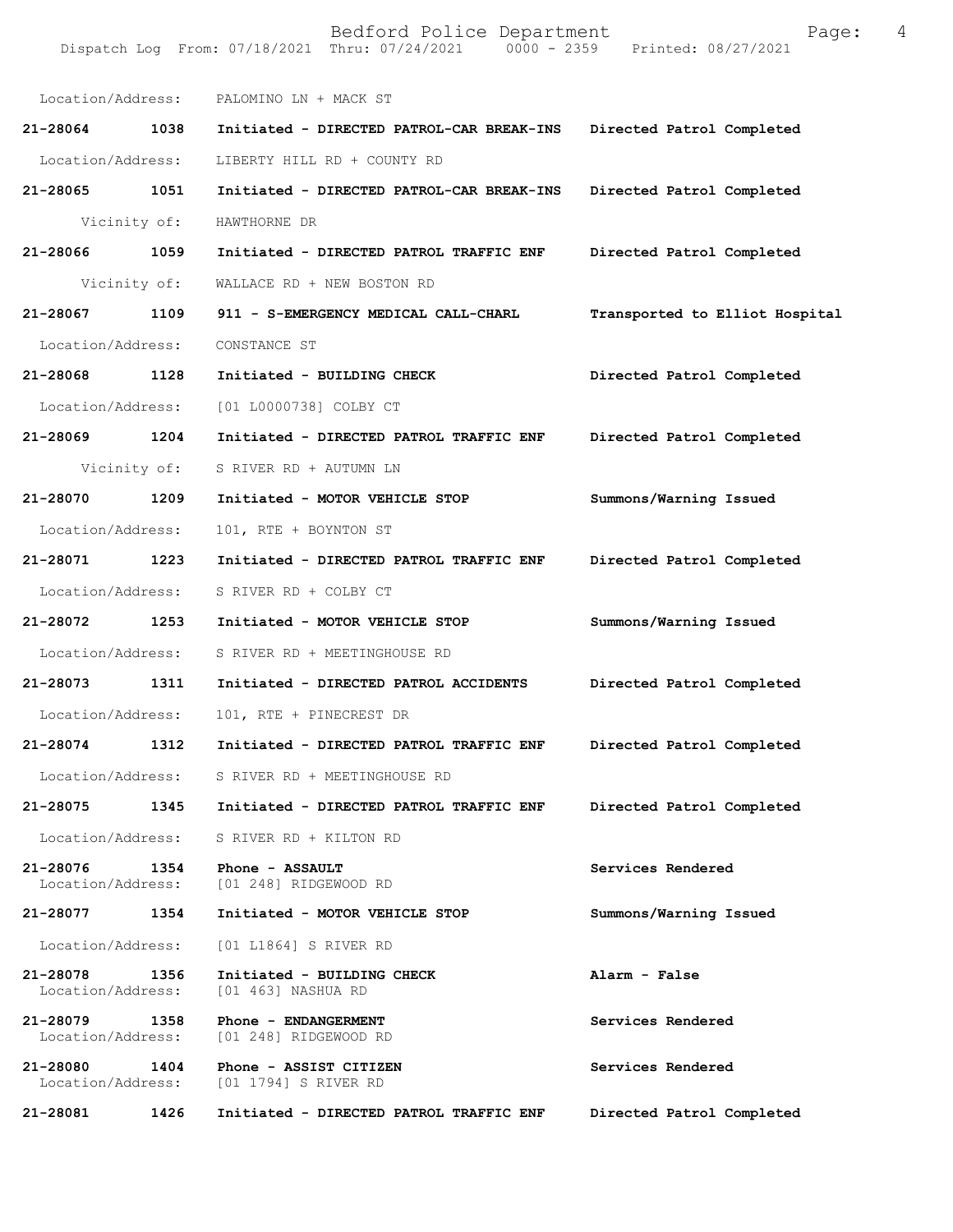|                               |           | Bedford Police Department<br>Dispatch Log From: 07/18/2021 Thru: 07/24/2021 | 5<br>Page:<br>0000 - 2359 Printed: 08/27/2021 |
|-------------------------------|-----------|-----------------------------------------------------------------------------|-----------------------------------------------|
| Vicinity of:                  |           | MEETINGHOUSE RD + S RIVER RD                                                |                                               |
| 21-28082                      | 1432      | Initiated - MOTOR VEHICLE STOP                                              | Summons/Warning Issued                        |
| Location/Address:             |           | 101, RTE + CONSTITUTION DR                                                  |                                               |
| 21-28083<br>Location/Address: | 1436      | Walk-In - ASSIST CITIZEN<br>[01 474] CONSTITUTION DR                        | Services Rendered                             |
| 21-28084<br>Location/Address: | 1502      | Initiated - DISABLED MOTOR VEHICLE<br>101, RTE + CONSTITUTION DR            | Services Rendered                             |
| 21-28085                      | 1515      | Initiated - DIRECTED PATROL ACCIDENTS                                       | Directed Patrol Completed                     |
| Location/Address:             |           | BACK RIVER RD + S RIVER RD                                                  |                                               |
| 21-28086                      | 1516      | Initiated - DIRECTED PATROL-CAR BREAK-INS                                   | Directed Patrol Completed                     |
| Location/Address:             |           | MARKET ST + MAIN ST                                                         |                                               |
| 21-28087                      | 1523      | Initiated - DIRECTED PATROL ACCIDENTS                                       | Directed Patrol Completed                     |
| Location/Address:             |           | 101, RTE + JENKINS RD                                                       |                                               |
| 21-28088                      | 1535      | Initiated - DIRECTED PATROL MOUNTAIN BIKE                                   | Directed Patrol Completed                     |
|                               | Location: | WHOLE FOODS - PARKED BY CHANDLER APTS                                       |                                               |
| 21-28089                      | 1600      | Initiated - DIRECTED PATROL ACCIDENTS                                       | Directed Patrol Completed                     |
| Location/Address:             |           | 114 RTE + DONALD ST                                                         |                                               |
| 21-28090                      | 1603      | Initiated - DIRECTED PATROL ACCIDENTS                                       | Directed Patrol Completed                     |
| Location/Address:             |           | S RIVER RD + COLBY CT                                                       |                                               |
| 21-28091                      | 1606      | Initiated - DIRECTED PATROL ACCIDENTS                                       | Directed Patrol Completed                     |
| Location/Address:             |           | 101, RTE + 114 RTE                                                          |                                               |
| 21-28092                      | 1621      | Initiated - DIRECTED PATROL ACCIDENTS                                       | Directed Patrol Completed                     |
| Location/Address:             |           | NASHUA RD + COUNTY RD                                                       |                                               |
| 21-28093                      | 1622      | Initiated - MOTOR VEHICLE STOP                                              | Summons/Warning Issued                        |
| Location/Address:             |           | 101, RTE + 114 RTE                                                          |                                               |
| 21-28094                      | 1626      | 911 - S-EMERGENCY MEDICAL CALL-DELTA                                        | Transported to Hospital-Other                 |
| Location/Address:             |           | [01 335] COLBY CT                                                           |                                               |
| 21-28095<br>Location/Address: | 1632      | Initiated - MOTOR VEHICLE STOP<br>[01 L2122] S RIVER RD                     | <b>NO PAPERWORK</b>                           |
| 21-28096                      | 1636      | Initiated - MOTOR VEHICLE STOP                                              | Summons/Warning Issued                        |
| Location/Address:             |           | S RIVER RD                                                                  |                                               |
| 21-28097<br>Location/Address: | 1639      | 911 - S-SERVICE CALL<br>[01 1603] MARKET ST                                 | Services Rendered                             |
| 21-28098                      | 1652      | Initiated - DIRECTED PATROL TRAFFIC ENF                                     | Directed Patrol Completed                     |
| Location/Address:             |           | S RIVER RD + CLUB ACRE LN                                                   |                                               |
| 21-28099<br>Location/Address: | 1653      | Phone - S-FIRE ALARM<br>[01 L409] HAWK DR                                   | Services Rendered                             |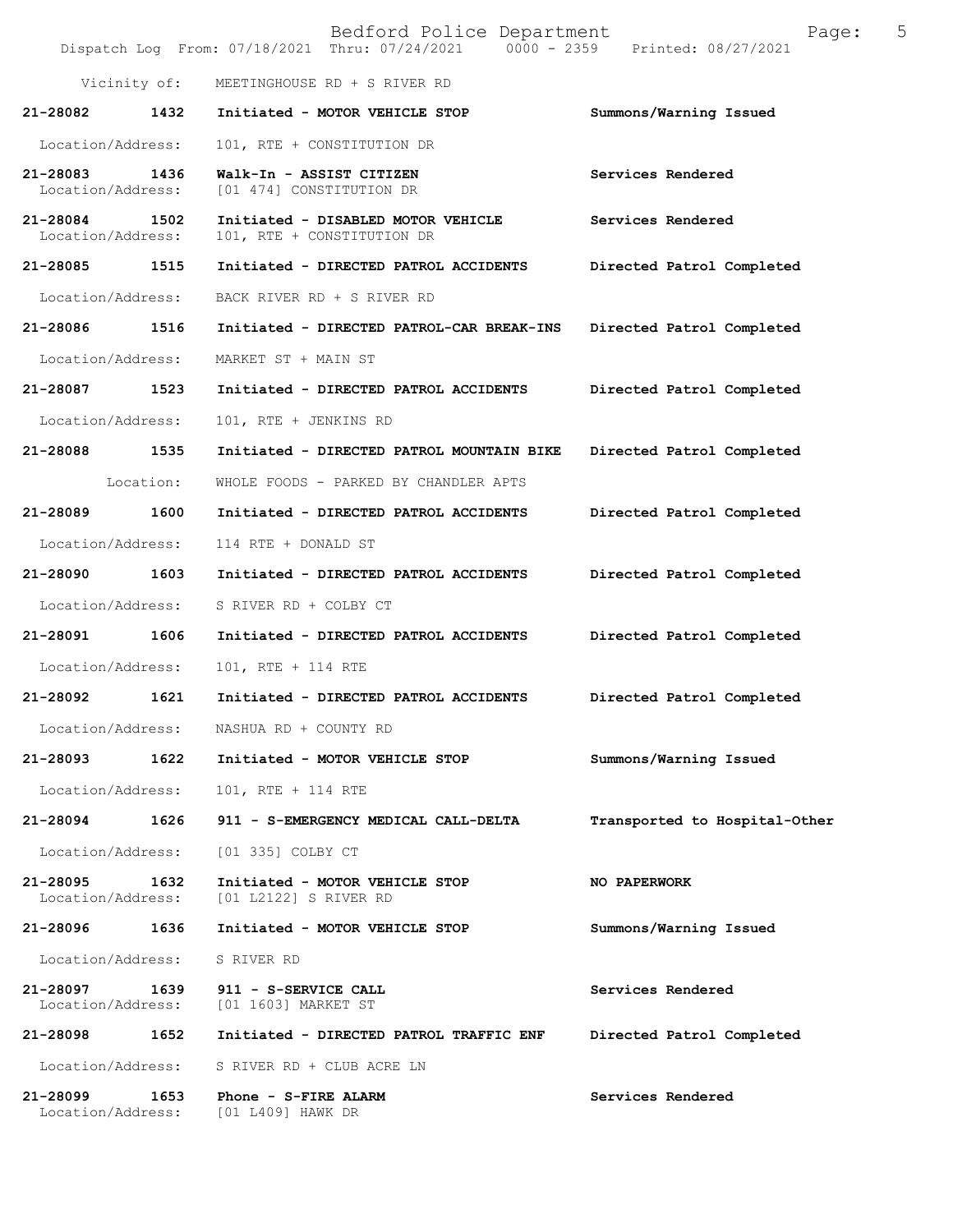Bedford Police Department Page: 6 Dispatch Log From:  $07/18/2021$  Thru:  $07/24/2021$ **21-28100 1659 Initiated - DIRECTED PATROL TRAFFIC ENF Directed Patrol Completed**  Location/Address: N AMHERST RD **21-28101 1703 Initiated - DIRECTED PATROL TRAFFIC ENF Directed Patrol Completed**  Location/Address: NEW BOSTON RD + WALLACE RD **21-28102 1707 Initiated - MOTOR VEHICLE STOP Summons/Warning Issued**  Location/Address: [01 L1804] S RIVER RD **21-28103 1708 Initiated - MOTOR VEHICLE STOP Summons/Warning Issued**  Location/Address: S RIVER RD + MAIN ST **21-28104 1717 Initiated - MOTOR VEHICLE STOP Summons/Warning Issued**  Location/Address: NEW BOSTON RD + CHESTERFIELD PL **21-28105 1718 Phone - S-MUTUAL AID-MEDICAL Transported to Elliot Hospital** Location/Address: [03] SHORE DR **21-28106 1730 Initiated - MOTOR VEHICLE STOP Summons/Warning Issued**  Location/Address: S RIVER RD + EXECUTIVE PARK DR **21-28107 1732 911 - S-EMERGENCY MEDICAL CALL-CHARL TRANSPORTED TO CMC HOSPITAL**  Location/Address: [01 335] COLBY CT **21-28108 1738 Initiated - SUSP ACTIVITIES Services Rendered**  [01 1400] EXECUTIVE PARK DR **21-28109 1740 Initiated - DIRECTED PATROL TRAFFIC ENF Directed Patrol Completed**  Location/Address: WALLACE RD + MAGAZINE ST **21-28110 1740 Initiated - MOTOR VEHICLE STOP Summons/Warning Issued**  Location/Address: 101, RTE + 114 RTE **21-28111 1757 Initiated - DIRECTED PATROL ACCIDENTS Directed Patrol Completed**  Location/Address: S RIVER RD + EASTMAN AVE **21-28112 1807 Initiated - SUSP ACTIVITIES Investigated**  [01 L1804] S RIVER RD<br>ent: 21-671-OF Refer To Incident: **21-28113 1807 Initiated - INVESTIGATION-FOLLOW UP Services Rendered**  Location/Address: [01 L1086] TRELLIS WAY<br>Refer To Incident: 21-621-OF Refer To Incident: **21-28114 1829 Initiated - DIRECTED PATROL-CAR BREAK-INS Directed Patrol Completed**  Location/Address: [01 L2252] JENKINS RD **21-28115 1831 Initiated - DIRECTED PATROL-CAR BREAK-INS Directed Patrol Completed**  Location/Address: [01 1312] S RIVER RD **21-28116 1833 Initiated - DIRECTED PATROL TRAFFIC ENF Directed Patrol Completed**  Location/Address: 101, RTE + CONSTITUTION DR

**21-28117 1833 Initiated - DIRECTED PATROL-CAR BREAK-INS Directed Patrol Completed**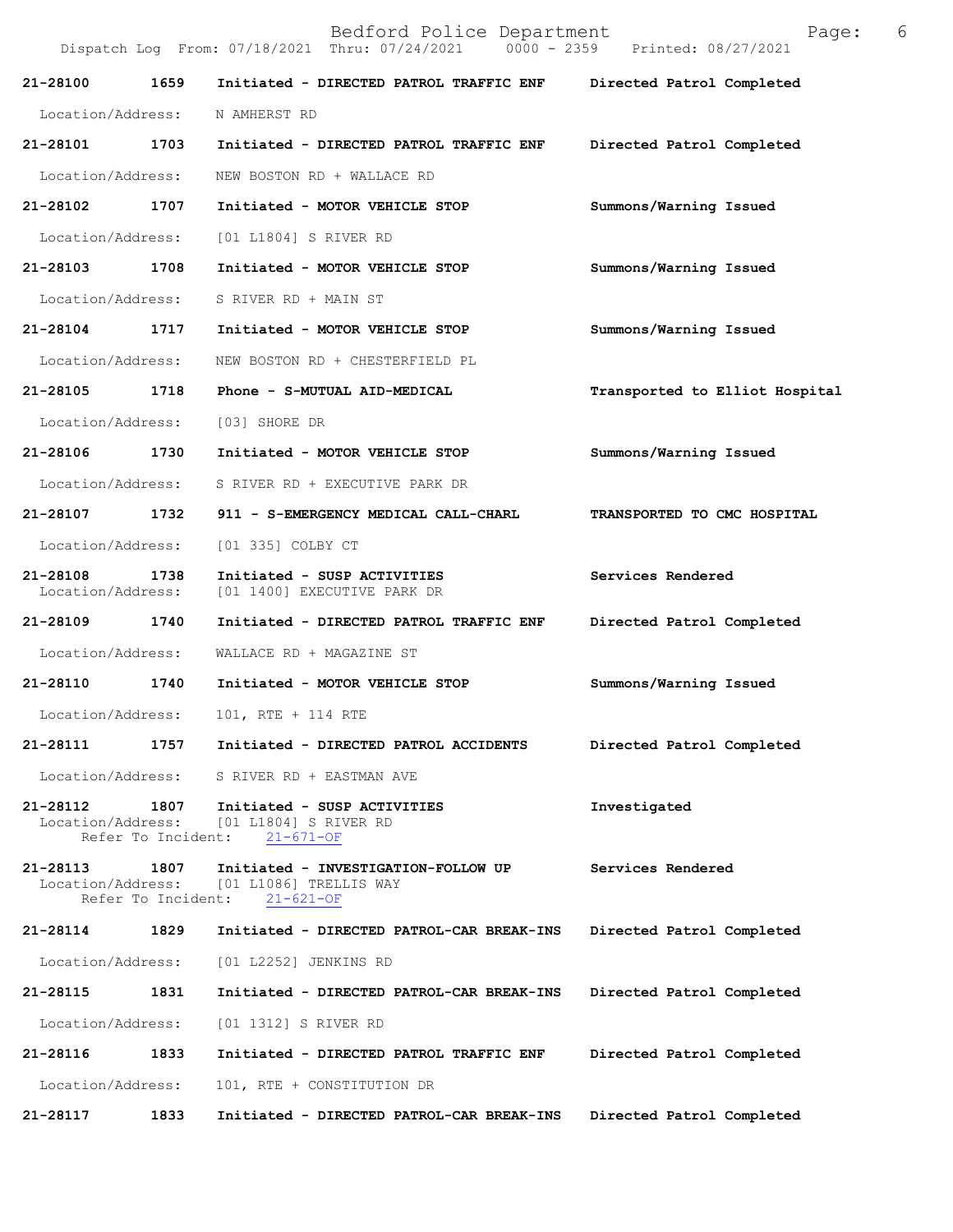|                               |           | Bedford Police Department<br>Dispatch Log From: 07/18/2021 Thru: 07/24/2021 0000 - 2359 | 7<br>Page:<br>Printed: 08/27/2021 |
|-------------------------------|-----------|-----------------------------------------------------------------------------------------|-----------------------------------|
| Location/Address:             |           | [01 L2271] S RIVER RD                                                                   |                                   |
| 21-28118                      | 1847      | Initiated - MOTOR VEHICLE STOP                                                          | Summons/Warning Issued            |
| Location/Address:             |           | MEETINGHOUSE RD + BEDFORD CENTER RD                                                     |                                   |
| 21-28119                      | 1851      | Initiated - DIRECTED PATROL-CAR BREAK-INS                                               | Directed Patrol Completed         |
| Location/Address:             |           | BOYNTON ST + DAVIES ST                                                                  |                                   |
| 21-28120<br>Location/Address: | 1856      | Phone - ANIMAL COMPLAINT<br>NEW BOSTON RD + WALLACE RD                                  | Services Rendered                 |
| 21-28121                      | 1907      | Initiated - MOTOR VEHICLE STOP                                                          | Summons/Warning Issued            |
| Location/Address:             |           | 101, RTE + PLUMMER ROAD OVERPASS                                                        |                                   |
| 21-28122                      | 2039      | Initiated - DIRECTED PATROL-CAR BREAK-INS                                               | Directed Patrol Completed         |
| Location/Address:             |           | [01 1252] COOPER LN                                                                     |                                   |
| 21-28123                      | 2045      | Initiated - DIRECTED PATROL-CAR BREAK-INS                                               | Directed Patrol Completed         |
| Location/Address:             |           | [01 L0000553] 101, RTE                                                                  |                                   |
| 21-28124                      | 2053      | Initiated - MOTOR VEHICLE STOP                                                          | Summons/Warning Issued            |
| Location/Address:             |           | DONALD ST + RUNDLETT HILL RD                                                            |                                   |
| 21-28125                      | 2059      | Initiated - MOTOR VEHICLE STOP                                                          | Summons/Warning Issued            |
| Location/Address:             |           | 101, RTE + I-293 NORTH                                                                  |                                   |
| 21-28126                      | 2100      | 911 - S-EMERGENCY MEDICAL CALL-CHARL                                                    | Transported to Elliot Hospital    |
| Location/Address:             |           | [01 435] HAWTHORNE DR                                                                   |                                   |
| 21-28127                      | 2107      | Initiated - DIRECTED PATROL BURGLARY                                                    | Directed Patrol Completed         |
| Location/Address:             |           | WHITE AVE + DANFORTH DR                                                                 |                                   |
| 21-28128                      | 2114      | Initiated - DIRECTED PATROL-CAR BREAK-INS                                               | Directed Patrol Completed         |
| Location/Address:             |           | LIBERTY HILL RD                                                                         |                                   |
| 21-28129                      | 2114      | Initiated - DIRECTED PATROL-CAR BREAK-INS                                               | Directed Patrol Completed         |
| Location/Address:             |           | HAWTHORNE DR + S RIVER RD                                                               |                                   |
| 21-28130                      | 2114      | Initiated - DIRECTED PATROL-CAR BREAK-INS                                               | Directed Patrol Completed         |
|                               | Location: | AREA OF COLBY COURT MALL                                                                |                                   |
| 21-28131                      | 2119      | Initiated - DIRECTED PATROL-CAR BREAK-INS                                               | Directed Patrol Completed         |
| Location/Address:             |           | DONALD ST + MERRY ST                                                                    |                                   |
| 21-28132                      | 2131      | Initiated - DIRECTED PATROL-CAR BREAK-INS                                               | Directed Patrol Completed         |
| Location/Address:             |           | [01 324] HAWTHORNE DR                                                                   |                                   |
| 21-28133<br>Location/Address: | 2135      | Phone - ALARM, HOLD UP/PANIC<br>[01 L437] HITCHING POST LN                              | Alarm - False                     |
| 21-28134                      | 2140      | Initiated - BUILDING CHECK                                                              | Building Checked/Secured          |
| Location/Address:             |           | [01 L0000442] COTE LN                                                                   |                                   |
| 21-28135                      | 2152      | Initiated - BUILDING CHECK                                                              | Building Checked/Secured          |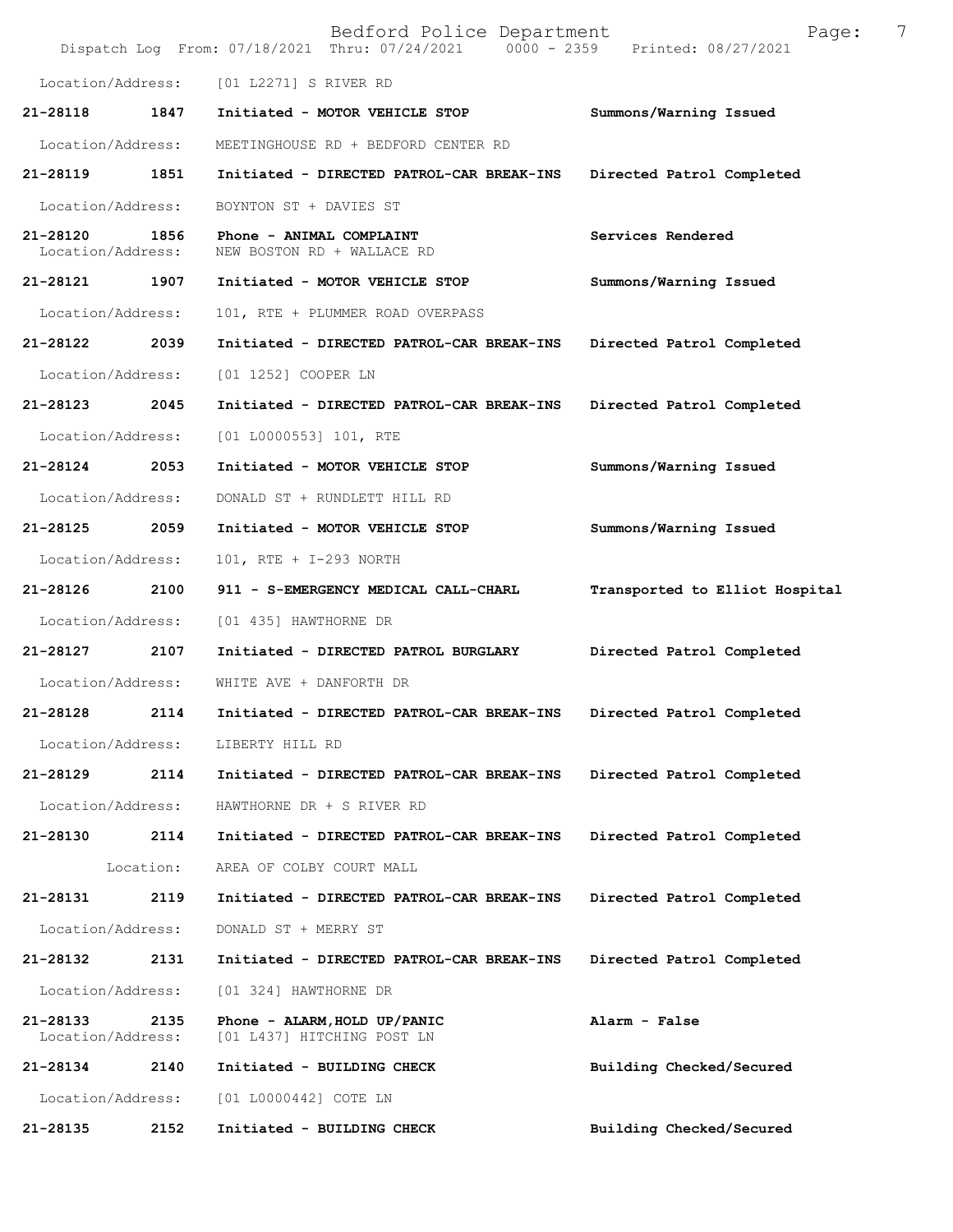|                                                                                | Bedford Police Department |  | Page: | - 8 |
|--------------------------------------------------------------------------------|---------------------------|--|-------|-----|
| Dispatch Log From: 07/18/2021 Thru: 07/24/2021 0000 - 2359 Printed: 08/27/2021 |                           |  |       |     |

|                                    |              | Location/Address: [01 192] NEW BOSTON RD                    |                           |
|------------------------------------|--------------|-------------------------------------------------------------|---------------------------|
| 21-28136 2204                      |              | Initiated - DIRECTED PATROL DWI                             | Directed Patrol Completed |
| Location/Address:                  |              | S RIVER RD + MEETINGHOUSE RD                                |                           |
| 21-28137 2211<br>Location/Address: |              | Phone - ALARM, HOLD UP/PANIC<br>[01 L437] HITCHING POST LN  | Alarm - False             |
| 21-28138 2225                      |              | Initiated - BUILDING CHECK                                  | Building Checked/Secured  |
|                                    |              | Location/Address: [01 L357] WHITE AVE                       |                           |
| 21-28139 2225                      |              | Initiated - MOTOR VEHICLE STOP                              | Summons/Warning Issued    |
|                                    |              | Location/Address: [01 L212] S RIVER RD                      |                           |
| 21-28140 2234<br>Location/Address: |              | Initiated - HIGHWAY CONDITIONS<br>WALLACE RD + N AMHERST RD | Services Rendered         |
| 21-28141 2255<br>Location/Address: |              | 911 - S- ALARM, CARBON MONOXIDE<br>MCINTOSH LN              | Services Rendered         |
| 21-28142 2341                      |              | Initiated - DIRECTED PATROL DWI                             | Directed Patrol Completed |
|                                    | Vicinity of: | 101, RTE + NASHUA RD                                        |                           |
| 21-28143 2341                      |              | Initiated - DIRECTED PATROL DWI                             | Directed Patrol Completed |
|                                    | Vicinity of: | S RIVER RD + HAWTHORNE DR                                   |                           |
| 21-28144 2353                      |              | Initiated - DIRECTED PATROL DWI                             | Directed Patrol Completed |
|                                    |              | Location/Address: S RIVER RD + KILTON RD                    |                           |
| 21-28145 2355                      |              | Initiated - DIRECTED PATROL DWI                             | Directed Patrol Completed |
| Location/Address:                  |              | 101, RTE + MEETINGHOUSE RD                                  |                           |

### **For Date: 07/19/2021 - Monday**

| 21-28146          | 0000         | Initiated - DIRECTED PATROL DWI                               | Directed Patrol Completed   |
|-------------------|--------------|---------------------------------------------------------------|-----------------------------|
|                   | Vicinity of: | 101, RTE + WALLACE RD                                         |                             |
| 21-28147 0005     |              | Initiated - MOTOR VEHICLE STOP                                | Summons/Warning Issued      |
|                   |              | Location/Address: S RIVER RD                                  |                             |
| 21-28148 0010     | Vicinity of: | Initiated - DIRECTED PATROL DWI<br>S RIVER RD + BACK RIVER RD | Alarm - False               |
| 21-28149 0015     |              | Initiated - DIRECTED PATROL DWI                               | Directed Patrol Completed   |
|                   |              | Vicinity of: 101, RTE + CHESTNUT DR                           |                             |
| 21-28150          | 0028         | Phone - S-ALARM-MEDICAL AID/LIFT ASST                         | TRANSPORTED TO CMC HOSPITAL |
|                   |              | Location/Address: [01 L2400] RIDGEWOOD RD                     |                             |
| 21-28151          | 0039         | Initiated - DIRECTED PATROL DWI                               | Directed Patrol Completed   |
|                   | Vicinity of: | 101, RTE + BELL HILL RD                                       |                             |
| 21-28152          | 0039         | Initiated - DIRECTED PATROL DWI                               | Directed Patrol Completed   |
| Location/Address: |              | 101, RTE + CONSTITUTION DR                                    |                             |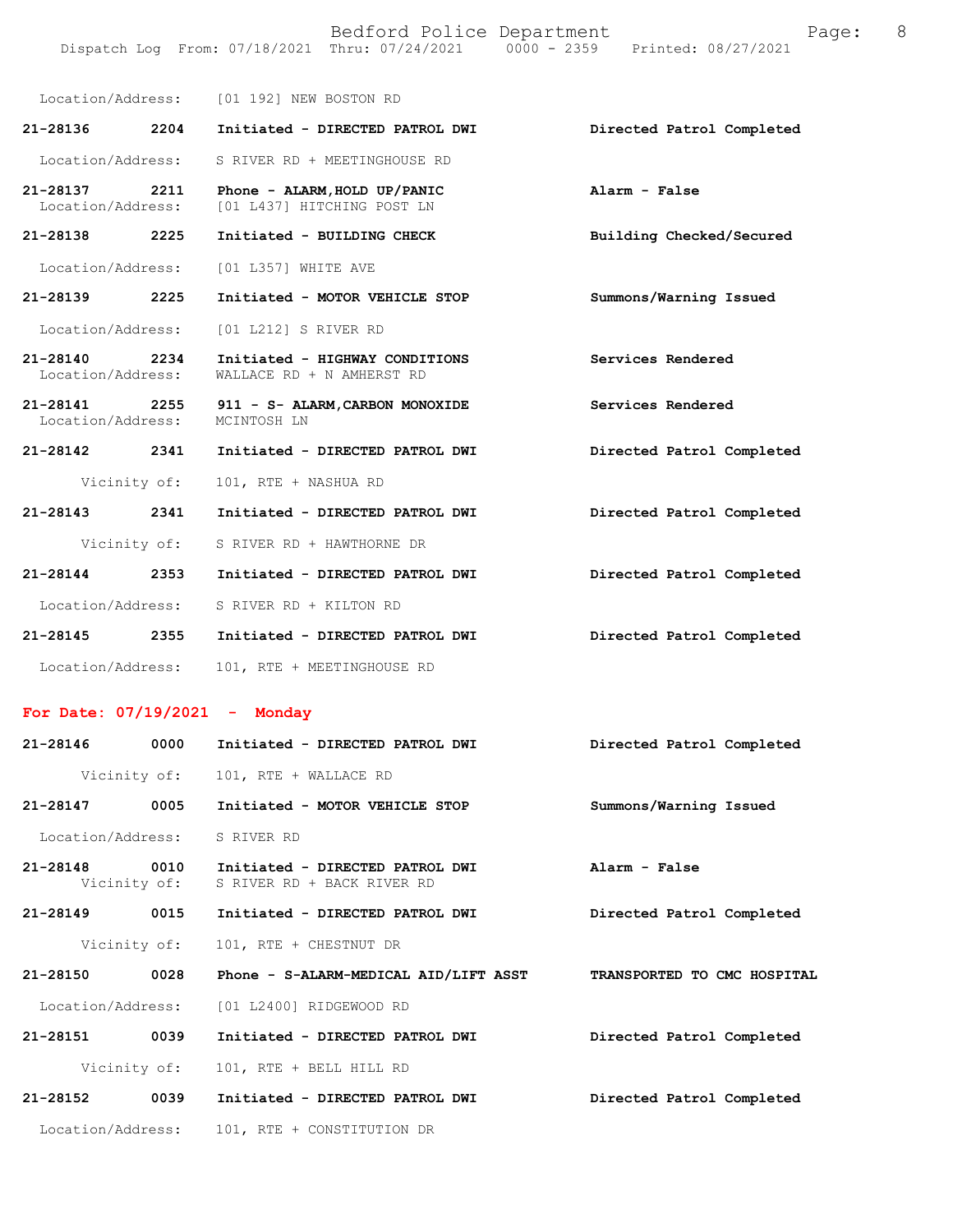| 21-28153 0040                      |              | Initiated - DIRECTED PATROL DWI                       | Directed Patrol Completed |
|------------------------------------|--------------|-------------------------------------------------------|---------------------------|
| Location/Address:                  |              | S RIVER RD + PARK DR                                  |                           |
|                                    |              | 21-28154 0041 Initiated - DIRECTED PATROL DWI         | Directed Patrol Completed |
|                                    | Vicinity of: | S RIVER RD + MEETINGHOUSE RD                          |                           |
| 21-28155 0049<br>Location/Address: |              | Phone - S-SERVICE CALL<br>[01 1007] HAWTHORNE DR      | Services Rendered         |
| 21-28156 0058                      |              | Initiated - DIRECTED PATROL DWI                       | Directed Patrol Completed |
|                                    | Vicinity of: | WALLACE RD + BRIAR RD                                 |                           |
| 21-28157 0107                      |              | Initiated - DIRECTED PATROL-CAR BREAK-INS             | Directed Patrol Completed |
|                                    | Vicinity of: | MEETINGHOUSE RD + LIBERTY HILL RD                     |                           |
| 21-28158 0109                      |              | Initiated - DIRECTED PATROL DWI                       | Directed Patrol Completed |
|                                    |              | Location/Address: 114 RTE + OLD BEDFORD ROAD OVERPASS |                           |
|                                    |              | 21-28159 0111 Initiated - DIRECTED PATROL DWI         | Directed Patrol Completed |
| Location/Address:                  |              | S RIVER RD + WATHEN RD                                |                           |
| 21-28160 0115                      |              | Initiated - DIRECTED PATROL DWI                       | Directed Patrol Completed |
|                                    |              | Vicinity of: S RIVER RD + SUNSET LN                   |                           |
| 21-28161 0116                      |              | Initiated - DIRECTED PATROL DWI                       | Directed Patrol Completed |
|                                    | Vicinity of: | 101, RTE + PINECREST DR                               |                           |
| 21-28162 0124                      |              | Initiated - MOTOR VEHICLE STOP                        | Summons/Warning Issued    |
|                                    |              | Location/Address: NEW BOSTON RD + HOLBROOK RD         |                           |
|                                    |              | 21-28163 0134 Initiated - MOTOR VEHICLE STOP          | Summons/Warning Issued    |
|                                    |              | Location/Address: S RIVER RD + HARVEY RD              |                           |
| 21-28164                           | 0134         | Initiated - DIRECTED PATROL DWI                       | Directed Patrol Completed |
|                                    | Vicinity of: | 101, RTE + KAHLIKO LN                                 |                           |
| 21-28165                           | 0143         | Initiated - DIRECTED PATROL-CAR BREAK-INS             | Directed Patrol Completed |
| Location/Address:                  |              | COOPER LN                                             |                           |
| 21-28166                           | 0155         | Initiated - DIRECTED PATROL-CAR BREAK-INS             | Directed Patrol Completed |
| Location/Address:                  |              | PLUMMER RD + BOYNTON ST                               |                           |
| 21-28167                           | 0212         | Initiated - DIRECTED PATROL-CAR BREAK-INS             | Directed Patrol Completed |
|                                    | Vicinity of: | SOUTHGATE DR + FOREST DR                              |                           |
| 21-28168                           | 0221         | Initiated - DIRECTED PATROL-CAR BREAK-INS             | Directed Patrol Completed |
| Location/Address:                  |              | N AMHERST RD + CAMPBELL RD                            |                           |
| 21-28169                           | 0221         | Initiated - DIRECTED PATROL-CAR BREAK-INS             | Directed Patrol Completed |
| Location/Address:                  |              | COUNTY RD + LIBERTY HILL RD                           |                           |
| 21-28170                           | 0235         | Initiated - DIRECTED PATROL-CAR BREAK-INS             | Directed Patrol Completed |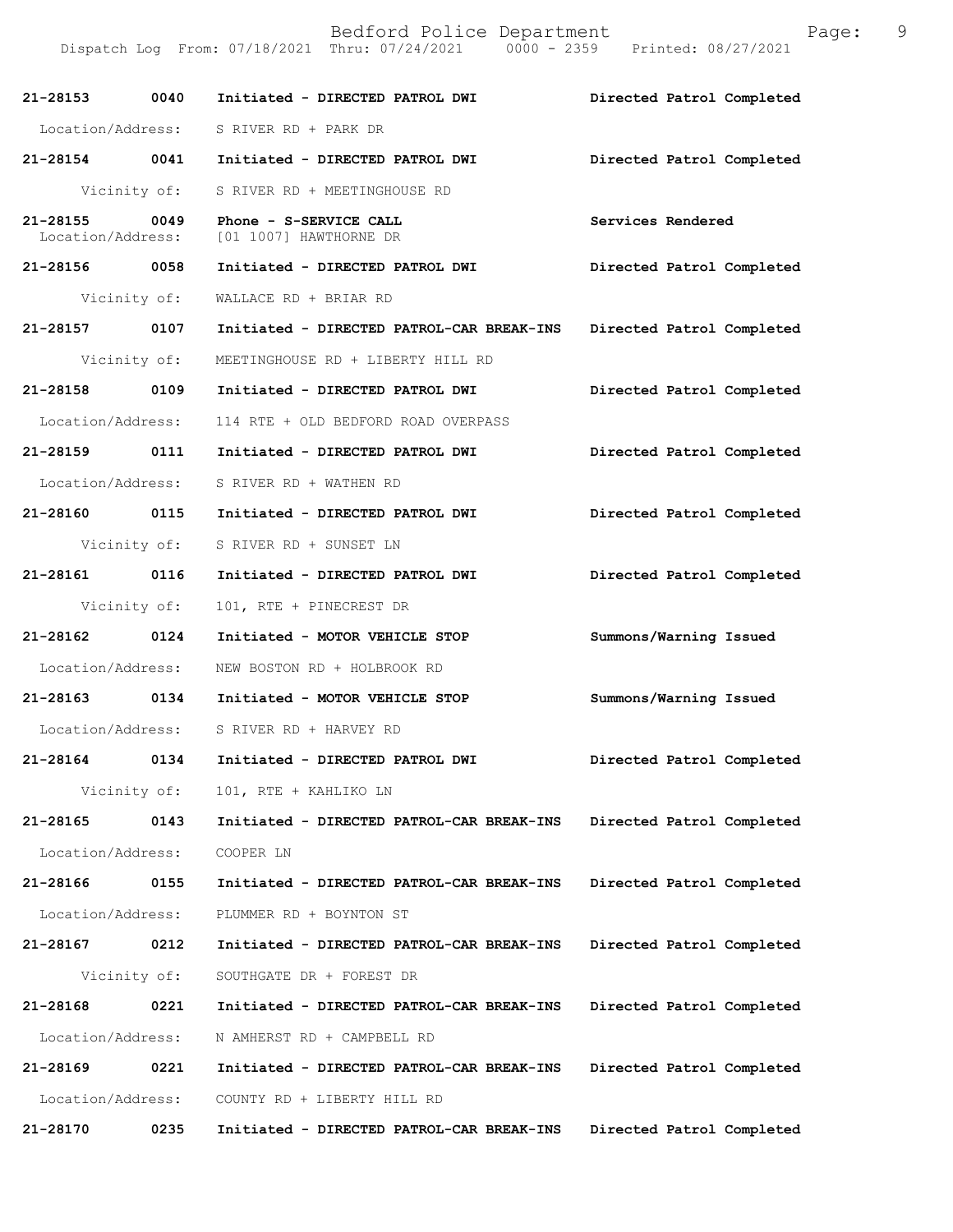| Location/Address:             |                            | [01 L562] WALLACE RD                                                                   |                             |
|-------------------------------|----------------------------|----------------------------------------------------------------------------------------|-----------------------------|
| 21-28171 0239                 |                            | Initiated - DIRECTED PATROL-CAR BREAK-INS                                              | Directed Patrol Completed   |
| Vicinity of:                  |                            | HAWTHORNE DR + STATION RD                                                              |                             |
| 21-28172                      | 0314                       | Initiated - DIRECTED PATROL-CAR BREAK-INS                                              | Directed Patrol Completed   |
| Location/Address:             |                            | IRON HORSE DR                                                                          |                             |
| 21-28173 0327                 |                            | Initiated - DIRECTED PATROL-CAR BREAK-INS                                              | Directed Patrol Completed   |
| Location/Address:             |                            | HAWK DR + NEWFANE RD                                                                   |                             |
| 21-28174 0327                 |                            | Initiated - BUILDING CHECK                                                             | Building Checked/Secured    |
| Location/Address:             |                            | [01 463] NASHUA RD                                                                     |                             |
| 21-28175 0329                 |                            | 911 - S-EMERGENCY MEDICAL CALL-CHARL                                                   | TRANSPORTED TO CMC HOSPITAL |
| Location/Address:             |                            | PINEWOOD TER                                                                           |                             |
| 21-28176 0333                 |                            | Initiated - DIRECTED PATROL BURGLARY                                                   | Directed Patrol Completed   |
| Location/Address:             |                            | [01 L0000553] 101, RTE                                                                 |                             |
| 21-28177 0343                 |                            | Initiated - BUILDING CHECK                                                             | Building Checked/Secured    |
| Location/Address:             |                            | [01 192] NEW BOSTON RD                                                                 |                             |
| 21-28178 0350                 |                            | Initiated - DIRECTED PATROL-CAR BREAK-INS                                              | Directed Patrol Completed   |
| Location/Address:             |                            | [01 515] S RIVER RD                                                                    |                             |
| 21-28179 0423                 |                            | Initiated - DIRECTED PATROL-CAR BREAK-INS                                              | Directed Patrol Completed   |
| Vicinity of:                  |                            | BACK RIVER RD + COUNTY RD                                                              |                             |
| 21-28180 0438                 |                            | Initiated - DIRECTED PATROL BURGLARY                                                   | Directed Patrol Completed   |
| Vicinity of:                  |                            | NASHUA RD + HAMILTON WAY                                                               |                             |
| 21-28181                      | 0447                       | Initiated - DIRECTED PATROL-CAR BREAK-INS                                              | Directed Patrol Completed   |
| Location/Address:             |                            | MCALLISTER RD + COBTAIL WAY                                                            |                             |
| 21-28182                      | 0448                       | Initiated - DIRECTED PATROL BURGLARY                                                   | Directed Patrol Completed   |
| Location/Address:             |                            | [01 1235] S RIVER RD                                                                   |                             |
| 21-28183                      | 0456<br>Refer To Incident: | Phone - CHECK THE WELFARE<br>Location/Address: [01 1870] S RIVER RD<br>$21 - 673 - OF$ | Services Rendered           |
| 21-28185<br>Location/Address: | 0504                       | Radio - S-EMERGENCY MEDICAL CALL<br>[01 1870] S RIVER RD                               | <b>NO TRANSPORT</b>         |
| 21-28184                      | 0506                       | Initiated - DIRECTED PATROL TRAFFIC ENF                                                | Directed Patrol Completed   |
| Vicinity of:                  |                            | S RIVER RD + EXECUTIVE PARK DR                                                         |                             |
| 21-28186                      | 0509                       | Initiated - DIRECTED PATROL TRAFFIC ENF                                                | Directed Patrol Completed   |
| Vicinity of:                  |                            | 101, RTE + NASHUA RD                                                                   |                             |
| 21-28187                      | 0525                       | Initiated - MOTOR VEHICLE STOP                                                         | Summons/Warning Issued      |
| Location/Address:             |                            | 101, RTE                                                                               |                             |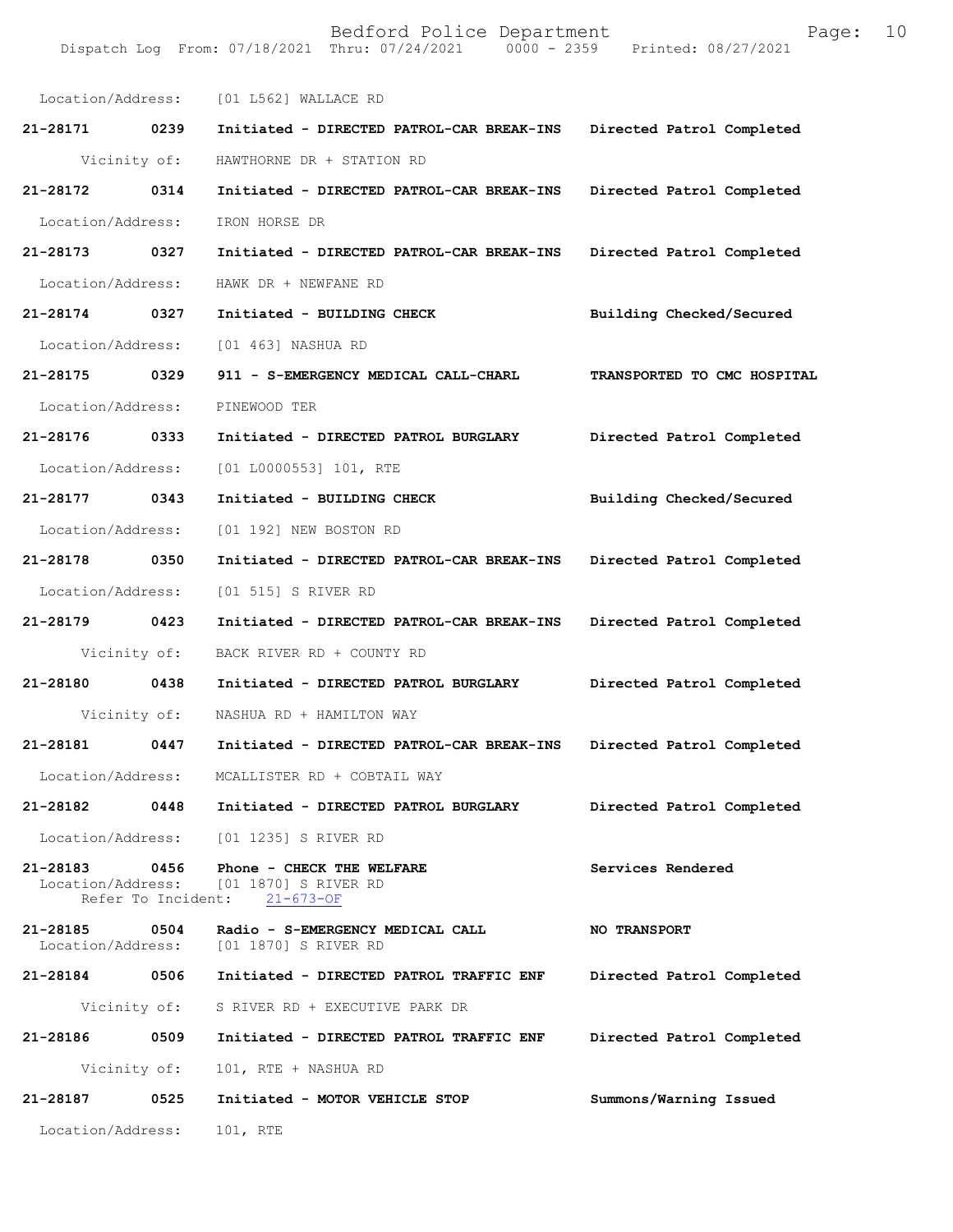Dispatch Log From: 07/18/2021 Thru: 07/24/2021 0000 - 2359 Printed: 08/27/2021

| 21-28188                           | 0542         | Initiated - MOTOR VEHICLE STOP                                    | Summons/Warning Issued      |
|------------------------------------|--------------|-------------------------------------------------------------------|-----------------------------|
| Location/Address:                  |              | 101, RTE + PLUMMER ROAD OVERPASS                                  |                             |
| 21-28189                           | 0542         | Initiated - DIRECTED PATROL ACCIDENTS                             | Directed Patrol Completed   |
| Location/Address:                  |              | 101, RTE + MEETINGHOUSE RD                                        |                             |
| 21-28190 0543                      |              | Initiated - DIRECTED PATROL TRAFFIC ENF                           | Directed Patrol Completed   |
|                                    | Vicinity of: | S RIVER RD + MOORES CROSSING RD                                   |                             |
| 21-28191 0612                      |              | Initiated - DIRECTED PATROL TRAFFIC ENF                           | Directed Patrol Completed   |
| Location/Address:                  |              | WALLACE RD + NEW BOSTON RD                                        |                             |
| 21-28192 0613                      |              | 911 - S-EMERGENCY MEDICAL CALL-CHARL                              | TRANSPORTED TO CMC HOSPITAL |
| Location/Address:                  |              | [01 335] COLBY CT                                                 |                             |
| 21-28193 0615<br>Location/Address: |              | Initiated - DISABLED MOTOR VEHICLE<br>KILTON ROAD RAMP + 101, RTE | Services Rendered           |
| 21-28195 0727                      |              | Initiated - DIRECTED PATROL ACCIDENTS                             | Directed Patrol Completed   |
| Location/Address:                  |              | 101, RTE + 114 RTE                                                |                             |
| 21-28194 0732                      |              | Initiated - DIRECTED PATROL TRAFFIC ENF                           | Directed Patrol Completed   |
|                                    | Vicinity of: | 101, RTE + KAHLIKO LN                                             |                             |
| 21-28196                           | 0734         | Initiated - DIRECTED PATROL ACCIDENTS                             | Directed Patrol Completed   |
|                                    | Vicinity of: | S RIVER RD + BACK RIVER RD                                        |                             |
| 21-28197 0738                      |              | 911 - S-EMERGENCY MEDICAL CALL-CHARL                              | TRANSPORTED TO CMC HOSPITAL |
| Location/Address:                  |              | [01 248] RIDGEWOOD RD                                             |                             |
| 21-28198 0744                      |              | Initiated - DIRECTED PATROL TRAFFIC ENF                           | Directed Patrol Completed   |
|                                    | Vicinity of: | BOYNTON ST                                                        |                             |
|                                    |              |                                                                   | Directed Patrol Completed   |
|                                    |              | Vicinity of: S RIVER RD + HAWTHORNE DR                            |                             |
| 21-28200                           | 0800         | Initiated - DIRECTED PATROL ACCIDENTS                             | Directed Patrol Completed   |
| Location/Address:                  |              | 101, RTE + OLD BEDFORD RD                                         |                             |
| 21-28201                           | 0804         | Initiated - MOTOR VEHICLE STOP                                    | Summons/Warning Issued      |
| Location/Address:                  |              | 101, RTE + CHESTNUT DR                                            |                             |
| 21-28202 0812                      |              | Initiated - MOTOR VEHICLE STOP                                    | Summons/Warning Issued      |
| Location/Address:                  |              | S RIVER RD + CLUB ACRE LN                                         |                             |
| 21-28203<br>Location/Address:      | 0818         | Phone - CHECK THE WELFARE<br>S RIVER RD                           | Services Rendered           |
| 21-28204 0819                      |              | Initiated - MOTOR VEHICLE STOP                                    | Summons/Warning Issued      |
| Location/Address:                  |              | S RIVER RD + HAWTHORNE DR                                         |                             |
| 21-28205                           | 0827         | Initiated - DIRECTED PATROL TRAFFIC ENF                           | Directed Patrol Completed   |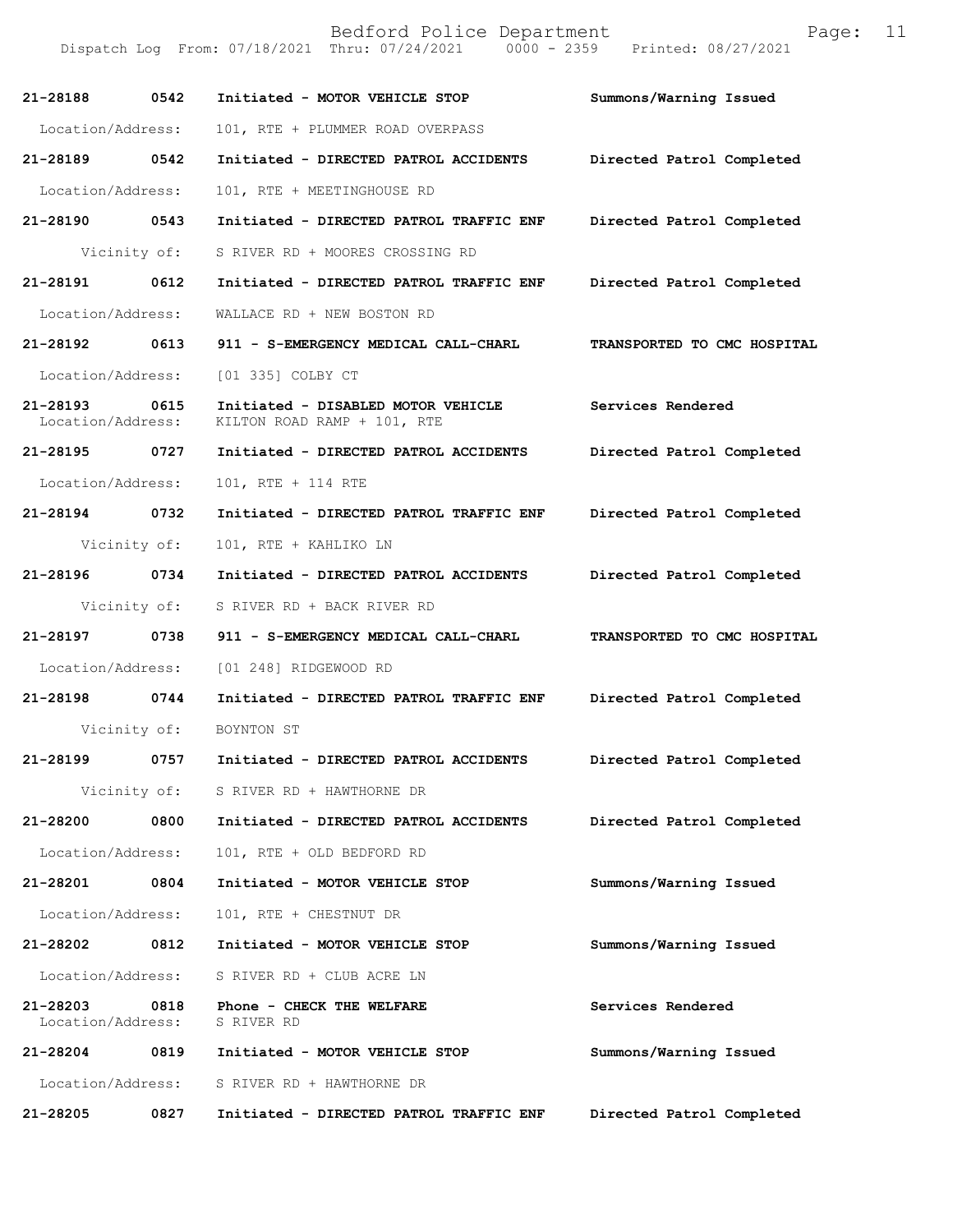|                                    |                    | Bedford Police Department<br>Dispatch Log From: 07/18/2021 Thru: 07/24/2021 0000 - 2359 Printed: 08/27/2021 | Page:                          | 12 |
|------------------------------------|--------------------|-------------------------------------------------------------------------------------------------------------|--------------------------------|----|
| Location/Address:                  |                    | NEW BOSTON RD + PASTURE LN                                                                                  |                                |    |
| 21-28206                           | 0829               | Initiated - DIRECTED PATROL TRAFFIC ENF                                                                     | Directed Patrol Completed      |    |
| Location/Address:                  |                    | 101, RTE + KAHLIKO LN                                                                                       |                                |    |
| 21-28207 0832                      | Refer To Incident: | Walk-In - INVESTIGATION-FOLLOW UP<br>Location/Address: [01 231] OLD BEDFORD RD<br>$21 - 621 - OF$           | Investigated                   |    |
| 21-28208 0836                      | Refer To Incident: | Phone - FRAUD<br>Location/Address: [01 L1179] COLBY CT<br>$21 - 674 - OF$                                   | Investigated                   |    |
| 21-28209 0845                      |                    | Initiated - MOTOR VEHICLE STOP                                                                              | Summons/Warning Issued         |    |
| Location/Address:                  |                    | [01 1361] 101, RTE                                                                                          |                                |    |
| 21-28210                           | 0853               | Initiated - DIRECTED PATROL-CAR BREAK-INS                                                                   | Directed Patrol Completed      |    |
|                                    | Vicinity of:       | S RIVER RD + EXECUTIVE PARK DR                                                                              |                                |    |
| 21-28211                           | 0926               | Initiated - DIRECTED PATROL-CAR BREAK-INS                                                                   | Directed Patrol Completed      |    |
|                                    | Vicinity of:       | [01 L1804] S RIVER RD                                                                                       |                                |    |
| 21-28212                           | 0926               | Initiated - DIRECTED PATROL-CAR BREAK-INS<br>Vicinity of: [01 1312] S RIVER RD                              | Services Rendered              |    |
| 21-28213                           | 0933               | Phone - S-MUTUAL AID-MEDICAL                                                                                | Transported to Elliot Hospital |    |
| Location/Address:                  |                    | [07 M14] QUEEN CITY AVE                                                                                     |                                |    |
| 21-28214 0935<br>Location/Address: |                    | Phone - S-FIRE ALARM<br>[01 268] COMMERCE PARK NORTH                                                        | Services Rendered              |    |
| 21-28215                           | 0957               | Initiated - VACANT PROPERTY CHECK                                                                           | Building Checked/Secured       |    |
| Location/Address:                  |                    | [01 L2092] PASTURE LN                                                                                       |                                |    |
| 21-28216                           | 1003               | Initiated - VACANT PROPERTY CHECK                                                                           | Building Checked/Secured       |    |
| Location/Address:                  |                    | [01 1171] PASTURE LN                                                                                        |                                |    |
| $21 - 28217$<br>Location/Address:  | 1007               | Phone - MOTOR VEHICLE COMPLAINT<br>BACK RIVER RD + S RIVER RD                                               | Could Not Locate               |    |
| 21-28218                           | 1011               | Initiated - VACANT PROPERTY CHECK                                                                           | Building Checked/Secured       |    |
| Location/Address:                  |                    | BOXWOOD RD                                                                                                  |                                |    |
| 21-28219                           | 1014               | Initiated - VACANT PROPERTY CHECK                                                                           | Building Checked/Secured       |    |
| Location/Address:                  |                    | [01 956] JENKINS RD                                                                                         |                                |    |
| 21-28220                           | 1018               | Initiated - VACANT PROPERTY CHECK                                                                           | Building Checked/Secured       |    |
| Location/Address:                  |                    | [01 L2023] RIDDLE DR                                                                                        |                                |    |
| 21-28221                           | 1025               | Initiated - DIRECTED PATROL TRAFFIC ENF                                                                     | Directed Patrol Completed      |    |
|                                    | Vicinity of:       | S RIVER RD + EXECUTIVE PARK DR                                                                              |                                |    |
| 21-28222                           | 1038               | Initiated - DIRECTED PATROL TRAFFIC ENF                                                                     | Directed Patrol Completed      |    |
| Location/Address:                  |                    | 101, RTE + MEETINGHOUSE RD                                                                                  |                                |    |
| 21-28224                           | 1056               | Initiated - DIRECTED PATROL BURGLARY                                                                        | Directed Patrol Completed      |    |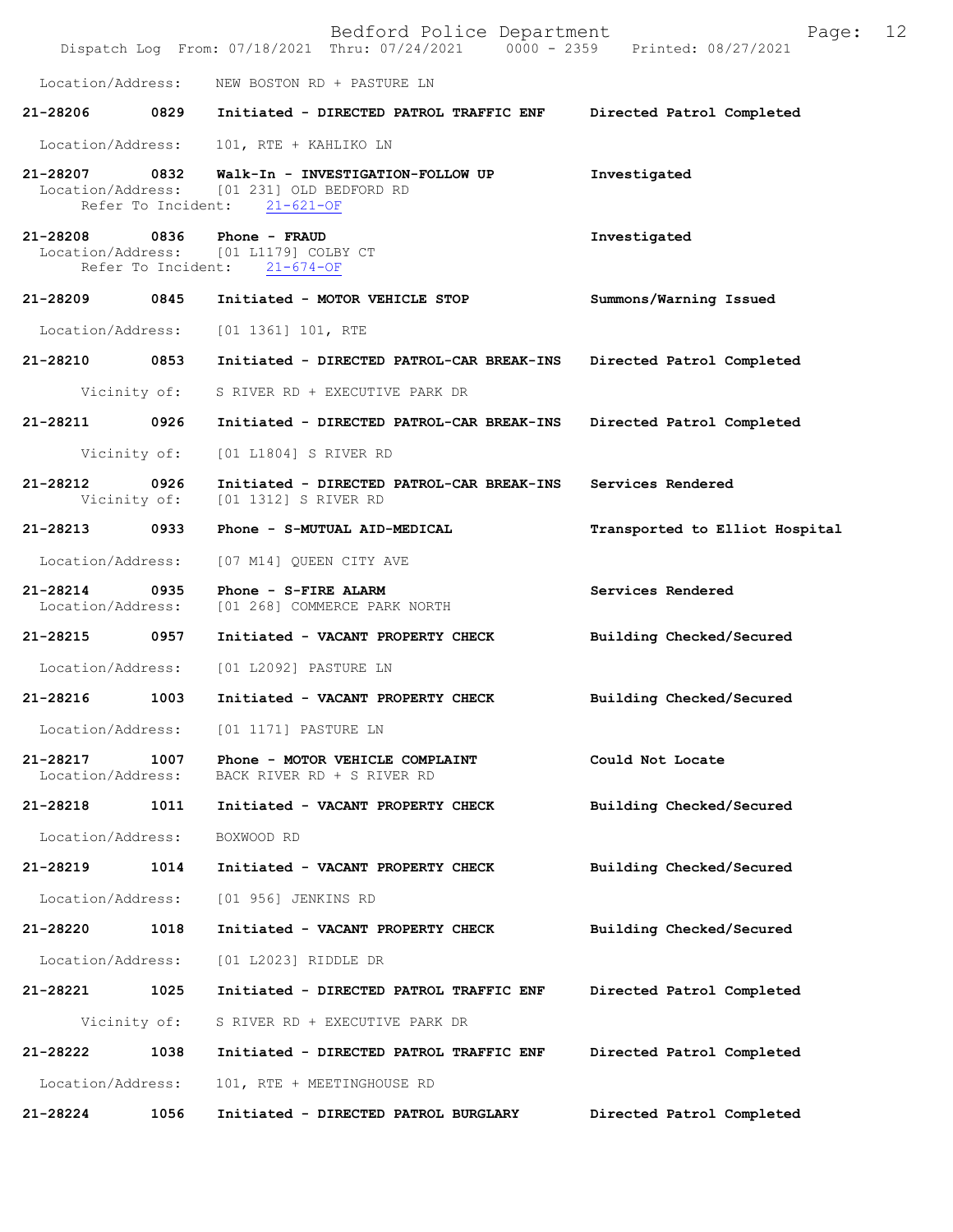|                               |                    | Bedford Police Department<br>Dispatch Log From: 07/18/2021 Thru: 07/24/2021 0000 - 2359 Printed: 08/27/2021 | Page:                       | 13 |
|-------------------------------|--------------------|-------------------------------------------------------------------------------------------------------------|-----------------------------|----|
|                               | Vicinity of:       | COUNTY RD + SEBBINS POND DR                                                                                 |                             |    |
| 21-28223<br>Location/Address: | 1058               | Other - ASSIST OTHER AGENCY<br>[31] WALL ST                                                                 | Services Rendered           |    |
| 21-28225 1133                 |                    | Initiated - MOTOR VEHICLE STOP                                                                              | Summons/Warning Issued      |    |
|                               |                    | Location/Address: S RIVER RD                                                                                |                             |    |
| 21-28226<br>Location/Address: | Refer To Incident: | 1134 Phone - SCAMS (PHONE, EMAIL ETC)<br>WENTWORTH DR<br>$21 - 676 - OF$                                    | Services Rendered           |    |
| 21-28227<br>Location/Address: | 1203               | Phone - ASSAULT<br>[01 335] COLBY CT                                                                        | Investigated                |    |
| 21-28228 1241                 |                    | 911 - S-EMERGENCY MEDICAL CALL-CHARL                                                                        | TRANSPORTED TO CMC HOSPITAL |    |
| Location/Address:             |                    | PLUMMER RD                                                                                                  |                             |    |
| 21-28229                      | 1241               | Initiated - DIRECTED PATROL TRAFFIC ENF                                                                     | Directed Patrol Completed   |    |
| Location/Address:             |                    | 114 RTE + WHITE AVE                                                                                         |                             |    |
| 21-28230 1242                 |                    | Initiated - DIRECTED PATROL TRAFFIC ENF                                                                     | Directed Patrol Completed   |    |
|                               | Vicinity of:       | S RIVER RD + TECHNOLOGY DR                                                                                  |                             |    |
| 21-28231                      | 1304               | Initiated - DIRECTED PATROL TRAFFIC ENF                                                                     | Directed Patrol Completed   |    |
| Location/Address:             |                    | 114 RTE + PLUMMER HILL RD                                                                                   |                             |    |
| 21-28232 1306                 |                    | Phone - MOTOR VEHICLE COMP-IN PROGRESS<br>Location/Address: POWDER HILL RD                                  | Services Rendered           |    |
| 21-28233 1322                 |                    | Initiated - MOTOR VEHICLE STOP                                                                              | Summons/Warning Issued      |    |
|                               |                    | Location/Address: S RIVER RD + MEETINGHOUSE RD                                                              |                             |    |
| 21-28234                      | 1331               | Phone - ASSIST CITIZEN<br>Location/Address: [01 L2539] JENKINS RD                                           | Services Rendered           |    |
| 21-28235                      | 1331               | Initiated - DIRECTED PATROL-CAR BREAK-INS                                                                   | Directed Patrol Completed   |    |
|                               |                    | Vicinity of: [01 L1803] S RIVER RD                                                                          |                             |    |
| 21-28236                      |                    | 1334 Phone - S-MUTUAL AID-MEDICAL                                                                           | TRANSPORTED TO CMC HOSPITAL |    |
| Location/Address:             |                    | [07] BEECH HILL DR                                                                                          |                             |    |
| 21-28237                      | 1336               | Initiated - DIRECTED PATROL-CAR BREAK-INS                                                                   | Directed Patrol Completed   |    |
| Location/Address:             |                    | N AMHERST RD + CAMPBELL RD                                                                                  |                             |    |
| 21-28238 1341                 |                    | Initiated - DIRECTED PATROL-CAR BREAK-INS<br>Vicinity of: [01 694] S RIVER RD                               | Services Rendered           |    |
| 21-28239<br>Location/Address: | 1419               | Initiated - MOTOR VEHICLE STOP<br>[01 284] N AMHERST RD                                                     | <b>NO PAPERWORK</b>         |    |
|                               |                    | 21-28240 1420 Phone - BURGLARY                                                                              | TRANSPORTED TO CMC HOSPITAL |    |
|                               |                    | Location/Address: [01 L2066] 101, RTE<br>Refer To Incident: 21-677-OF                                       |                             |    |
| 21-28241 1442                 |                    | 911 - S-EMERGENCY MEDICAL CALL-ALPHA                                                                        | TRANSPORTED TO CMC HOSPITAL |    |
| Location/Address:             |                    | THIRD ST                                                                                                    |                             |    |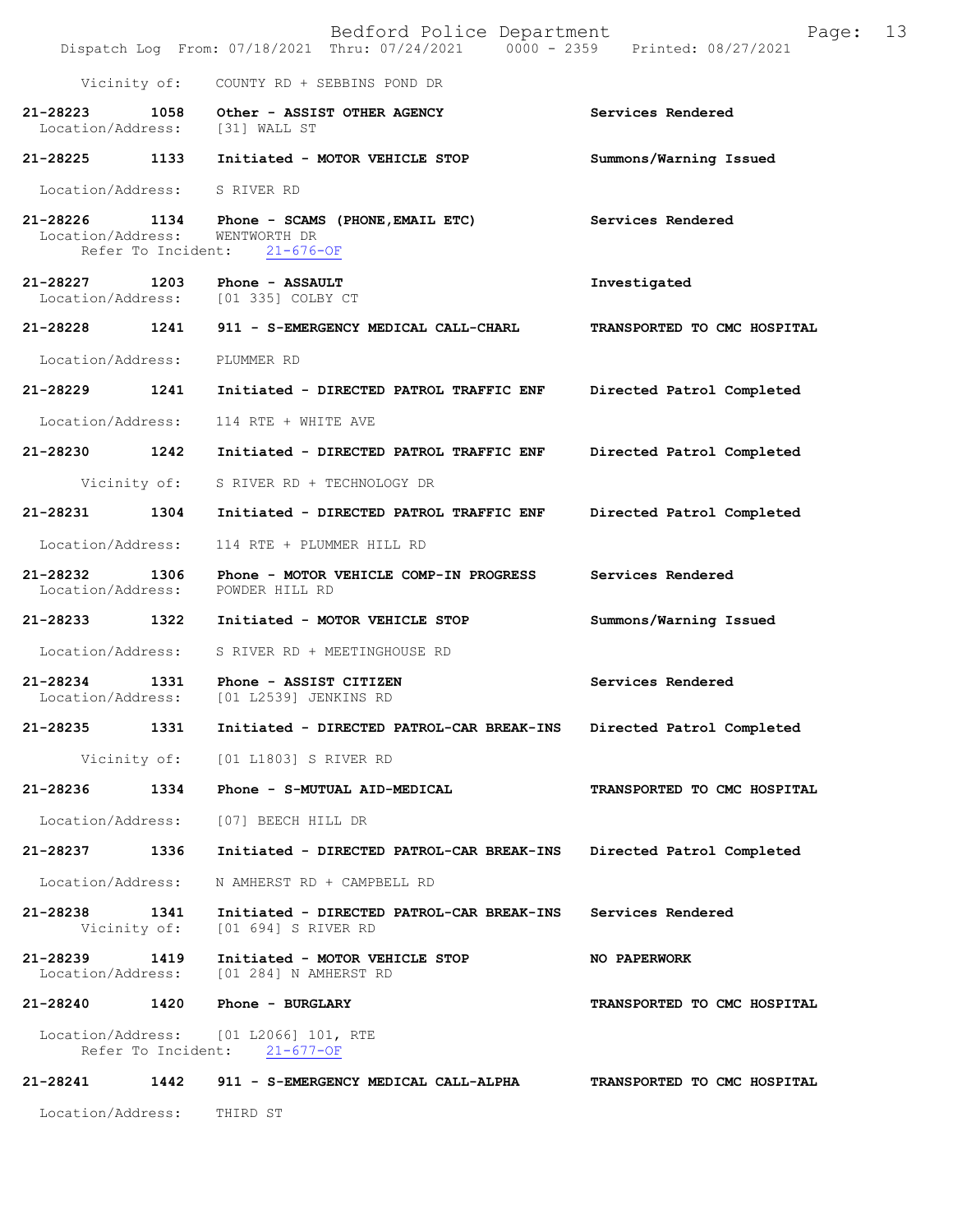|                                       |           | Dispatch Log From: 07/18/2021 Thru: 07/24/2021<br>$0000 - 2359$                                                | Printed: 08/27/2021       |
|---------------------------------------|-----------|----------------------------------------------------------------------------------------------------------------|---------------------------|
| 1454<br>21-28242<br>Location/Address: |           | Phone - S-SERVICE CALL<br>JENKINS RD                                                                           | Services Rendered         |
| 21-28243 1515                         |           | Phone - ASSIST CITIZEN<br>Location/Address: [01 L212] S RIVER RD                                               | Services Rendered         |
| 21-28244 1521                         |           | Initiated - DIRECTED PATROL ACCIDENTS                                                                          | Directed Patrol Completed |
| Location/Address:                     |           | 101, RTE + 114 RTE                                                                                             |                           |
| 21-28245 1523                         |           | Initiated - INVESTIGATION-FOLLOW UP<br>Location/Address: [01 L1804] S RIVER RD<br>Refer To Incident: 21-671-OF | Investigated              |
| 21-28246 1523                         |           | Initiated - DIRECTED PATROL TRAFFIC ENF                                                                        | Directed Patrol Completed |
| Location/Address:                     |           | 101, RTE + WALLACE RD                                                                                          |                           |
| 21-28247 1528                         |           | Initiated - DIRECTED PATROL TRAFFIC ENF                                                                        | Directed Patrol Completed |
| Location/Address:                     |           | S RIVER RD + UPJOHN ST                                                                                         |                           |
| 21-28248 1528                         |           | Initiated - MOTOR VEHICLE STOP                                                                                 | Summons/Warning Issued    |
| Location/Address:                     |           | 101, RTE + 114 RTE                                                                                             |                           |
| 21-28249 1533                         |           | Initiated - MOTOR VEHICLE STOP                                                                                 | Summons/Warning Issued    |
| Location/Address:                     |           | $[01 L904] 101$ , RTE                                                                                          |                           |
| 21-28250 1540                         |           | Initiated - MOTOR VEHICLE STOP                                                                                 | Summons/Warning Issued    |
| Location/Address:                     |           | 101, RTE + COVENANT WAY                                                                                        |                           |
| 21-28251 1545                         |           | Initiated - DIRECTED PATROL MOUNTAIN BIKE                                                                      | Directed Patrol Completed |
| Vicinity of:                          |           | S RIVER RD + KILTON RD                                                                                         |                           |
| 21-28252 1545                         |           | Initiated - DIRECTED PATROL MOUNTAIN BIKE                                                                      | Directed Patrol Completed |
|                                       | Location: | WHOLE FOODS - PARKED BEHIND CHANDLER APTS                                                                      |                           |
| $21 - 28253$                          | 1553      | Initiated - MOTOR VEHICLE STOP                                                                                 | Summons/Warning Issued    |
| Location/Address: S RIVER RD          |           |                                                                                                                |                           |
| $21 - 28254$                          | 1601      | Initiated - DIRECTED PATROL TRAFFIC ENF                                                                        | Directed Patrol Completed |
| Location/Address:                     |           | 101, RTE + KAHLIKO LN                                                                                          |                           |
| 21-28255<br>Location/Address:         | 1606      | Initiated - RADAR TRAILER<br>101, RTE + LIBERTY HILL RD                                                        | Services Rendered         |
| 21-28256                              | 1608      | Initiated - DIRECTED PATROL ACCIDENTS                                                                          | Directed Patrol Completed |
| Location/Address:                     |           | RUNDLETT HILL RD + OLD BEDFORD RD                                                                              |                           |
| 21-28257 1615                         |           | Initiated - DIRECTED PATROL TRAFFIC ENF                                                                        | Directed Patrol Completed |
| Location/Address:                     |           | S RIVER RD + COLBY CT                                                                                          |                           |
| 21-28258<br>Location/Address:         | 1616      | Phone - ASSIST OTHER AGENCY<br>[01 474] CONSTITUTION DR                                                        | Services Rendered         |
| 21-28259                              | 1620      | Initiated - MOTOR VEHICLE STOP                                                                                 | Summons/Warning Issued    |
| Location/Address:                     |           | 101, RTE + KAHLIKO LN                                                                                          |                           |
| 21-28260                              | 1621      | Initiated - MOTOR VEHICLE STOP                                                                                 | Summons/Warning Issued    |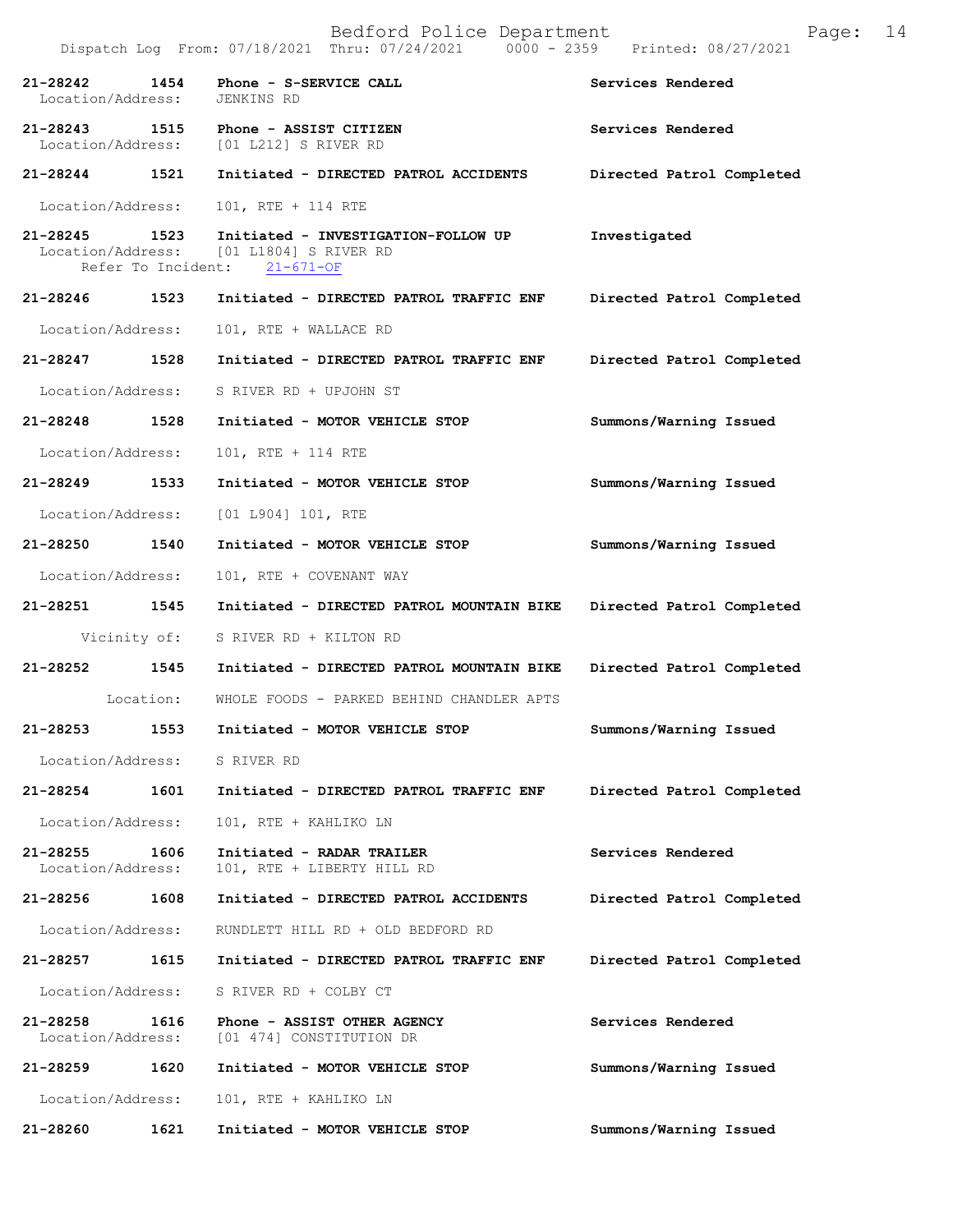Bedford Police Department Page: 15 Dispatch Log From: 07/18/2021 Thru: 07/24/2021 0000 - 2359 Location/Address: S RIVER RD **21-28262 1626 Initiated - RADAR TRAILER Services Rendered**  Location/Address: **21-28261 1627 Initiated - DIRECTED PATROL ACCIDENTS Directed Patrol Completed**  Location/Address: NEW BOSTON RD + BARR FARM RD **21-28263 1628 Initiated - MOTOR VEHICLE STOP Summons/Warning Issued**  Location/Address: 101, RTE + CHESTNUT DR **21-28264 1635 Initiated - SUSP ACTIVITIES Arrest(s) Made**  on/Address: [01 1235] S RIVER RD<br>Refer To Arrest: 21-389-AR Refer To Arrest: 21-389-AR **No Action Required NO PAPERWORK Services Rendered Directed Patrol Completed 21-28268 1715 Initiated - DIRECTED PATROL-CAR BREAK-INS Summons/Warning Issued Directed Patrol Completed 21-28271 1732 Initiated - MOTOR VEHICLE STOP Arrest(s) Made**  Location/Address: 101, RTE + COLONIAL DR<br>Refer To Summons: 21-388-AR Refer To Summons: 21-388-AR Summons: BOHLE, JACOB JOHN Address: 216 WALLACE RD BEDFORD, NH Age: 23 Charges: Drive after Rev/Suspension Suspension of Vehicle Registration **21-28272 1742 Initiated - DIRECTED PATROL ACCIDENTS Directed Patrol Completed**  Location/Address: 101, RTE + MEETINGHOUSE RD **21-28273 1750 Initiated - DIRECTED PATROL-CAR BREAK-INS Directed Patrol Completed**  Location/Address: [01 308] COLBY CT **21-28274 1757 Phone - BUILDING CHECK Services Rendered**  Location/Address: MULBERRY LN **21-28275 1810 Initiated - DIRECTED PATROL-CAR BREAK-INS Directed Patrol Completed**  Arrest: MARLETT, MATTHEW LEE Address: GOFFSTOWN, NH Age: 42 Charges: Felon in Possession of Dangerous Weapon Felon in Possession of Dangerous Weapon Recv Stolen Prop; 2 Prior Convictions Theft Detection Device Remover Breach of Bail Bench Warrants **21-28265 1636 Other - RESTRAINING ORDER** Location/Address: SPRAGUE MILL RD **21-28266 1637 Initiated - MOTOR VEHICLE STOP** Location/Address: **21-28267 1643 Initiated - ASSIST CITIZEN** Location/Address: [01 L380] S RIVER RD Location/Address: [01 L380] S RIVER RD **21-28269 1715 Initiated - MOTOR VEHICLE STOP** Location/Address: 101, RTE **21-28270 1723 Initiated - DIRECTED PATROL ACCIDENTS** Location/Address: 101, RTE + CONSTITUTION DR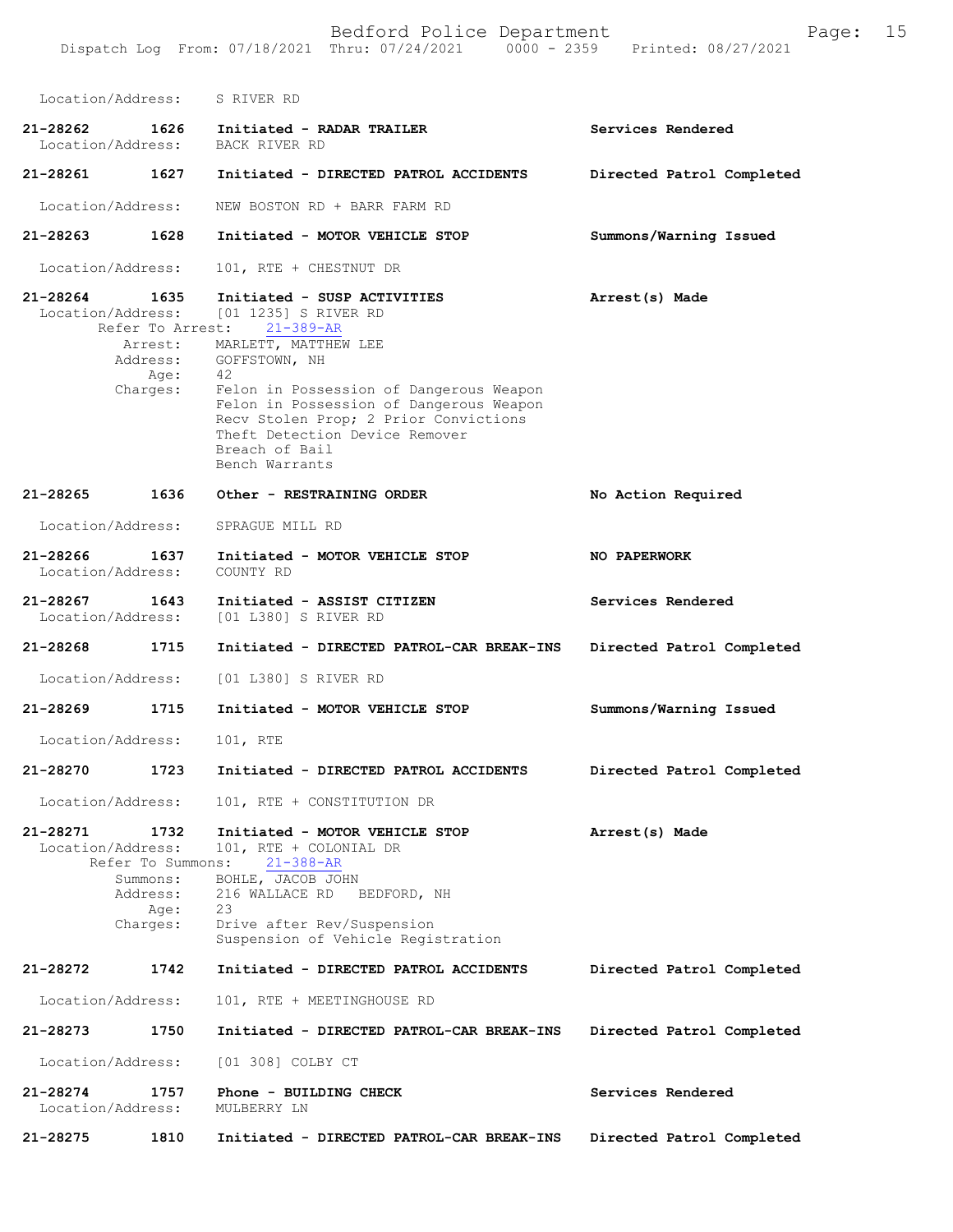Bedford Police Department Page: 16 Dispatch Log From: 07/18/2021 Thru: 07/24/2021 Location/Address: N AMHERST RD + WALLACE RD **21-28276 1840 Initiated - DIRECTED PATROL-CAR BREAK-INS Directed Patrol Completed**  Location/Address: [01 1312] S RIVER RD **21-28277 1841 Initiated - DIRECTED PATROL-CAR BREAK-INS Directed Patrol Completed**  Location/Address: [01 L1804] S RIVER RD **21-28278 1906 Phone - SUSP ACTIVITIES Could Not Locate**  Location/Address: PEMBROKE WAY + CATESBY LN **21-28279 1921 Initiated - DIRECTED PATROL TRAFFIC ENF Directed Patrol Completed**  Vicinity of: S RIVER RD + IRON HORSE DR **21-28280 1932 Initiated - DIRECTED PATROL-CAR BREAK-INS Directed Patrol Completed**  Location/Address: LEAVY DR + COOPER LN **21-28281 1937 Phone - HIGHWAY CONDITIONS Could Not Locate**  Location/Address: **21-28282 1940 Initiated - DIRECTED PATROL TRAFFIC ENF Directed Patrol Completed**  Location/Address: S RIVER RD + KILTON RD **21-28283 2010 Walk-In - HIGHWAY CONDITIONS Services Rendered**  Location/Address: 101, RTE + WALLACE RD **21-28284 2029 Initiated - DIRECTED PATROL TRAFFIC ENF Directed Patrol Completed**  Location/Address: S RIVER RD + PALOMINO LN **21-28285 2034 Initiated - MOTOR VEHICLE STOP Summons/Warning Issued**  Location/Address: MEETINGHOUSE RD **21-28286 2043 Initiated - DIRECTED PATROL-CAR BREAK-INS Directed Patrol Completed**  Location/Address: BEDFORD CENTER RD + MINISTERIAL RD **21-28287 2109 Initiated - DIRECTED PATROL DWI Directed Patrol Completed**  Location/Address: S RIVER RD + MEETINGHOUSE RD **21-28288 2116 Initiated - HIGHWAY CONDITIONS Investigated**  101, RTE + WALLACE RD **21-28289 2127 Initiated - DIRECTED PATROL DWI Directed Patrol Completed**  Vicinity of: S RIVER RD + HAWTHORNE DR **21-28290 2128 Initiated - DIRECTED PATROL DWI Directed Patrol Completed**  Location/Address: 101, RTE + CHESTNUT DR **21-28291 2130 Initiated - DIRECTED PATROL DWI Directed Patrol Completed**  Location/Address: 101, RTE + MEETINGHOUSE RD **21-28292 2144 Other - REPOSSESSION No Action Required**  Location/Address: OLD BEDFORD RD **21-28293 2145 Initiated - DIRECTED PATROL DWI Directed Patrol Completed**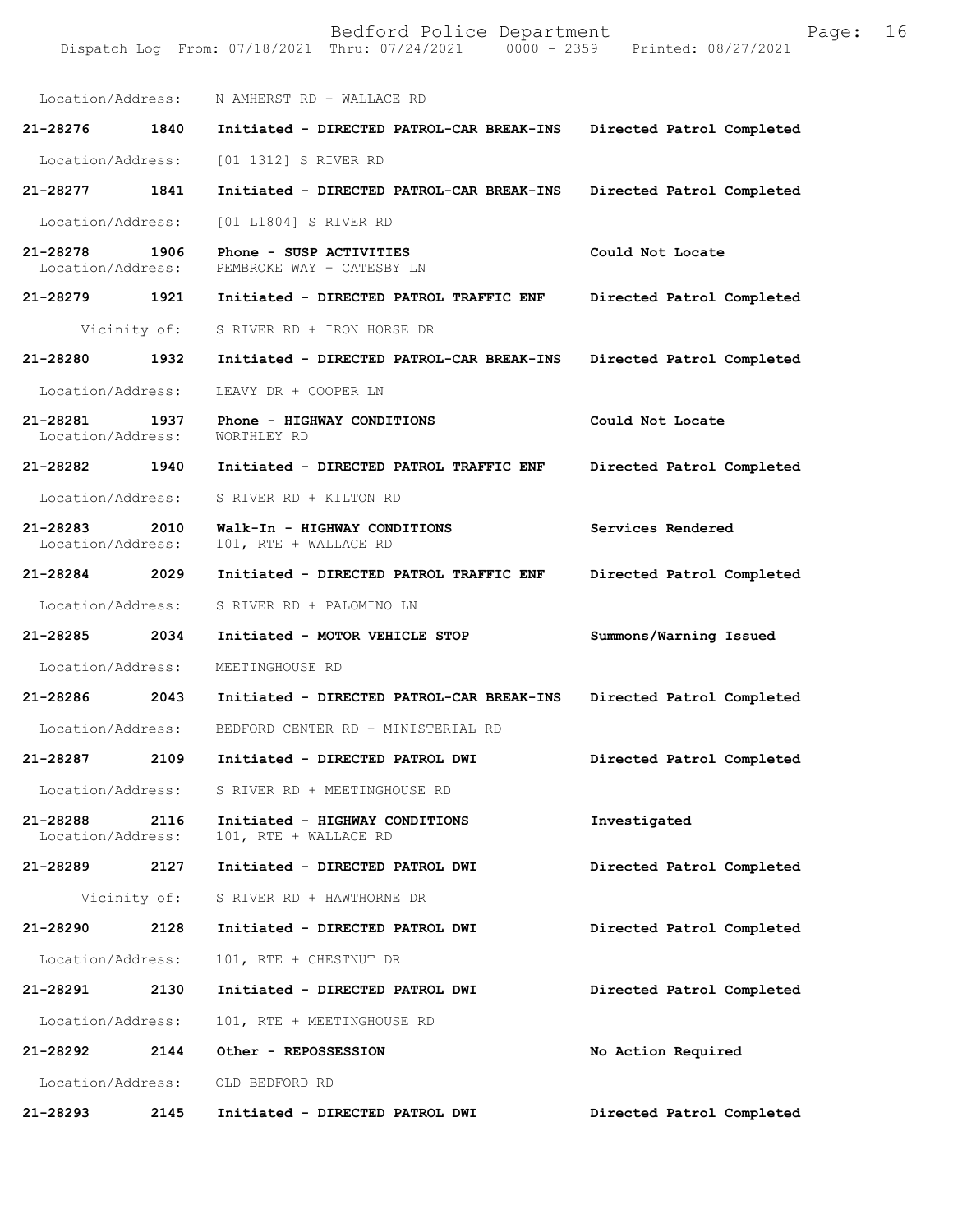|                               |              | Bedford Police Department<br>Dispatch Log From: 07/18/2021 Thru: 07/24/2021 0000 - 2359 Printed: 08/27/2021 | 17<br>Page:                    |
|-------------------------------|--------------|-------------------------------------------------------------------------------------------------------------|--------------------------------|
| Location/Address:             |              | S RIVER RD + PARK DR                                                                                        |                                |
| 21-28294                      | 2217         | 911 - S-EMERGENCY MEDICAL CALL-ALPHA                                                                        | TRANSPORTED TO CMC HOSPITAL    |
| Location/Address:             |              | [01 335] COLBY CT                                                                                           |                                |
| 21-28295                      | 2242         | 911 - S-EMERGENCY MEDICAL CALL-CHARL                                                                        | Transported to Elliot Hospital |
| Location/Address:             |              | [01 17] DONALD ST                                                                                           |                                |
| 21-28296 2300                 |              | 911 - S-EMERGENCY MEDICAL CALL-CHARL                                                                        | Transported to Hospital-Other  |
| Location/Address:             |              | [01 248] RIDGEWOOD RD                                                                                       |                                |
| 21-28297                      | 2324         | Initiated - DIRECTED PATROL DWI                                                                             | Directed Patrol Completed      |
| Location/Address:             |              | S RIVER RD + UPJOHN ST                                                                                      |                                |
| 21-28298                      | 2328         | Initiated - DIRECTED PATROL DWI                                                                             | Directed Patrol Completed      |
|                               | Vicinity of: | S RIVER RD + MEETINGHOUSE RD                                                                                |                                |
| 21-28299                      | 2329         | Initiated - DIRECTED PATROL DWI                                                                             | Directed Patrol Completed      |
| Location/Address:             |              | 101, RTE + 114 RTE                                                                                          |                                |
| 21-28300                      | 2330         | Initiated - DIRECTED PATROL DWI                                                                             | Directed Patrol Completed      |
| Location/Address:             |              | 101, RTE + COVENANT WAY                                                                                     |                                |
| 21-28301                      | 2333         | 911 - S-EMERGENCY MEDICAL CALL-CHARL                                                                        | Taken/Refered to Other Agency  |
| Location/Address:             |              | $[01 17]$ DONALD ST                                                                                         |                                |
| 21-28302                      | 2334         | Initiated - MOTOR VEHICLE STOP                                                                              | Summons/Warning Issued         |
| Location/Address:             |              | $[01 L0000553] 101$ , RTE                                                                                   |                                |
| 21-28303<br>Location/Address: | 2340         | Initiated - MOTOR VEHICLE STOP<br>101, RTE                                                                  | NO PAPERWORK                   |
| 21-28304                      | 2344         | Initiated - MOTOR VEHICLE STOP                                                                              | Summons/Warning Issued         |
| Location/Address:             |              | 101, RTE + F.E. EVERETT SOUTH TPKE                                                                          |                                |
| 21-28305<br>Location/Address: | 2354         | $911 - THEFT$<br>[01 919] CORPORATE DR                                                                      | Services Rendered              |
| 21-28306                      | 2359         | Initiated - MOTOR VEHICLE STOP                                                                              | Summons/Warning Issued         |
| Location/Address:             |              | 101, RTE + HITCHING POST LN                                                                                 |                                |
|                               |              | For Date: $07/20/2021$ - Tuesday                                                                            |                                |
| 21-28307                      | 0000         | Initiated - DIRECTED PATROL-CAR BREAK-INS                                                                   | Directed Patrol Completed      |
| Location/Address:             |              | S RIVER RD + COLBY CT                                                                                       |                                |
| 21-28308                      | 0018         | Initiated - DIRECTED PATROL DWI                                                                             | Directed Patrol Completed      |
| Location/Address:             |              | 101, RTE + GREY ROCK RD                                                                                     |                                |
| 21-28309                      | 0021         | Initiated - DIRECTED PATROL DWI                                                                             | Directed Patrol Completed      |
|                               | Vicinity of: | S RIVER RD + EXECUTIVE PARK DR                                                                              |                                |

**21-28310 0021 Initiated - MOTOR VEHICLE STOP Summons/Warning Issued**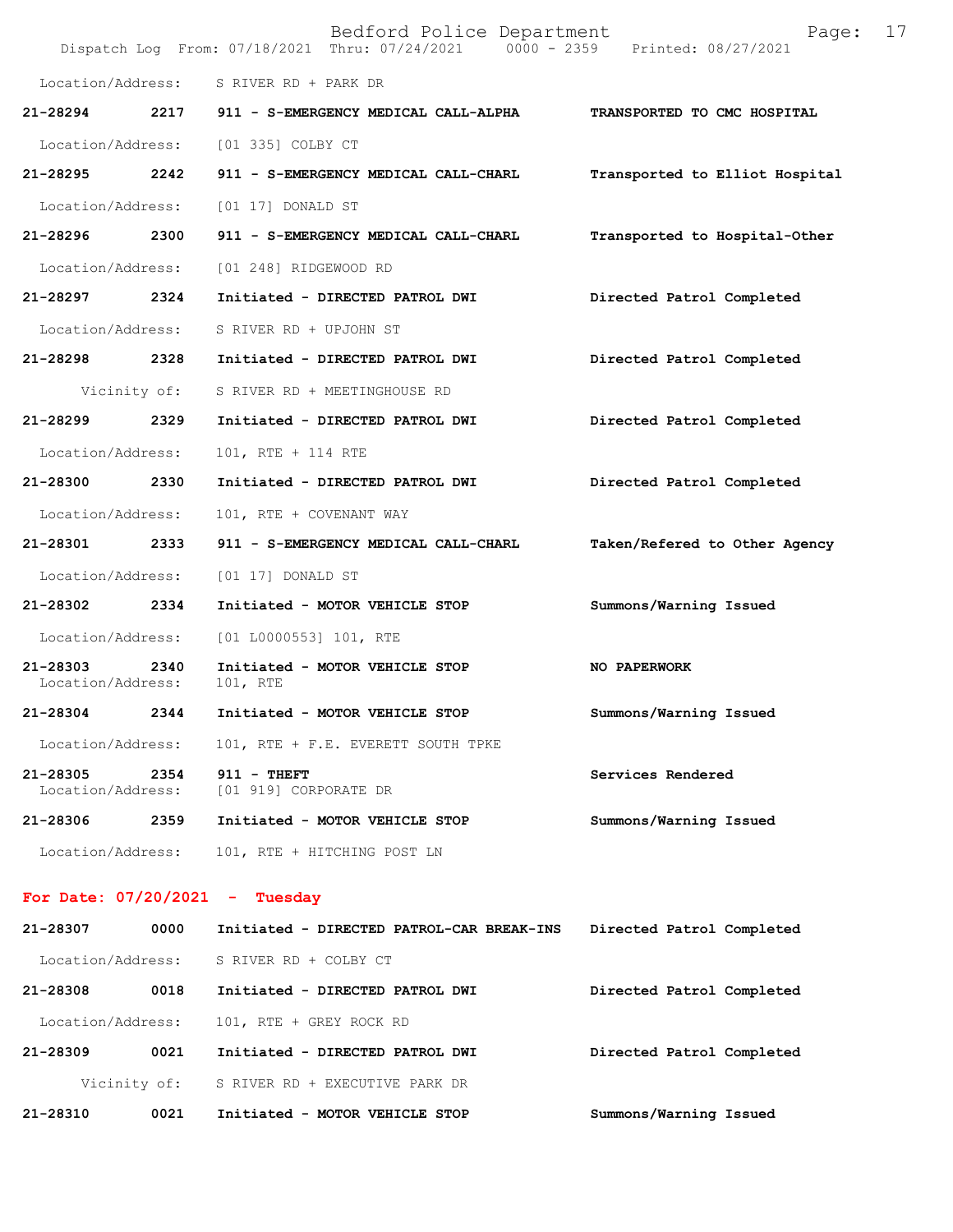|                               |              | Bedford Police Department<br>Dispatch Log From: 07/18/2021 Thru: 07/24/2021 0000 - 2359 Printed: 08/27/2021 | 18<br>Page:               |
|-------------------------------|--------------|-------------------------------------------------------------------------------------------------------------|---------------------------|
| Location/Address:             |              | 101, RTE + COVENANT WAY                                                                                     |                           |
| 21-28311                      | 0034         | Initiated - MOTOR VEHICLE STOP                                                                              | Summons/Warning Issued    |
| Location/Address:             |              | 101, RTE + GREY ROCK RD                                                                                     |                           |
| 21-28312 0039                 |              | Initiated - DIRECTED PATROL DWI                                                                             | Directed Patrol Completed |
|                               | Vicinity of: | S RIVER RD + SOMERVILLE DR                                                                                  |                           |
| 21-28313 0050                 |              | Initiated - DIRECTED PATROL DWI                                                                             | Directed Patrol Completed |
| Location/Address:             |              | S RIVER RD + KILTON RD                                                                                      |                           |
| 21-28314 0101                 |              | Initiated - DIRECTED PATROL DWI                                                                             | Directed Patrol Completed |
|                               | Vicinity of: | S RIVER RD + BACK RIVER RD                                                                                  |                           |
| 21-28315                      | 0112         | Initiated - DIRECTED PATROL DWI                                                                             | Directed Patrol Completed |
| Location/Address:             |              | S RIVER RD + HULL RD                                                                                        |                           |
| 21-28316 0115                 |              | Initiated - MOTOR VEHICLE STOP                                                                              | Summons/Warning Issued    |
| Location/Address:             |              | 101, RTE + HITCHING POST LN                                                                                 |                           |
| 21-28317 0123                 |              | Initiated - MOTOR VEHICLE STOP                                                                              | Summons/Warning Issued    |
| Location/Address:             |              | 101, RTE + CHESTNUT DR                                                                                      |                           |
| 21-28318 0128                 |              | Initiated - DIRECTED PATROL DWI                                                                             | Directed Patrol Completed |
| Location/Address:             |              | 101, RTE + MEETINGHOUSE RD                                                                                  |                           |
| 21-28319 0145                 |              | Initiated - DIRECTED PATROL-CAR BREAK-INS                                                                   | Directed Patrol Completed |
|                               | Vicinity of: | TECHNOLOGY DR + S RIVER RD                                                                                  |                           |
| 21-28320 0201                 |              | Initiated - DIRECTED PATROL DWI                                                                             | Directed Patrol Completed |
|                               |              | Location/Address: 114 RTE + PLUMMER HILL RD                                                                 |                           |
| 21-28321                      | 0201         | Initiated - DIRECTED PATROL DWI                                                                             | Directed Patrol Completed |
|                               | Vicinity of: | S RIVER RD + TECHNOLOGY DR                                                                                  |                           |
| 21-28322                      | 0202         | Initiated - BUILDING CHECK                                                                                  | Building Checked/Secured  |
| Location/Address:             |              | $[01 L0000587] 101$ , RTE                                                                                   |                           |
| 21-28323<br>Location/Address: | 0217         | 911 - S-EMERGENCY MEDICAL CALL-ALPHA<br>[01 919] CORPORATE DR                                               | <b>NO TRANSPORT</b>       |
| 21-28324                      | 0217         | Initiated - MOTOR VEHICLE STOP                                                                              | Summons/Warning Issued    |
| Location/Address:             |              | 114 RTE                                                                                                     |                           |
| 21-28325                      | 0225         | Initiated - BUILDING CHECK                                                                                  | Building Checked/Secured  |
| Location/Address:             |              | [01 L2066] 101, RTE                                                                                         |                           |
| 21-28326                      | 0233         | Initiated - BUILDING CHECK                                                                                  | Directed Patrol Completed |
| Location/Address:             |              | [01 L357] WHITE AVE                                                                                         |                           |
| 21-28327                      | 0238         | Initiated - DIRECTED PATROL BURGLARY                                                                        | Directed Patrol Completed |
| Location/Address:             |              | NASHUA RD + COUNTY RD                                                                                       |                           |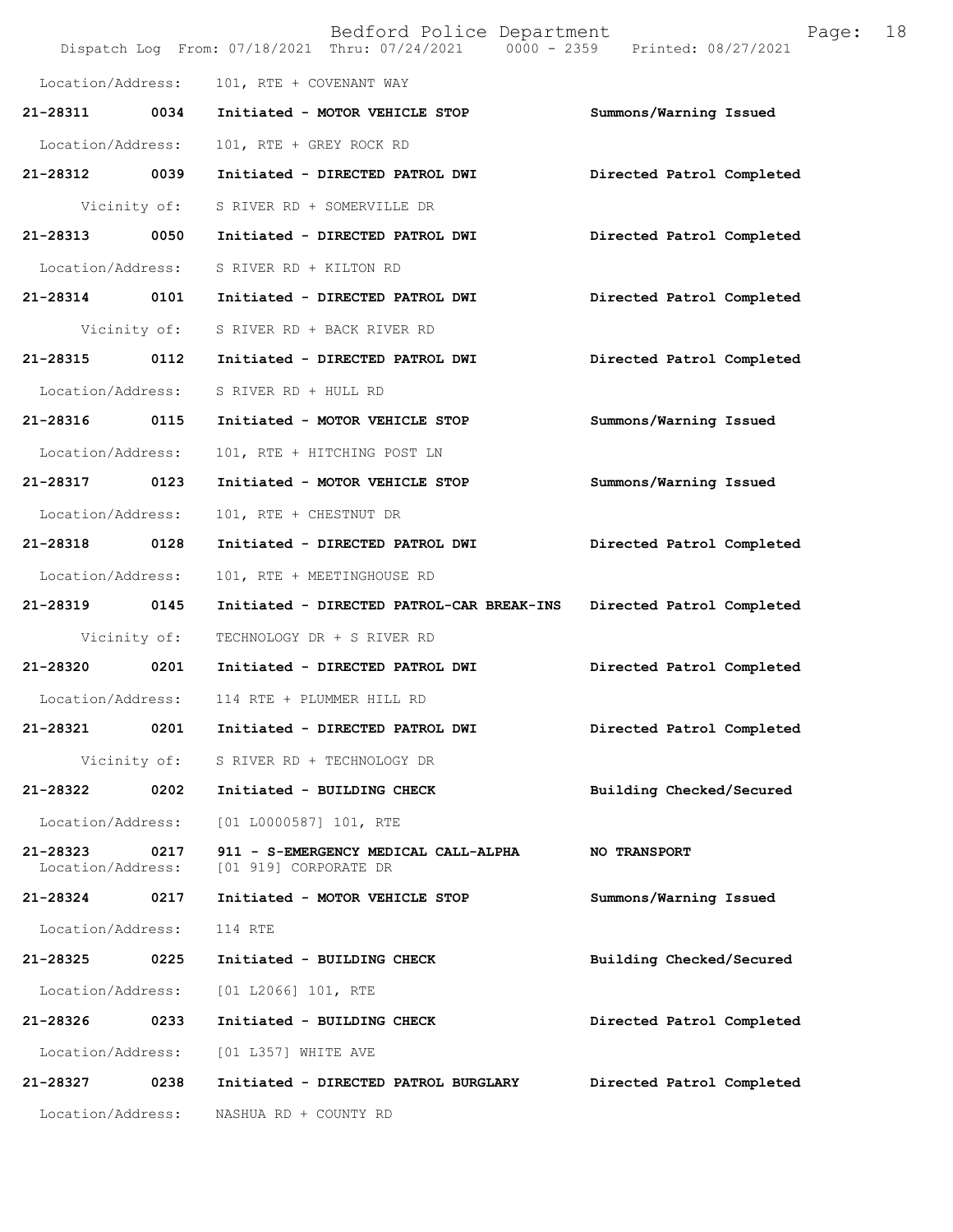|                   |              | Dispatch Log From: 07/18/2021 Thru: 07/24/2021 0000 - 2359 | Printed: 08/27/2021       |
|-------------------|--------------|------------------------------------------------------------|---------------------------|
| 21-28328          | 0238         | Initiated - DIRECTED PATROL BURGLARY                       | Directed Patrol Completed |
| Location/Address: |              | TECHNOLOGY DR + CHATHAM DR                                 |                           |
| 21-28329 0254     |              | Initiated - DIRECTED PATROL BURGLARY                       | Directed Patrol Completed |
| Location/Address: |              | PULPIT RD                                                  |                           |
| 21-28330 0256     |              | Initiated - BUILDING CHECK                                 | Building Checked/Secured  |
| Location/Address: |              | [01 L848] TECHNOLOGY DR                                    |                           |
| 21-28331 0348     |              | Initiated - DIRECTED PATROL BURGLARY                       | Directed Patrol Completed |
| Location/Address: |              | GREENFIELD PKWY + WALLACE RD                               |                           |
| 21-28332 0403     |              | Initiated - BUILDING CHECK                                 | Building Checked/Secured  |
| Location/Address: |              | [01 L1094] S RIVER RD                                      |                           |
| 21-28333 0413     |              | Initiated - DIRECTED PATROL BURGLARY                       | Directed Patrol Completed |
| Location/Address: |              | MINISTERIAL RD                                             |                           |
| 21-28334 0427     |              | Initiated - DIRECTED PATROL BURGLARY                       | Directed Patrol Completed |
| Location/Address: |              | SOUTH HILLS DR + HARDY RD                                  |                           |
| 21-28335 0429     |              | Initiated - BUILDING CHECK                                 | Building Checked/Secured  |
|                   | Vicinity of: | [01 L0000792] S RIVER RD                                   |                           |
| 21-28336 0522     |              | Initiated - DIRECTED PATROL TRAFFIC ENF                    | Directed Patrol Completed |
| Location/Address: |              | 101, RTE + KAHLIKO LN                                      |                           |
| 21-28337 0522     |              | Initiated - DIRECTED PATROL TRAFFIC ENF                    | Directed Patrol Completed |
| Location/Address: |              | 101, RTE + MEETINGHOUSE RD                                 |                           |
| 21-28338 0539     |              | Initiated - DIRECTED PATROL TRAFFIC ENF                    | Directed Patrol Completed |
|                   | Vicinity of: | S RIVER RD + MEETINGHOUSE RD                               |                           |
| 21-28339          | 0555         | Initiated - DIRECTED PATROL TRAFFIC ENF                    | Directed Patrol Completed |
|                   | Vicinity of: | S RIVER RD + EXECUTIVE PARK DR                             |                           |
| 21-28340          | 0605         | Initiated - MOTOR VEHICLE STOP                             | Summons/Warning Issued    |
| Location/Address: |              | 101, RTE + CONSTITUTION DR                                 |                           |
| 21-28341          | 0612         | Initiated - DIRECTED PATROL ACCIDENTS                      | Directed Patrol Completed |
|                   | Vicinity of: | S RIVER RD + KILTON RD                                     |                           |
| 21-28342          | 0634         | Phone - POLICE INFORMATION                                 | No Action Required        |
| Location/Address: |              | 114 RTE + OLD BEDFORD ROAD OVERPASS                        |                           |
| 21-28343          | 0742         | Initiated - DIRECTED PATROL ACCIDENTS                      | Directed Patrol Completed |
| Location/Address: |              | KILTON RD + S RIVER RD                                     |                           |
| 21-28344          | 0743         | Initiated - DIRECTED PATROL ACCIDENTS                      | Directed Patrol Completed |
| Location/Address: |              | S RIVER RD + MEETINGHOUSE RD                               |                           |
| 21-28345          | 0745         | Initiated - DIRECTED PATROL ACCIDENTS                      | Directed Patrol Completed |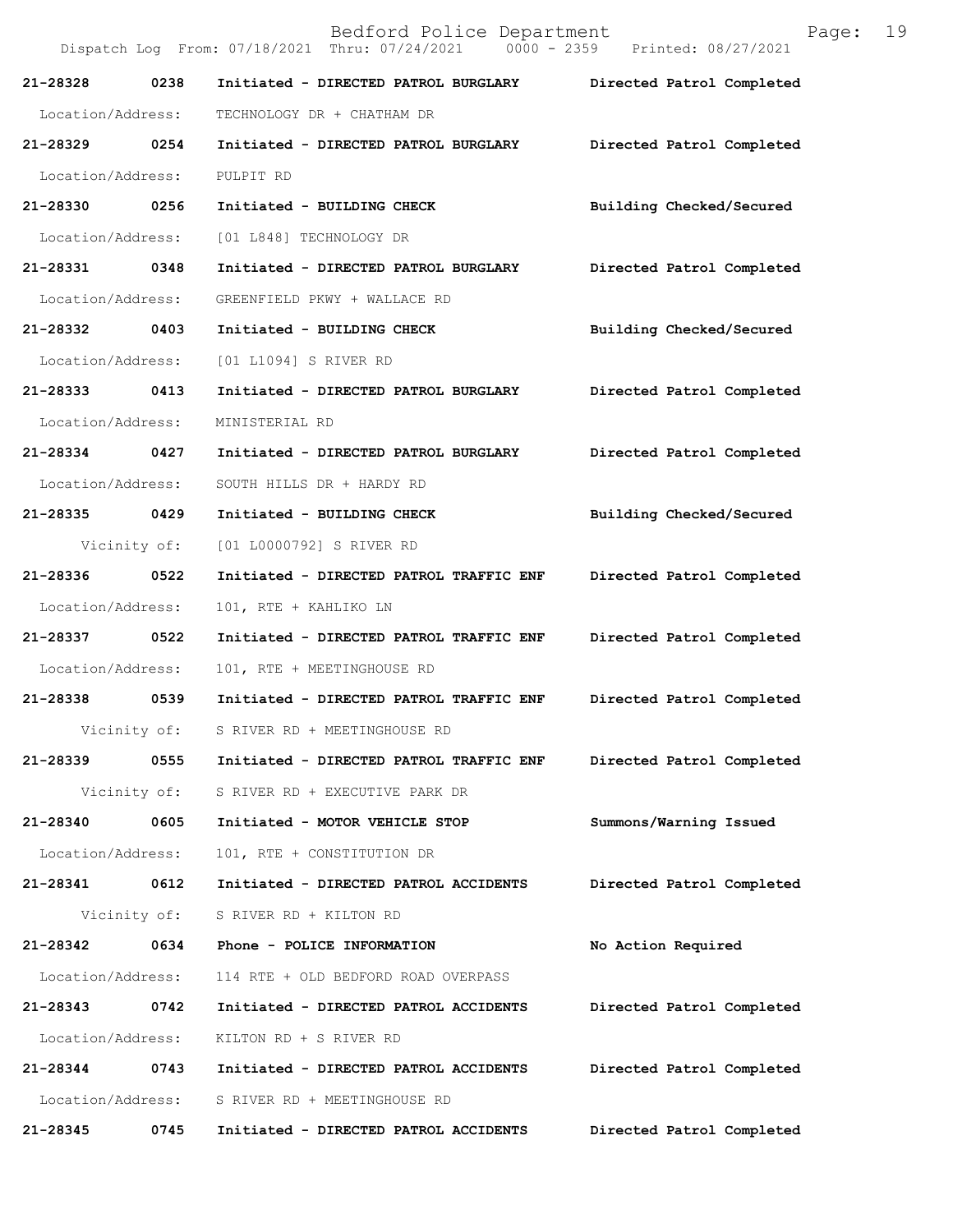| Location/Address:                  |                                       | 101, RTE + JENKINS RD                                                                                                                                                             |                             |
|------------------------------------|---------------------------------------|-----------------------------------------------------------------------------------------------------------------------------------------------------------------------------------|-----------------------------|
| 21-28346 0745                      |                                       | Initiated - DIRECTED PATROL ACCIDENTS                                                                                                                                             | Directed Patrol Completed   |
|                                    | Vicinity of:                          | MCALLISTER RD + MINISTERIAL RD                                                                                                                                                    |                             |
| 21-28347                           | 0746                                  | Initiated - DIRECTED PATROL ACCIDENTS                                                                                                                                             | Directed Patrol Completed   |
| Location/Address:                  |                                       | 101, RTE + 114 RTE                                                                                                                                                                |                             |
| 21-28348 0750                      |                                       | Initiated - MOTOR VEHICLE STOP                                                                                                                                                    | Summons/Warning Issued      |
| Location/Address:                  |                                       | S RIVER RD + KILTON RD                                                                                                                                                            |                             |
| 21-28350 0755<br>Location/Address: |                                       | Phone - MOTOR VEHICLE COMPLAINT<br>101, RTE + WALLACE RD                                                                                                                          | Could Not Locate            |
| 21-28349                           | 0756                                  | Initiated - MOTOR VEHICLE STOP                                                                                                                                                    | Summons/Warning Issued      |
| Location/Address:                  |                                       | 101, RTE + OLD BEDFORD RD                                                                                                                                                         |                             |
| 21-28351 0759                      |                                       | Initiated - DIRECTED PATROL TRAFFIC ENF                                                                                                                                           | Summons/Warning Issued      |
| Location/Address:                  |                                       | 101, RTE + JENKINS RD                                                                                                                                                             |                             |
| 21-28352                           | 0759                                  | Initiated - MOTOR VEHICLE STOP                                                                                                                                                    | Summons/Warning Issued      |
| Location/Address:                  |                                       | S RIVER RD + BACK RIVER RD                                                                                                                                                        |                             |
| 21-28353 0803                      |                                       | Initiated - DIRECTED PATROL TRAFFIC ENF                                                                                                                                           | Directed Patrol Completed   |
|                                    | Vicinity of:                          | HULL RD + S RIVER RD                                                                                                                                                              |                             |
| $21 - 28354$<br>Location/Address:  | 0804                                  | Phone - S-FIRE ALARM<br>[01 910] S RIVER RD                                                                                                                                       | Services Rendered           |
| 21-28355                           | 0808                                  | Initiated - MOTOR VEHICLE STOP                                                                                                                                                    | Summons/Warning Issued      |
| Location/Address:                  |                                       | 101, RTE + COVENANT WAY                                                                                                                                                           |                             |
| 21-28356                           | 0810                                  | Initiated - MOTOR VEHICLE STOP                                                                                                                                                    | Summons/Warning Issued      |
| Location/Address:                  |                                       | NEW BOSTON RD + WALLACE RD                                                                                                                                                        |                             |
|                                    |                                       | 21-28357 0821 Initiated - DIRECTED PATROL ACCIDENTS Directed Patrol Completed                                                                                                     |                             |
|                                    |                                       | Location/Address: S RIVER RD + COLBY CT                                                                                                                                           |                             |
| 21-28358 0824                      |                                       | Initiated - MOTOR VEHICLE STOP                                                                                                                                                    | Summons/Warning Issued      |
|                                    |                                       | Location/Address: [01 L2122] S RIVER RD                                                                                                                                           |                             |
| 21-28359 0833<br>Location/Address: | Refer To Summons:<br>Age:<br>Charges: | Initiated - MOTOR VEHICLE STOP<br>S RIVER RD + KILTON RD<br>$21 - 390 - AR$<br>Summons: PEASE, JENNIFER L<br>Address: MANCHESTER, NH<br>38<br>Mfg, Sell Official Insp/Reg Sticker | Arrest(s) Made              |
| 21-28360                           |                                       | 0838 911 - S-EMERGENCY MEDICAL CALL-CHARL                                                                                                                                         | TRANSPORTED TO CMC HOSPITAL |
|                                    |                                       | Location/Address: [01 335] COLBY CT                                                                                                                                               |                             |
| 21-28361                           | 0842                                  | Initiated - MOTOR VEHICLE STOP                                                                                                                                                    | Summons/Warning Issued      |
| Location/Address:                  |                                       | S RIVER RD + COLBY CT                                                                                                                                                             |                             |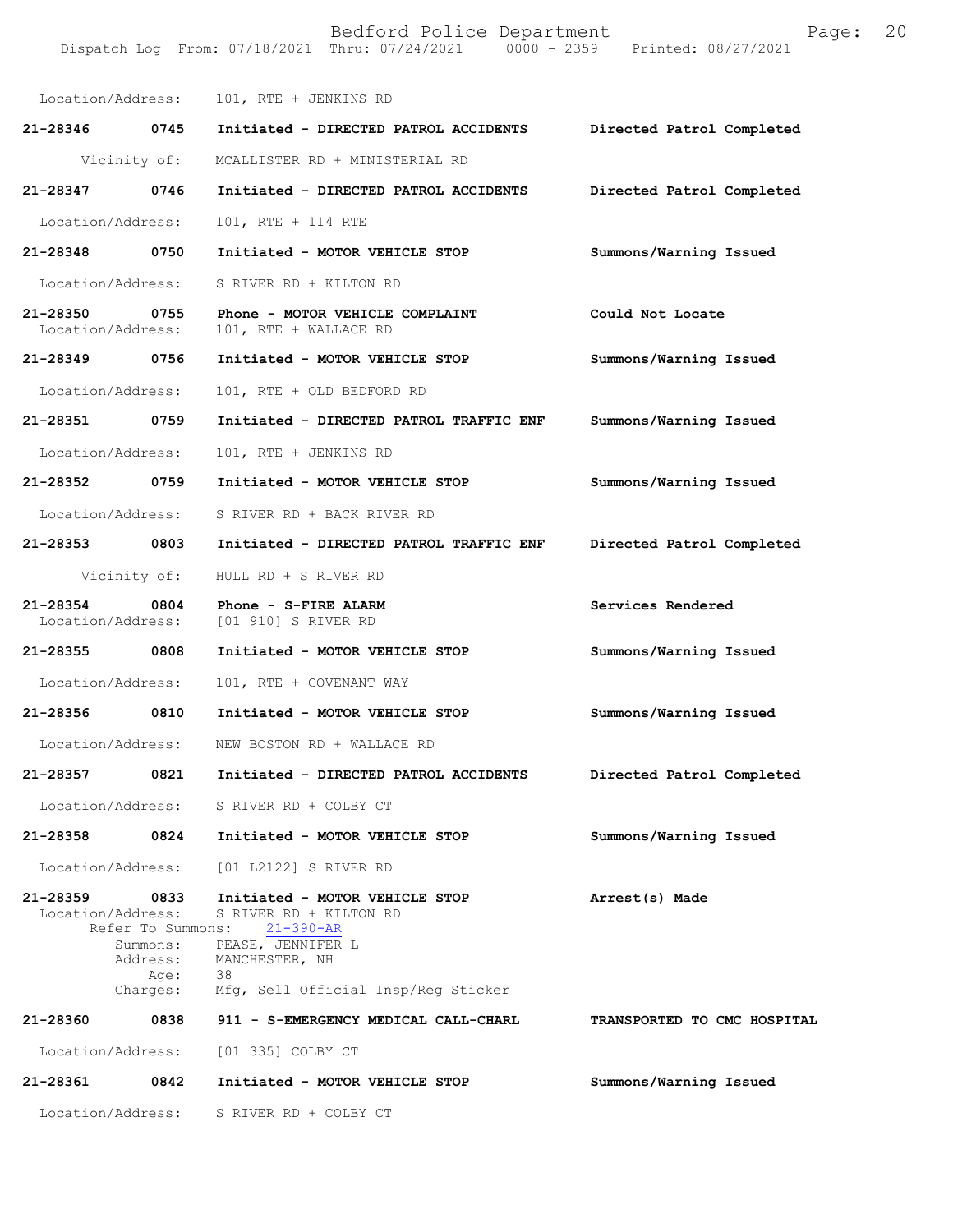|                                            | Dispatch Log From: 07/18/2021 Thru: 07/24/2021 0000 - 2359 Printed: 08/27/2021 |                                |
|--------------------------------------------|--------------------------------------------------------------------------------|--------------------------------|
| 21-28362<br>0844<br>Location/Address:      | Phone - ANIMAL COMPLAINT<br>MINISTERIAL BR                                     | Services Rendered              |
| 21-28363 0852                              | Initiated - DIRECTED PATROL ACCIDENTS                                          | Directed Patrol Completed      |
| Location/Address:                          | 101, RTE + WALLACE RD                                                          |                                |
| 21-28364<br>0859                           | Initiated - DIRECTED PATROL-CAR BREAK-INS                                      | Directed Patrol Completed      |
| Location/Address:                          | [01 L1804] S RIVER RD                                                          |                                |
| 21-28365 0901                              | Initiated - MOTOR VEHICLE STOP                                                 | Summons/Warning Issued         |
| Location/Address:                          | 101, RTE                                                                       |                                |
| 21-28366 0926                              | Initiated - DIRECTED PATROL TRAFFIC ENF                                        | Directed Patrol Completed      |
|                                            | Vicinity of: S RIVER RD + MAIN ST                                              |                                |
| 21-28367<br>0943                           | Phone - S-FIRE ALARM<br>Location/Address: [01 335] COLBY CT                    | Services Rendered              |
| 21-28368 0952                              | Initiated - DIRECTED PATROL-CAR BREAK-INS                                      | Directed Patrol Completed      |
| Location/Address:                          | NASHUA RD + COUNTY RD                                                          |                                |
| 21-28369<br>1015<br>Location/Address:      | Phone - ANIMAL COMPLAINT<br>ESSEX RD                                           | Could Not Locate               |
| 21-28370 1023<br>Location/Address:         | Phone - SUSP ACTIVITIES-IN PROGRESS<br>WHEELER FARM RD                         | Services Rendered              |
| 21-28371 1035                              | Initiated - DIRECTED PATROL ACCIDENTS                                          | Directed Patrol Completed      |
| Location/Address:                          | MEETINGHOUSE RD + S RIVER RD                                                   |                                |
| 21-28372<br>1048                           | Initiated - MOTOR VEHICLE STOP                                                 | Summons/Warning Issued         |
| Location/Address:                          | BACK RIVER RD + TIRRELL RD                                                     |                                |
| 21-28373 1123<br>Location/Address: KING RD | Phone - INTERNET CRIMES                                                        | Investigated                   |
|                                            | 21-28374 1134 911 - S-EMERGENCY MEDICAL CALL-ALPHA                             | TRANSPORTED TO CMC HOSPITAL    |
|                                            | Location/Address: [01 1007] HAWTHORNE DR                                       |                                |
| 21-28375<br>1154                           | 911 - S-EMERGENCY MEDICAL CALL-CHARL                                           | Transported to Elliot Hospital |
| Location/Address:                          | [01 1202] NASHUA RD                                                            |                                |
| 21-28376 1227                              | Phone - ALARM, BURGLAR                                                         | Alarm- correct code/reset      |
| Location/Address:                          | [01 L212] S RIVER RD                                                           |                                |
| 21-28377<br>1227<br>Location/Address:      | Phone - G-MUTUAL AID - FIRE DEPT<br>[127] DPW RD                               | Services Rendered              |
| 21-28378<br>1255<br>Location/Address:      | 911 - DOMESTIC DISTURB.-IN PROGRESS<br>[01  L819] 101, RTE                     | Could Not Locate               |
| 21-28379<br>1312                           | Initiated - DIRECTED PATROL TRAFFIC ENF                                        | Directed Patrol Completed      |
| Location/Address:                          | EASTMAN AVE + S RIVER RD                                                       |                                |
| 21-28380<br>1333                           | Initiated - MOTOR VEHICLE STOP                                                 | Summons/Warning Issued         |
| Location/Address:                          | S RIVER RD + WATHEN RD                                                         |                                |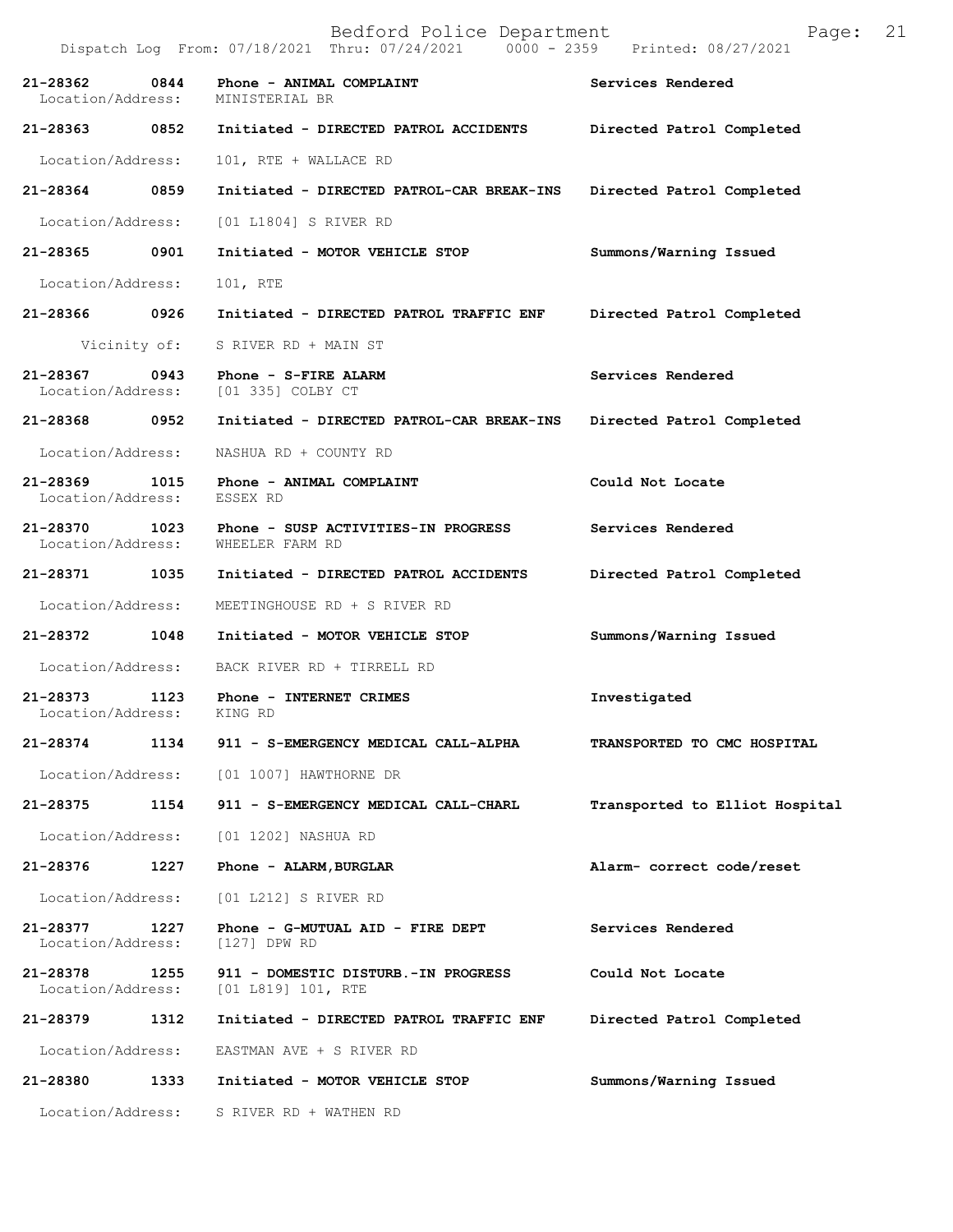Bedford Police Department Page: 22 Dispatch Log From: 07/18/2021 Thru: 07/24/2021 **21-28381 1356 Initiated - MOTOR VEHICLE STOP Summons/Warning Issued**  Location/Address: KILTON ROAD RAMP + 101, RTE **21-28382 1415 Initiated - DIRECTED PATROL-CAR BREAK-INS Directed Patrol Completed**  Location/Address: BOYNTON ST + PLUMMER RD **21-28383 1421 Phone - ASSIST CITIZEN Services Rendered Services Rendered Iocation/Address:** S RIVER RD Location/Address: **21-28384 1529 Initiated - DIRECTED PATROL ACCIDENTS Directed Patrol Completed**  Location/Address: 101, RTE + WALLACE RD **21-28385 1532 Initiated - DIRECTED PATROL TRAFFIC ENF Directed Patrol Completed**  Location/Address: S RIVER RD + MEETINGHOUSE RD **21-28386 1536 Initiated - DIRECTED PATROL ACCIDENTS Directed Patrol Completed**  Location/Address: BACK RIVER RD + S RIVER RD **21-28387 1542 Initiated - DIRECTED PATROL TRAFFIC ENF Directed Patrol Completed**  Vicinity of: S RIVER RD + KILTON RD **21-28388 1543 Initiated - DIRECTED PATROL TRAFFIC ENF Directed Patrol Completed**  Location/Address: 101, RTE + CONSTITUTION DR **21-28389 1550 Initiated - MOTOR VEHICLE STOP Arrest(s) Made**  Location/Address: 101, RTE + NASHUA RD<br>Refer To Arrest: 21-391-AR Refer To Arrest: **21-28391 1604 Initiated - INVESTIGATION-FOLLOW UP Services Rendered**  [01 L380] S RIVER RD<br>est: 21-389-AR Refer To Arrest: Arrest: BRINN, ANGELINE Address: MANCHESTER, NH Age: 28<br>Charges: Ber Bench Warrants **21-28390 1552 911 - MOTOR VEHICLE COMP-IN PROGRESS Summons/Warning Issued** Location/Address: 101, RTE + CONSTITUTION DR Arrest: MARLETT, MATTHEW LEE<br>Address: GOFFSTOWN, NH GOFFSTOWN, NH Age: 42 Charges: Felon in Possession of Dangerous Weapon Felon in Possession of Dangerous Weapon Recv Stolen Prop; 2 Prior Convictions Theft Detection Device Remover Breach of Bail Bench Warrants **21-28392 1605 Phone - MOTOR VEHICLE COMP-IN PROGRESS Taken/Refered to Other Agency** Location/Address: 114 RTE + DONALD ST **21-28393 1609 Initiated - DIRECTED PATROL TRAFFIC ENF Directed Patrol Completed** Location/Address: 101, RTE + OLDE BEDFORD WAY **21-28394 1610 Initiated - DIRECTED PATROL MOUNTAIN BIKE Directed Patrol Completed** Location: BEDFORD MALL - PARKED BEHIND CARRABBA'S **21-28395 1612 Initiated - MOTOR VEHICLE STOP Summons/Warning Issued**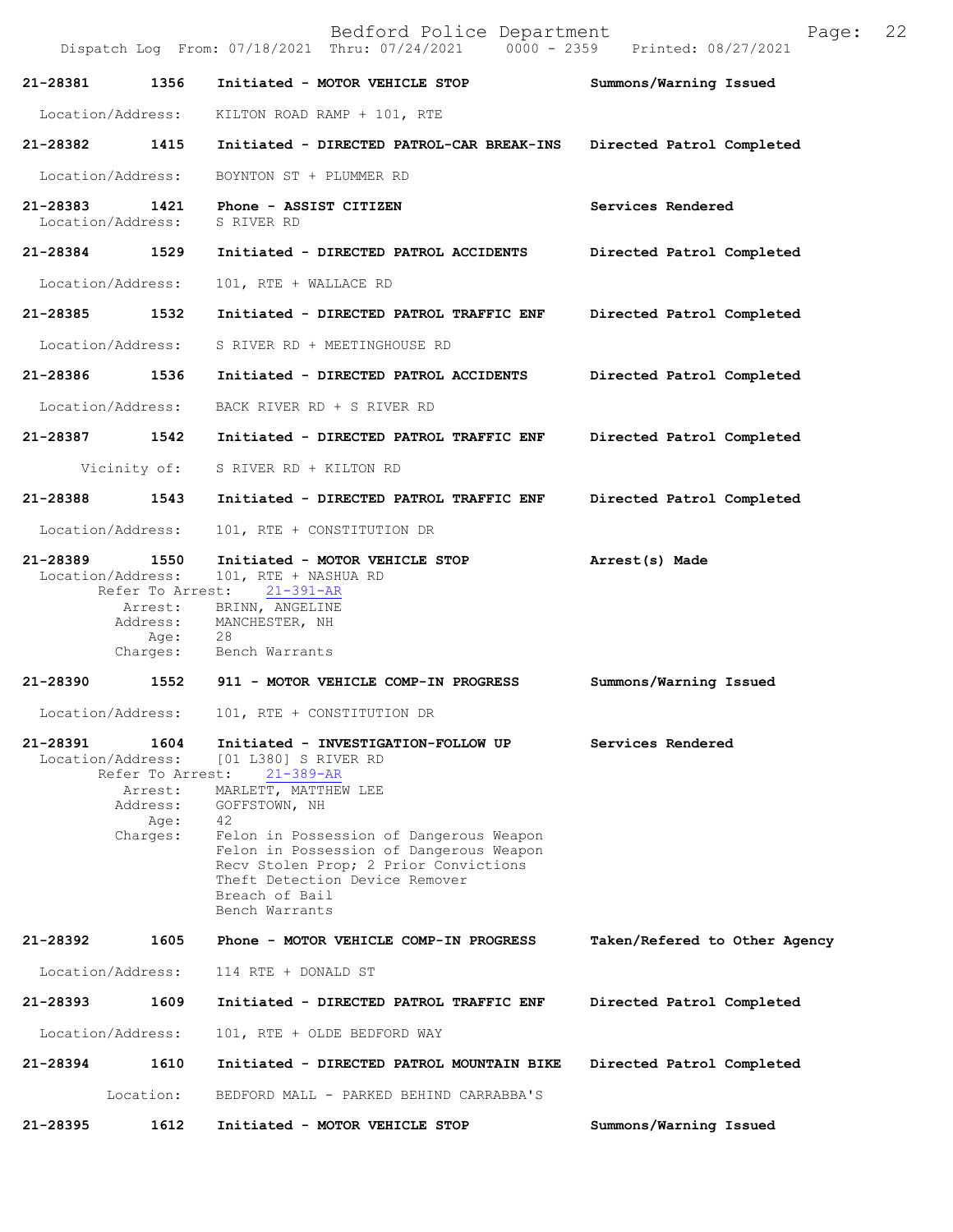|                               |              | Location/Address: [01 308] COLBY CT                                 |                                |
|-------------------------------|--------------|---------------------------------------------------------------------|--------------------------------|
| 21-28396 1612                 |              | Initiated - DIRECTED PATROL MOUNTAIN BIKE Directed Patrol Completed |                                |
|                               |              | Vicinity of: [01 1235] S RIVER RD                                   |                                |
| 21-28397                      | 1617         | 911 - S-EMERGENCY MEDICAL CALL-BRAVO                                | Transported to Elliot Hospital |
| Location/Address:             |              | DEARBORN LN                                                         |                                |
| 21-28398<br>Location/Address: | 1623         | Phone - S-FIRE ALARM<br>[01 1701] ARROWHEAD DR                      | Services Rendered              |
| 21-28399                      | 1641         | Initiated - MOTOR VEHICLE STOP                                      | Summons/Warning Issued         |
| Location/Address:             |              | MEETINGHOUSE RD                                                     |                                |
| 21-28400                      | 1642         | 911 - S-EMERGENCY MEDICAL CALL-DELTA                                | TRANSPORTED TO CMC HOSPITAL    |
| Location/Address:             |              | 101, RTE                                                            |                                |
| 21-28401<br>Location/Address: | 1649         | Phone - S-EMERGENCY MEDICAL CALL<br>F.E. EVERETT SOUTH TPKE         | <b>NO TRANSPORT</b>            |
| 21-28402                      | 1659         | Initiated - DIRECTED PATROL TRAFFIC ENF                             | Directed Patrol Completed      |
| Location/Address:             |              | S RIVER RD + CLUB ACRE LN                                           |                                |
| 21-28403 1700                 |              | Initiated - DIRECTED PATROL TRAFFIC ENF                             | Directed Patrol Completed      |
|                               | Vicinity of: | S RIVER RD + PARK DR                                                |                                |
| $21 - 28404$                  | 1705         | Initiated - DIRECTED PATROL TRAFFIC ENF                             | Directed Patrol Completed      |
| Location/Address:             |              | S RIVER RD + CLUB ACRE LN                                           |                                |
| 21-28405                      | 1711         | Initiated - MOTOR VEHICLE STOP                                      | Summons/Warning Issued         |
| Location/Address:             |              | [01 L212] S RIVER RD                                                |                                |
| 21-28406                      | 1720         | Initiated - DIRECTED PATROL-CAR BREAK-INS                           | Directed Patrol Completed      |
|                               |              | Location/Address: [01 L1804] S RIVER RD                             |                                |
|                               |              | 21-28407 1720 Phone - MOTOR VEHICLE COMP-IN PROGRESS                | Taken/Refered to Other Agency  |
| Location/Address:             |              | 101, RTE                                                            |                                |
| 21-28408                      | 1725         | Initiated - DIRECTED PATROL-CAR BREAK-INS                           | Directed Patrol Completed      |
| Location/Address:             |              | [01 L2271] S RIVER RD                                               |                                |
| 21-28409                      | 1731         | Initiated - MOTOR VEHICLE STOP                                      | Summons/Warning Issued         |
| Location/Address:             |              | [01 L481] S RIVER RD                                                |                                |
| 21-28410                      | 1739         | Initiated - DIRECTED PATROL TRAFFIC ENF                             | Directed Patrol Completed      |
| Location/Address:             |              | SUNSET LN + S RIVER RD                                              |                                |
| 21-28411                      | 1746         | Initiated - MOTOR VEHICLE STOP                                      | Summons/Warning Issued         |
| Location/Address:             |              | S RIVER RD                                                          |                                |
| 21-28412                      | 1746         | 911 - S-EMERGENCY MEDICAL CALL-ALPHA                                | Transported to Elliot Hospital |
| Location/Address:             |              | [01 1007] HAWTHORNE DR                                              |                                |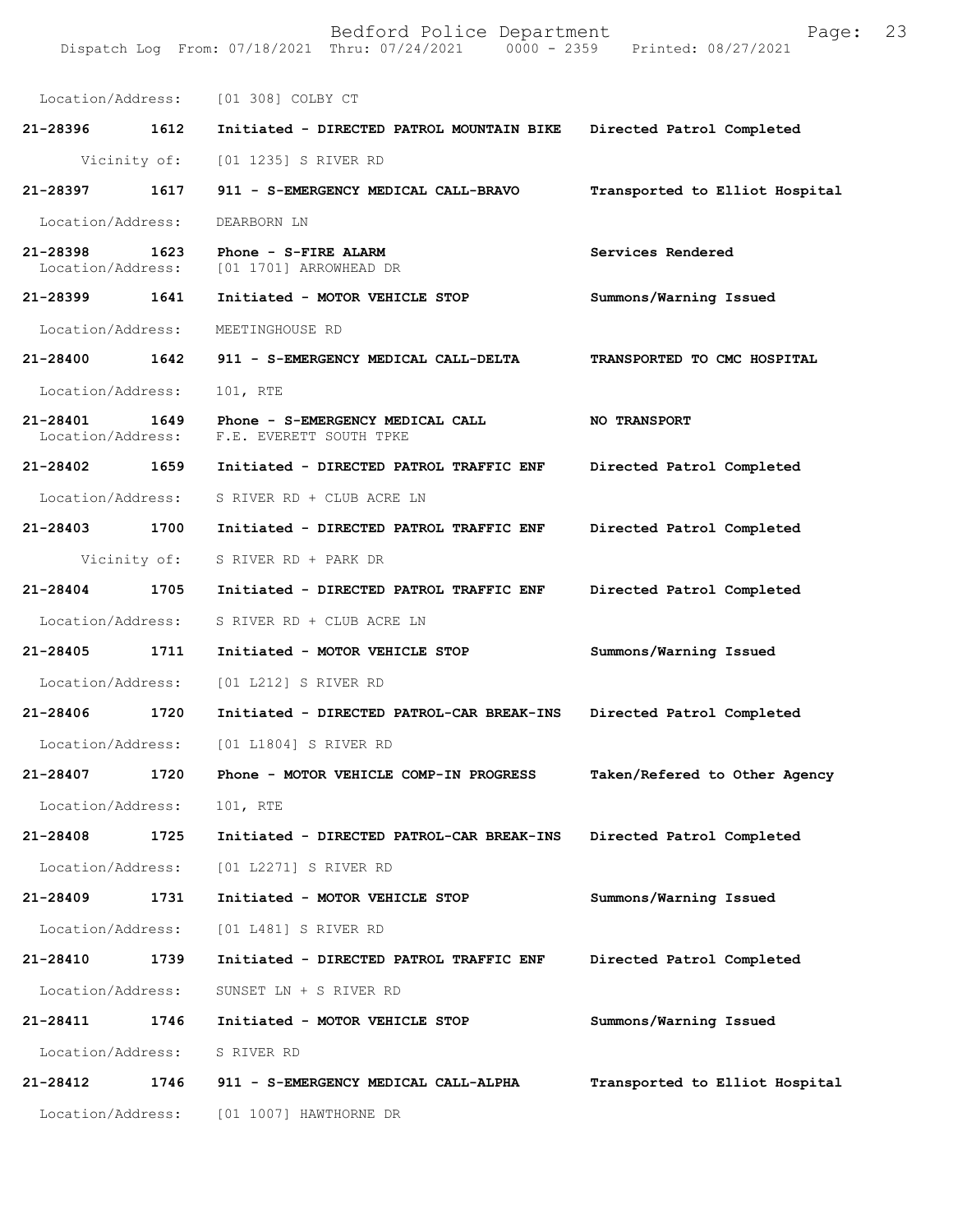|                                    |                    | Bedford Police Department<br>Dispatch Log From: 07/18/2021 Thru: 07/24/2021 0000 - 2359 Printed: 08/27/2021   | Page:                       | 24 |
|------------------------------------|--------------------|---------------------------------------------------------------------------------------------------------------|-----------------------------|----|
| 21-28413                           | 1750               | Initiated - MOTOR VEHICLE STOP                                                                                | Summons/Warning Issued      |    |
| Location/Address:                  |                    | S RIVER RD + MEETINGHOUSE RD                                                                                  |                             |    |
| $21 - 28414$<br>Location/Address:  | 1751               | Phone - PRISONER RELEASE<br>[07 1] WILLOW ST                                                                  | Services Rendered           |    |
| 21-28415                           | 1754               | Phone - ALARM, BURGLAR                                                                                        | Alarm- correct code/reset   |    |
| Location/Address:                  |                    | [01 1437] S RIVER RD                                                                                          |                             |    |
| 21-28416<br>Location/Address:      | 1756               | Phone - S-FIRE ALARM<br>[01 1701] ARROWHEAD DR                                                                | Services Rendered           |    |
| 21-28417 1805                      |                    | 911 - S-EMERGENCY MEDICAL CALL-ALPHA                                                                          | TRANSPORTED TO CMC HOSPITAL |    |
| Location/Address:                  |                    | [01 919] CORPORATE DR                                                                                         |                             |    |
| 21-28418 1807<br>Location/Address: |                    | Phone - SOLICITING<br>S RIVER RD                                                                              | Services Rendered           |    |
| 21-28419 1818                      |                    | Initiated - MOTOR VEHICLE STOP                                                                                | Summons/Warning Issued      |    |
| Location/Address:                  |                    | 101, RTE + PLUMMER ROAD OVERPASS                                                                              |                             |    |
| 21-28420                           | 1829               | Initiated - BUILDING CHECK                                                                                    | Building Checked/Secured    |    |
| Location/Address:                  |                    | [01 L0000738] COLBY CT                                                                                        |                             |    |
| 21-28421                           | 1831               | Initiated - MOTOR VEHICLE STOP                                                                                | Summons/Warning Issued      |    |
| Location/Address:                  |                    | S RIVER RD + RIDGEWOOD RD                                                                                     |                             |    |
|                                    | Refer To Incident: | 21-28422 1836 Phone - MOTOR VEHICLE ACC-SPECIAL CIR.<br>Location/Address: OLDE BEDFORD WAY<br>$21 - 679 - OF$ | Investigated                |    |
| 21-28423 1838                      |                    | Phone - HIGHWAY CONDITIONS                                                                                    | No Action Required          |    |
| Location/Address:                  |                    | 101, RTE + WALLACE RD                                                                                         |                             |    |
| 21-28424                           | 1844               | Initiated - MOTOR VEHICLE STOP                                                                                | Summons/Warning Issued      |    |
| Location/Address:                  |                    | [01 L212] S RIVER RD                                                                                          |                             |    |
| $21 - 28425$                       | 1854               | Phone - BUILDING CHECK                                                                                        | Building Checked/Secured    |    |
| Location/Address:                  |                    | [01 1437] S RIVER RD                                                                                          |                             |    |
| 21-28426                           | 1859               | Initiated - DIRECTED PATROL-CAR BREAK-INS                                                                     | Directed Patrol Completed   |    |
| Location/Address:                  |                    | [01 1235] S RIVER RD                                                                                          |                             |    |
| 21-28427<br>Location/Address:      | 1908               | 911 - S-EMERGENCY MEDICAL CALL<br>WHITTEMORE ST                                                               | <b>NO TRANSPORT</b>         |    |
| 21-28428                           | 1910               | Initiated - DIRECTED PATROL ACCIDENTS                                                                         | Directed Patrol Completed   |    |
| Location/Address:                  |                    | 101, RTE + KAHLIKO LN                                                                                         |                             |    |
| 21-28429                           | 1921               | Initiated - DIRECTED PATROL-CAR BREAK-INS                                                                     | Directed Patrol Completed   |    |
| Location/Address:                  |                    | [01 1312] S RIVER RD                                                                                          |                             |    |
| 21-28430                           | 1945               | Initiated - DIRECTED PATROL ACCIDENTS                                                                         | Directed Patrol Completed   |    |
| Location/Address:                  |                    | 101, RTE + STOWELL RD                                                                                         |                             |    |
| 21-28431                           | 1947               | Initiated - DIRECTED PATROL ACCIDENTS                                                                         | Directed Patrol Completed   |    |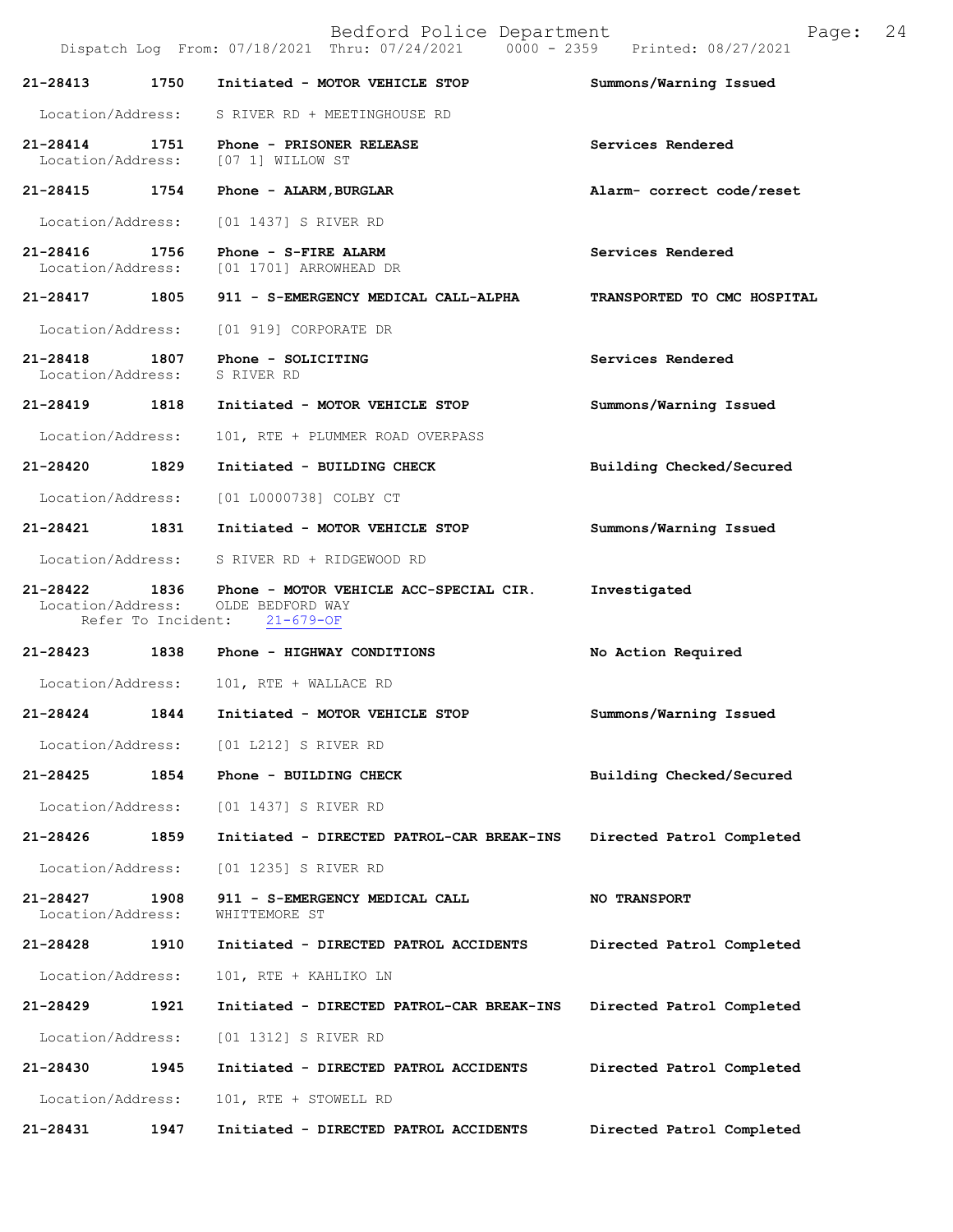Location/Address: [01 123] RIVERWAY PL

| 21-28432                      | 1950 | Initiated - DIRECTED PATROL TRAFFIC ENF                                                          | Directed Patrol Completed |
|-------------------------------|------|--------------------------------------------------------------------------------------------------|---------------------------|
|                               |      | Vicinity of: S RIVER RD + COLBY CT                                                               |                           |
| 21-28433                      | 1957 | Phone - DRUG VIOLATIONS<br>Location/Address: [01 694] S RIVER RD<br>Refer To Incident: 21-680-OF | Investigated              |
| 21-28434<br>Location/Address: | 2007 | Phone - DISORDERLY CONDUCT<br>[01 L848] TECHNOLOGY DR                                            | Arrest(s) Made            |

| 21-28435 2034<br>Location/Address: |              | 911 - ANIMAL COMPLAINT<br>101, RTE                                         | Services Rendered           |
|------------------------------------|--------------|----------------------------------------------------------------------------|-----------------------------|
|                                    |              | 21-28436  2105  Initiated - DIRECTED PATROL-CAR BREAK-INS                  | Directed Patrol Completed   |
|                                    |              | Location/Address: N AMHERST RD + WALLACE RD                                |                             |
|                                    |              | 21-28437 2128 Initiated - DIRECTED PATROL DWI                              | Directed Patrol Completed   |
|                                    | Vicinity of: | S RIVER RD + PALOMINO LN                                                   |                             |
| 21-28438 2132<br>Location/Address: |              | Phone - S-MOTOR VEHICLE ACCIDENT INJ<br>101, RTE + F.E. EVERETT SOUTH TPKE | <b>NO TRANSPORT</b>         |
| 21-28439 2148                      |              | Initiated - DIRECTED PATROL DWI                                            | Directed Patrol Completed   |
| Location/Address:                  |              | NEW BOSTON RD + WALLACE RD                                                 |                             |
| 21-28440 2156                      |              | Initiated - DIRECTED PATROL DWI                                            | Directed Patrol Completed   |
|                                    |              | Vicinity of: S RIVER RD + COLBY CT                                         |                             |
| 21-28441 2205                      |              | Initiated - MOTOR VEHICLE STOP                                             | Summons/Warning Issued      |
| Location/Address:                  |              | BEDFORD CENTER RD + 101, RTE                                               |                             |
| 21-28442 2320                      |              | Phone - S-EMERGENCY MEDICAL CALL                                           | TRANSPORTED TO CMC HOSPITAL |
| Location/Address:                  |              | [01 1919] WALLACE RD                                                       |                             |
| 21-28443 2327                      |              | Initiated - DIRECTED PATROL DWI                                            | Directed Patrol Completed   |
| Vicinity of:                       |              | 101, RTE + KILTON ROAD RAMP                                                |                             |
| 21-28444 2330<br>Location/Address: |              | Phone - ALARM, BURGLAR<br>[01 L653] OLD BEDFORD RD                         | Alarm - False               |
| 21-28445 2330<br>Location/Address: |              | Phone - HIGHWAY CONDITIONS<br>101, RTE + COVENANT WAY                      | Services Rendered           |
| 21-28446 2332                      |              | Initiated - DIRECTED PATROL DWI                                            | Directed Patrol Completed   |
| Location/Address:                  |              | S RIVER RD + SUNSET LN                                                     |                             |
| 21-28447<br>Location/Address:      | 2337         | Phone - ALARM, BURGLAR<br>[01 L225] CONSTITUTION DR                        | Alarm - False               |
| 21-28448                           | 2340         | Phone - ALARM, BURGLAR                                                     | Alarm - False               |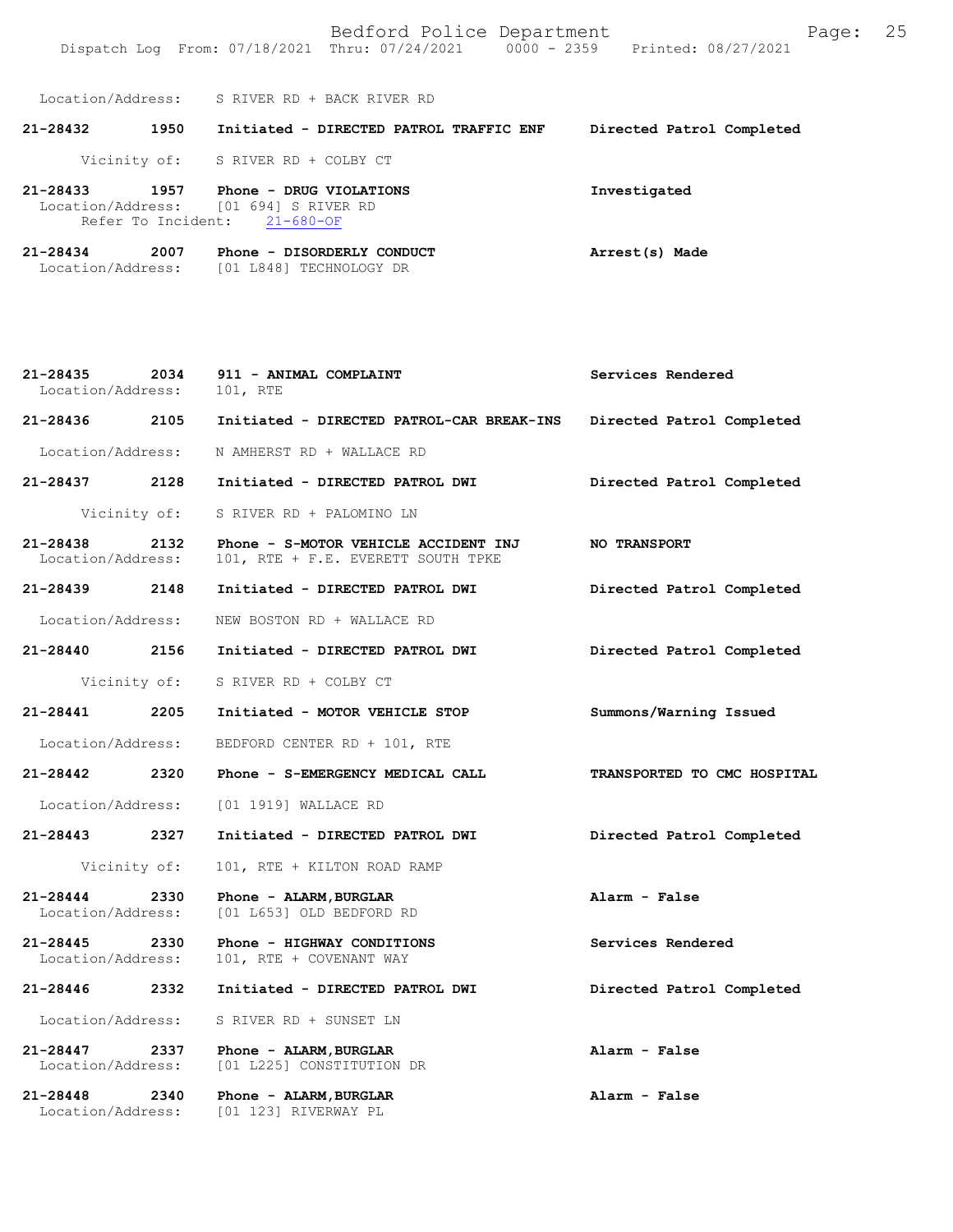**21-28449 2348 Initiated - DIRECTED PATROL DWI Directed Patrol Completed**  Vicinity of: BOYNTON ST + WAYSIDE DR **For Date: 07/21/2021 - Wednesday 21-28450 0001 Initiated - DIRECTED PATROL ACCIDENTS Directed Patrol Completed**  Location/Address: 101, RTE + TWIN BROOK LN **21-28451 0001 Initiated - DIRECTED PATROL ACCIDENTS Directed Patrol Completed**  Location/Address: 101, RTE + 114 RTE **21-28452 0003 Initiated - DIRECTED PATROL DWI Directed Patrol Completed**  Location/Address: S RIVER RD + MOORES CROSSING RD **21-28453 0007 Initiated - DIRECTED PATROL DWI Directed Patrol Completed**  Vicinity of: S RIVER RD + KILTON RD **21-28454 0016 Initiated - SUSP ACTIVITIES Services Rendered**  Location/Address: S RIVER RD **21-28455 0038 Initiated - DIRECTED PATROL ACCIDENTS Directed Patrol Completed**  Location/Address: S RIVER RD + HARVEY RD **21-28456 0040 Initiated - DIRECTED PATROL DWI Directed Patrol Completed**  Vicinity of: S RIVER RD + PALOMINO LN **21-28457 0040 Initiated - DIRECTED PATROL ACCIDENTS Directed Patrol Completed**  Location/Address: 101, RTE + MEETINGHOUSE RD **21-28458 0045 Initiated - DIRECTED PATROL ACCIDENTS Directed Patrol Completed**  Location/Address: 101, RTE + MEETINGHOUSE RD **21-28460 0102 Initiated - DIRECTED PATROL ACCIDENTS Directed Patrol Completed**  Location/Address: 114 RTE + NEW BOSTON RD **21-28459 0103 Initiated - DIRECTED PATROL DWI Directed Patrol Completed**  Vicinity of: S RIVER RD + UPJOHN ST **21-28461 0107 Initiated - DIRECTED PATROL ACCIDENTS Directed Patrol Completed**  Location/Address: BACK RIVER RD + MEADOWCREST DR **21-28462 0122 Initiated - DIRECTED PATROL DWI Directed Patrol Completed**  Vicinity of: S RIVER RD + PARK DR **21-28463 0125 Initiated - DIRECTED PATROL DWI Directed Patrol Completed**  Location/Address: 101, RTE + NASHUA RD **21-28464 0143 Initiated - DIRECTED PATROL DWI Directed Patrol Completed**  Vicinity of: S RIVER RD + WASHINGTON PL **21-28465 0144 Initiated - DIRECTED PATROL BURGLARY Directed Patrol Completed** 

Dispatch Log From: 07/18/2021 Thru: 07/24/2021 0000 - 2359

Location/Address: S RIVER RD + TECHNOLOGY DR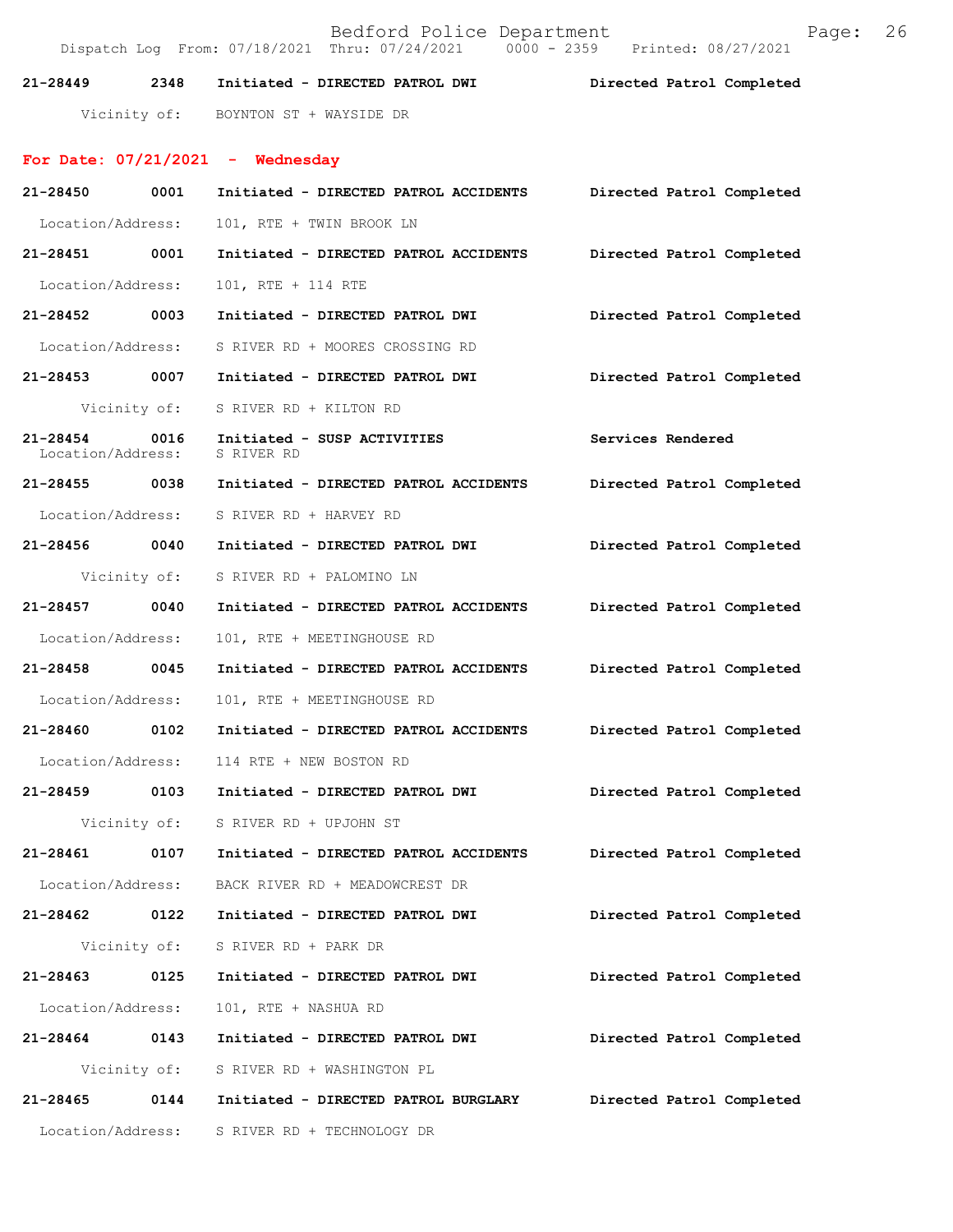| aqe: |  |
|------|--|
|      |  |

| 21-28466 0159     |      | Initiated - DIRECTED PATROL-CAR BREAK-INS | Directed Patrol Completed |
|-------------------|------|-------------------------------------------|---------------------------|
| Location/Address: |      | WALLACE RD + MAGAZINE ST                  |                           |
| 21-28467 0202     |      | Initiated - BUILDING CHECK                | Directed Patrol Completed |
| Location/Address: |      | $[01 L0000553] 101$ , RTE                 |                           |
| 21-28468 0202     |      | Initiated - BUILDING CHECK                | Building Checked/Secured  |
| Location/Address: |      | [01 L1823] BOYNTON ST                     |                           |
| 21-28469 0207     |      | Initiated - BUILDING CHECK                | Building Checked/Secured  |
|                   |      | Location/Address: [01 515] S RIVER RD     |                           |
| 21-28470 0208     |      | Phone - S-MUTUAL AID-MEDICAL              | No Action Required        |
| Location/Address: |      | [07] MCGREGOR ST                          |                           |
| 21-28471 0209     |      | Initiated - DIRECTED PATROL BURGLARY      | Directed Patrol Completed |
| Location/Address: |      | [01 1235] S RIVER RD                      |                           |
| 21-28472 0222     |      | Initiated - DIRECTED PATROL BURGLARY      | Directed Patrol Completed |
| Location/Address: |      | [01 308] COLBY CT                         |                           |
| 21-28473 0224     |      | Initiated - DIRECTED PATROL BURGLARY      | Directed Patrol Completed |
| Location/Address: |      | SMITH RD + GREEN MEADOW LN                |                           |
| 21-28474 0227     |      | Initiated - DIRECTED PATROL BURGLARY      | Directed Patrol Completed |
| Location/Address: |      | LEAVY DR                                  |                           |
| 21-28475 0231     |      | Initiated - DIRECTED PATROL BURGLARY      | Directed Patrol Completed |
|                   |      | Location/Address: [01 163] S RIVER RD     |                           |
| 21-28476 0234     |      | Initiated - DIRECTED PATROL BURGLARY      | Directed Patrol Completed |
|                   |      | Location/Address: BRICK MILL RD           |                           |
| 21-28477          | 0239 | Initiated - BUILDING CHECK                | Building Checked/Secured  |
|                   |      | Vicinity of: [01 694] S RIVER RD          |                           |
| 21-28478          | 0256 | Initiated - BUILDING CHECK                | Building Checked/Secured  |
| Location/Address: |      | [01 L0000738] COLBY CT                    |                           |
| 21-28479          | 0321 | Initiated - BUILDING CHECK                | Directed Patrol Completed |
| Location/Address: |      | [01 L0000587] 101, RTE                    |                           |
| 21-28480          | 0353 | Initiated - BUILDING CHECK                | Building Checked/Secured  |
| Location/Address: |      | [01 463] NASHUA RD                        |                           |
| 21-28481 0359     |      | Initiated - DIRECTED PATROL-CAR BREAK-INS | Directed Patrol Completed |
| Vicinity of:      |      | MARKET ST + MAIN ST                       |                           |
| 21-28482          | 0402 | Initiated - MOTOR VEHICLE STOP            | Summons/Warning Issued    |
| Location/Address: |      | 101, RTE + PLUMMER ROAD OVERPASS          |                           |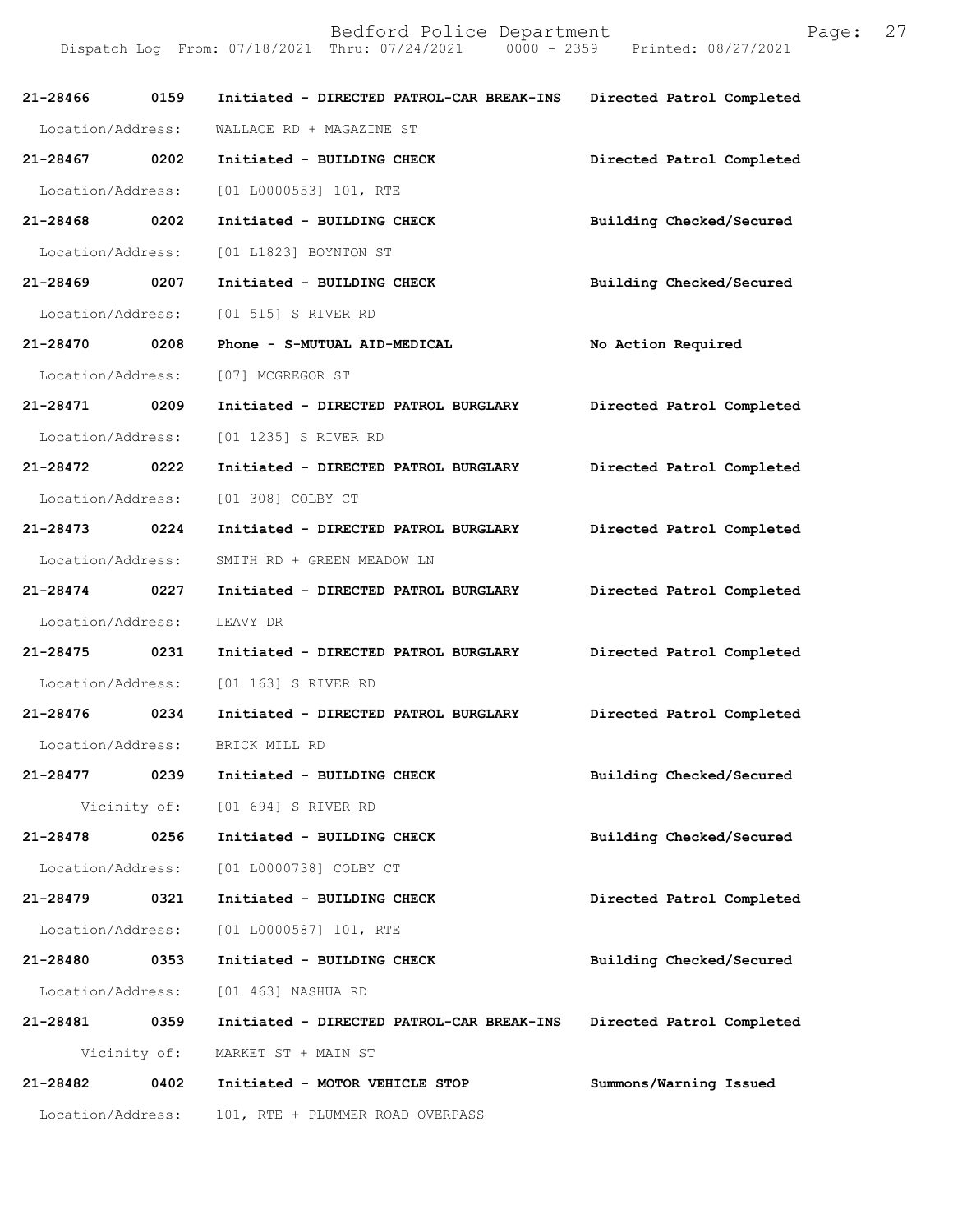|                               |      | Bedford Police Department<br>Dispatch Log From: 07/18/2021 Thru: 07/24/2021 0000 - 2359 Printed: 08/27/2021 | 28<br>Page:                    |
|-------------------------------|------|-------------------------------------------------------------------------------------------------------------|--------------------------------|
| 21-28483                      | 0405 | Initiated - BUILDING CHECK                                                                                  | Directed Patrol Completed      |
| Location/Address:             |      | [01 1033] COUNTY RD                                                                                         |                                |
| 21-28484                      | 0419 | Initiated - DIRECTED PATROL BURGLARY                                                                        | Directed Patrol Completed      |
| Location/Address:             |      | HAWTHORNE DR + STATION RD                                                                                   |                                |
| 21-28485                      | 0419 | Initiated - BUILDING CHECK                                                                                  | Building Checked/Secured       |
| Location/Address:             |      | [01 L357] WHITE AVE                                                                                         |                                |
| 21-28486                      | 0424 | Initiated - DIRECTED PATROL-CAR BREAK-INS                                                                   | Directed Patrol Completed      |
| Location/Address:             |      | BARRINGTON DR                                                                                               |                                |
| 21-28487                      | 0428 | Initiated - BUILDING CHECK                                                                                  | Building Checked/Secured       |
| Location/Address:             |      | [01 L0000786] S RIVER RD                                                                                    |                                |
| 21-28488                      | 0428 | Initiated - BUILDING CHECK                                                                                  | Building Checked/Secured       |
| Location/Address:             |      | [01 192] NEW BOSTON RD                                                                                      |                                |
| 21-28489                      | 0433 | Initiated - DIRECTED PATROL-CAR BREAK-INS                                                                   | Directed Patrol Completed      |
| Location/Address:             |      | SUZANNE DR + WHIPPOORWILL LN                                                                                |                                |
| 21-28490                      | 0450 | Initiated - DIRECTED PATROL BURGLARY                                                                        | Directed Patrol Completed      |
| Location/Address:             |      | COUNTY RD + SEBBINS POND DR                                                                                 |                                |
| 21-28491                      | 0455 | Initiated - DIRECTED PATROL-CAR BREAK-INS                                                                   | Directed Patrol Completed      |
| Location/Address:             |      | POWDER HILL RD + CAMPBELL RD                                                                                |                                |
| 21-28492<br>Location/Address: | 0458 | 911 - 911 Abandoned<br>HARDY RD                                                                             | Services Rendered              |
| 21-28493                      | 0512 | Initiated - DIRECTED PATROL TRAFFIC ENF                                                                     | Directed Patrol Completed      |
| Location/Address:             |      | S RIVER RD + KILTON RD                                                                                      |                                |
| 21-28494                      | 0516 | Initiated - MOTOR VEHICLE STOP                                                                              | Summons/Warning Issued         |
| Location/Address:             |      | 101, RTE + HARDY RD                                                                                         |                                |
| 21-28495                      | 0521 | 911 - S-EMERGENCY MEDICAL CALL-CHARL                                                                        | Transported to Elliot Hospital |
| Location/Address:             |      | [01 17] DONALD ST                                                                                           |                                |
| 21-28496                      | 0522 | Initiated - DIRECTED PATROL TRAFFIC ENF                                                                     | Directed Patrol Completed      |
| Location/Address:             |      | S RIVER RD + MEETINGHOUSE RD                                                                                |                                |
| 21-28497                      | 0524 | Initiated - DIRECTED PATROL TRAFFIC ENF                                                                     | Directed Patrol Completed      |
| Location/Address:             |      | 114 RTE + DONALD ST                                                                                         |                                |
| 21-28498                      | 0529 | Initiated - DIRECTED PATROL TRAFFIC ENF                                                                     | Directed Patrol Completed      |
| Location/Address:             |      | 101, RTE + JENKINS RD                                                                                       |                                |
| 21-28499                      | 0531 | Initiated - DIRECTED PATROL TRAFFIC ENF                                                                     | Directed Patrol Completed      |
| Location/Address:             |      | [01 1660] S RIVER RD                                                                                        |                                |
| 21-28500                      | 0550 | Initiated - MOTOR VEHICLE STOP                                                                              | Summons/Warning Issued         |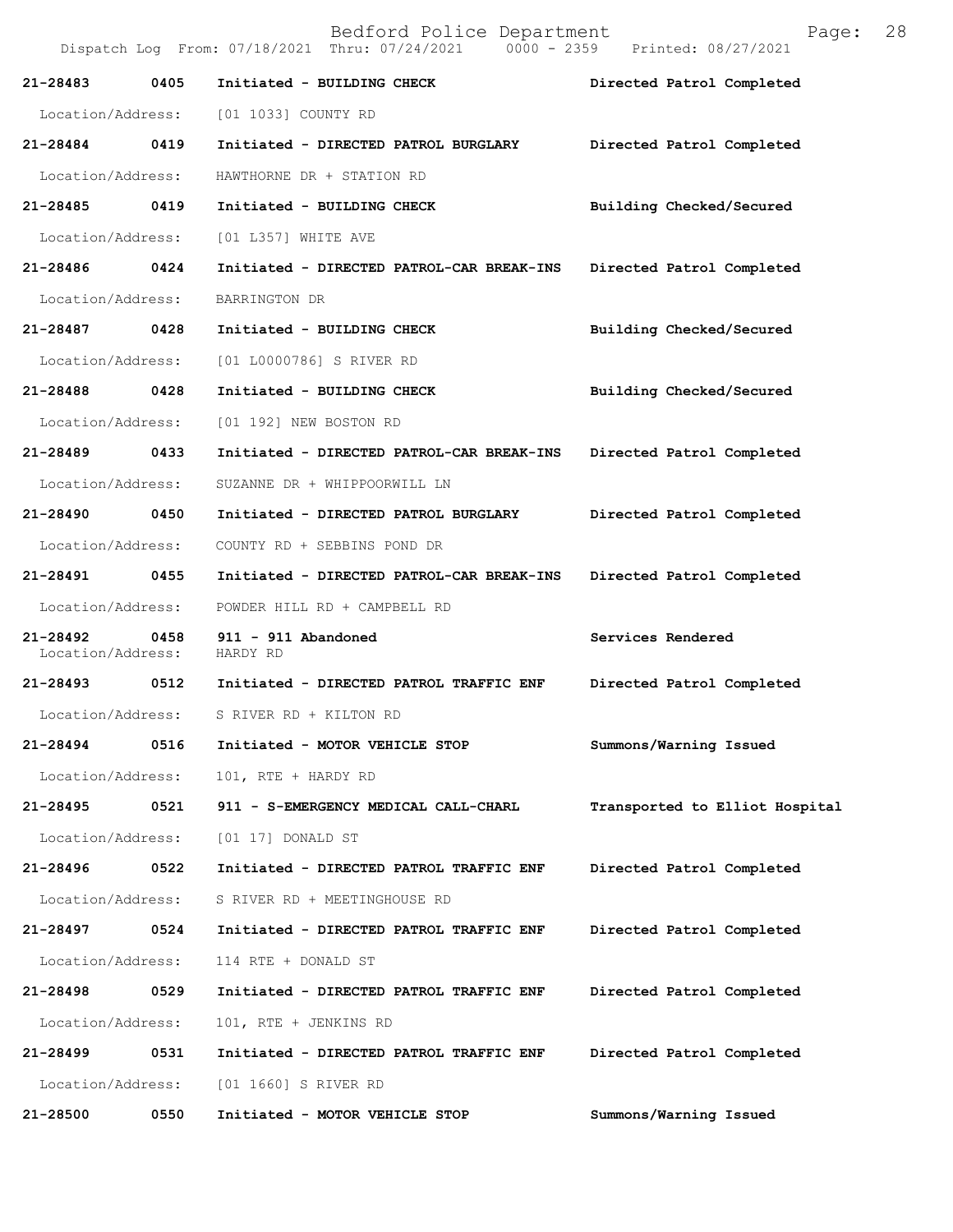|                                    |                  | Bedford Police Department<br>Dispatch Log From: 07/18/2021 Thru: 07/24/2021   0000 - 2359   Printed: 08/27/2021                                                  | Page:                     | 29 |
|------------------------------------|------------------|------------------------------------------------------------------------------------------------------------------------------------------------------------------|---------------------------|----|
| Location/Address:                  |                  | $101$ , RTE + ELK DR                                                                                                                                             |                           |    |
| 21-28501                           | 0552             | Initiated - MOTOR VEHICLE STOP                                                                                                                                   | Summons/Warning Issued    |    |
| Location/Address:                  |                  | S RIVER RD                                                                                                                                                       |                           |    |
| 21-28502 0556<br>Location/Address: |                  | Phone - S-FIRE ALARM<br>[01 2297] IRON HORSE DR                                                                                                                  | Services Rendered         |    |
| 21-28503 0609                      |                  | Initiated - DIRECTED PATROL ACCIDENTS                                                                                                                            | Directed Patrol Completed |    |
|                                    | Vicinity of:     | S RIVER RD + KILTON RD                                                                                                                                           |                           |    |
| 21-28504<br>Location/Address:      | 0623             | Phone - ALARM, BURGLAR<br>[01 1946] PEMBROKE WAY                                                                                                                 | Alarm - False             |    |
| 21-28505 0730                      |                  | Initiated - DIRECTED PATROL TRAFFIC ENF                                                                                                                          | Directed Patrol Completed |    |
| Location/Address:                  |                  | S RIVER RD + CLUB ACRE LN                                                                                                                                        |                           |    |
| 21-28506                           | 0740             | Initiated - DIRECTED PATROL ACCIDENTS                                                                                                                            | Directed Patrol Completed |    |
| Location/Address:                  |                  | 101, RTE + 114 RTE                                                                                                                                               |                           |    |
| 21-28507 0740                      |                  | Initiated - MOTOR VEHICLE STOP                                                                                                                                   | Summons/Warning Issued    |    |
| Location/Address:                  |                  | S RIVER RD + TECHNOLOGY DR                                                                                                                                       |                           |    |
| 21-28508 0750                      | Vicinity of:     | Initiated - DIRECTED PATROL ACCIDENTS<br>101, RTE + JENKINS RD                                                                                                   | Services Rendered         |    |
| 21-28509                           | 0753             | Initiated - DIRECTED PATROL ACCIDENTS                                                                                                                            | Directed Patrol Completed |    |
| Location/Address:                  |                  | S RIVER RD + COLBY CT                                                                                                                                            |                           |    |
| 21-28510 0756                      |                  | Initiated - DIRECTED PATROL TRAFFIC ENF                                                                                                                          | Directed Patrol Completed |    |
| Location/Address:                  |                  | MEETINGHOUSE RD + 101, RTE                                                                                                                                       |                           |    |
| 21-28511 0759                      |                  | Initiated - MOTOR VEHICLE STOP                                                                                                                                   | Summons/Warning Issued    |    |
| Location/Address:                  |                  | S RIVER RD                                                                                                                                                       |                           |    |
| 21-28512                           | 0759             | Initiated - MOTOR VEHICLE STOP                                                                                                                                   | Summons/Warning Issued    |    |
| Location/Address:                  |                  | 101, RTE + SHAW DR                                                                                                                                               |                           |    |
| 21-28513 0801<br>Location/Address: | Address:<br>Age: | Initiated - MOTOR VEHICLE STOP<br>MEETINGHOUSE RD<br>Refer To Arrest: 21-393-AR<br>Arrest: VOISINE, ROLAND<br>MANCHESTER, NH<br>58<br>Charges: Arrest on Warrant | Arrest(s) Made            |    |
| 21-28514                           |                  | 0811 Initiated - MOTOR VEHICLE STOP                                                                                                                              | Summons/Warning Issued    |    |
| Location/Address:                  |                  | 101, RTE + F.E. EVERETT SOUTH TPKE                                                                                                                               |                           |    |
| 21-28515 0827<br>Location/Address: |                  | Phone - ASSIST UTILITY<br>SHAW DR                                                                                                                                | Services Rendered         |    |
| 21-28516                           | 0827             | Initiated - DIRECTED PATROL ACCIDENTS                                                                                                                            | Directed Patrol Completed |    |
|                                    | Vicinity of:     | WALLACE RD + NEW BOSTON RD                                                                                                                                       |                           |    |
| 21-28517<br>Location/Address:      | 0833             | Initiated - DISABLED MOTOR VEHICLE<br>101, RTE + KAHLIKO LN                                                                                                      | Services Rendered         |    |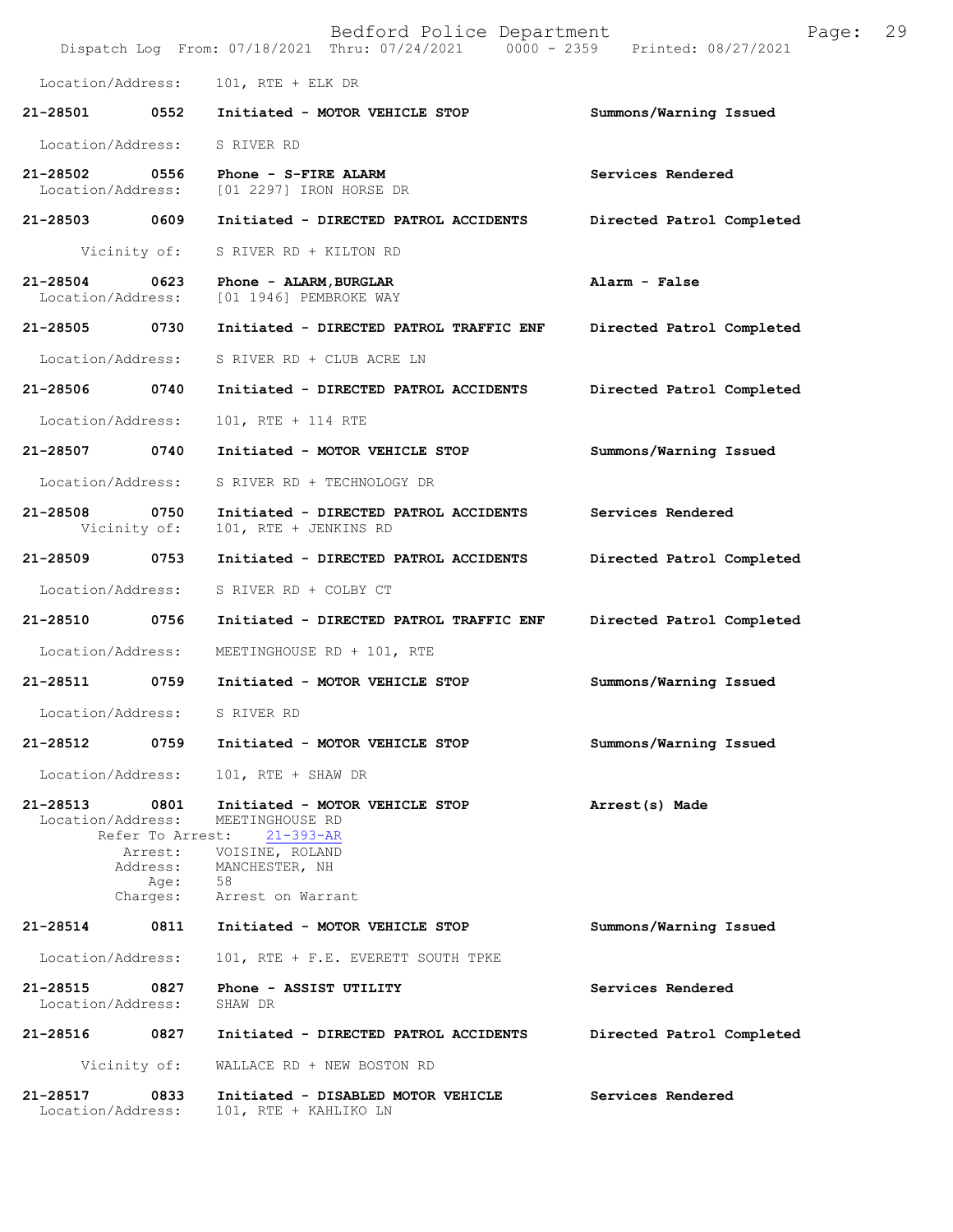|                                    |                            | Dispatch Log From: 07/18/2021 Thru: 07/24/2021<br>$0000 - 2359$                             | Printed: 08/27/2021            |
|------------------------------------|----------------------------|---------------------------------------------------------------------------------------------|--------------------------------|
| 21-28518<br>Location/Address:      | 0847                       | Phone - SUSP ACTIVITIES<br>[01 2268] S RIVER RD                                             | Services Rendered              |
| 21-28519 0856                      |                            | Initiated - MOTOR VEHICLE STOP                                                              | Summons/Warning Issued         |
| Location/Address:                  |                            | WALLACE RD + HANCOCK DR                                                                     |                                |
| 21-28520                           | 0903                       | Initiated - DIRECTED PATROL TRAFFIC ENF                                                     | Directed Patrol Completed      |
|                                    | Vicinity of:               | NEW BOSTON RD + POLLY PEABODY RD                                                            |                                |
| 21-28521                           | 0910                       | 911 - POLICE INFORMATION                                                                    | No Action Required             |
| Location/Address:                  |                            | [01 268] COMMERCE PARK NORTH                                                                |                                |
| 21-28522 0924<br>Location/Address: | Refer To Incident:         | Walk-In - FOUND PROPERTY<br>JOPPA HILL RD<br>$21 - 682 - OF$                                | Investigated                   |
| 21-28523                           | 0928                       | Phone - S-FIRE ALARM                                                                        | Alarm- correct code/reset      |
| Location/Address:                  |                            | [01 L1314] BARRINGTON DR                                                                    |                                |
| 21-28524                           | 0934                       | Initiated - DIRECTED PATROL ACCIDENTS                                                       | Directed Patrol Completed      |
| Location/Address:                  |                            | 114 RTE + DONALD ST                                                                         |                                |
| 21-28525                           | 0939                       | 911 - S-EMERGENCY MEDICAL CALL-CHARL                                                        | Transported to Elliot Hospital |
| Location/Address:                  |                            | [01 435] HAWTHORNE DR                                                                       |                                |
| 21-28526                           | 0942                       | Initiated - MOTOR VEHICLE STOP                                                              | Summons/Warning Issued         |
| Location/Address:                  |                            | 114 RTE + PLUMMER HILL RD                                                                   |                                |
| 21-28527                           | 0944                       | Initiated - DIRECTED PATROL ACCIDENTS                                                       | Directed Patrol Completed      |
| Location/Address:                  |                            | S RIVER RD + COLBY CT                                                                       |                                |
| $21 - 28528$                       | 0957<br>Refer To Incident: | Phone - POLICE INFORMATION<br>Location/Address: [01 474] CONSTITUTION DR<br>$21 - 681 - OF$ | Investigated                   |
| 21-28529<br>Location/Address:      | 1006                       | Initiated - COMMUNITY POLICING/SAFE SCHOOL<br>[01 463] NASHUA RD                            | Services Rendered              |
| 21-28530                           | 1020                       | Initiated - DIRECTED PATROL-CAR BREAK-INS                                                   | Directed Patrol Completed      |
| Location/Address:                  |                            | MARKET ST + MAIN ST                                                                         |                                |
| 21-28531<br>Location/Address:      | 1044<br>Refer To Incident: | Phone - POLICE INFORMATION<br>[01 474] CONSTITUTION DR<br>$21 - 683 - OF$                   | Investigated                   |
| 21-28532                           | 1117                       | Initiated - MOTOR VEHICLE STOP                                                              | Summons/Warning Issued         |
| Location/Address:                  |                            | S RIVER RD                                                                                  |                                |
| 21-28533                           | 1118                       | Initiated - DIRECTED PATROL-CAR BREAK-INS                                                   | Directed Patrol Completed      |
| Location/Address:                  |                            | [01 1050] DONALD ST                                                                         |                                |
| 21-28534                           | 1124                       | Initiated - DIRECTED PATROL-CAR BREAK-INS                                                   | Directed Patrol Completed      |
| Location/Address:                  |                            | [01 1235] S RIVER RD                                                                        |                                |
| 21-28536                           | 1140                       | Initiated - DIRECTED PATROL-CAR BREAK-INS                                                   | Directed Patrol Completed      |
| Location/Address:                  |                            | [01 L1804] S RIVER RD                                                                       |                                |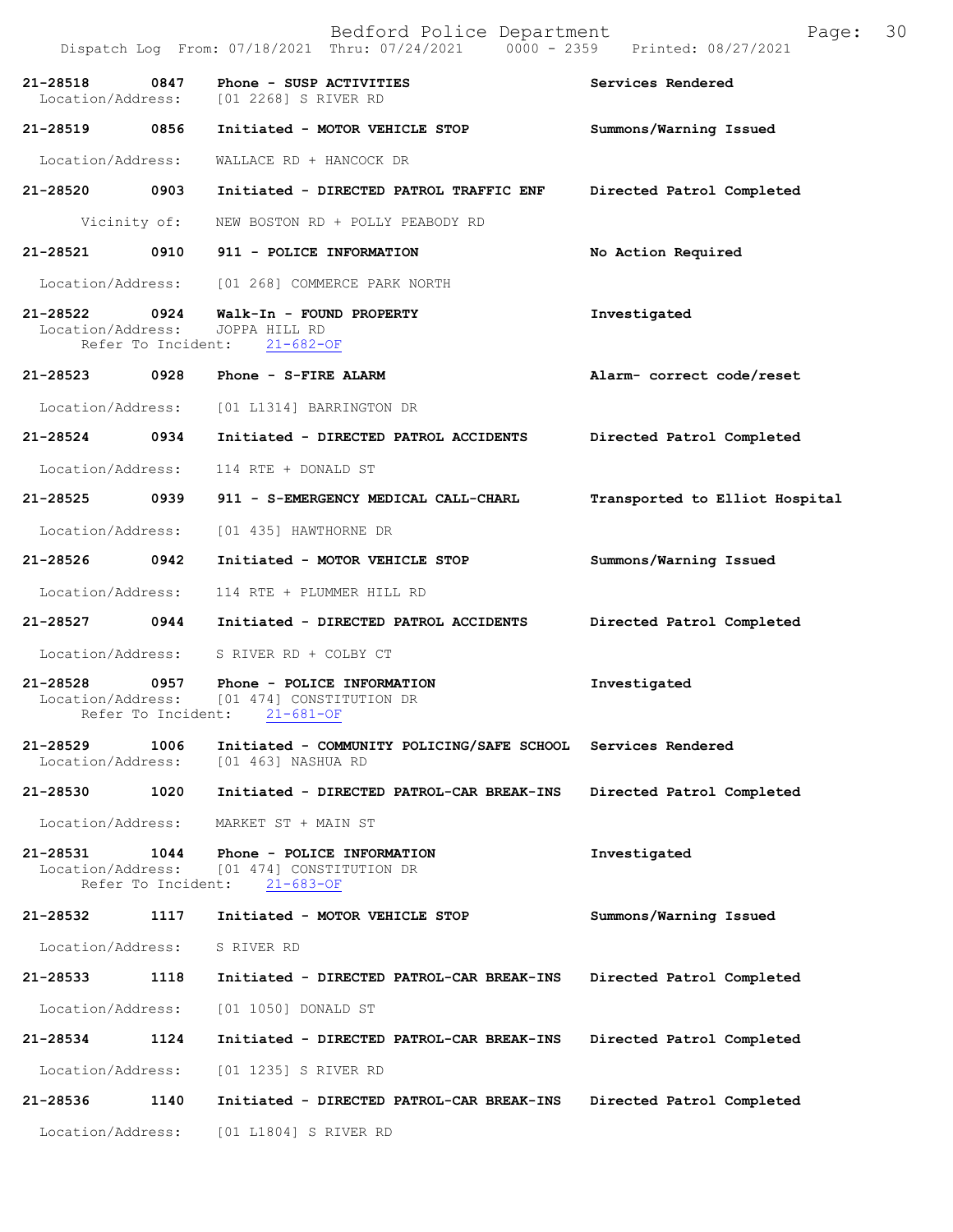| 21-28535                      | 1141               | Initiated - MOTOR VEHICLE STOP                                                                | Summons/Warning Issued      |
|-------------------------------|--------------------|-----------------------------------------------------------------------------------------------|-----------------------------|
| Location/Address:             |                    | MARKET ST + MAIN ST                                                                           |                             |
| 21-28537 1148                 |                    | Initiated - DIRECTED PATROL-CAR BREAK-INS                                                     | Directed Patrol Completed   |
| Vicinity of:                  |                    | PASTURE LN + MCALLISTER RD                                                                    |                             |
| 21-28538                      | 1157               | Initiated - MOTOR VEHICLE STOP                                                                | Summons/Warning Issued      |
| Location/Address:             |                    | 101, RTE + MEETINGHOUSE RD                                                                    |                             |
| 21-28539 1204                 |                    | Phone - POLICE INFORMATION                                                                    | No Action Required          |
|                               | Location:          | [63] NH TO NC                                                                                 |                             |
| 21-28540<br>Location/Address: | 1207               | Phone - S-MUTUAL AID-MEDICAL<br>[07] MARCH AVE                                                | <b>NO TRANSPORT</b>         |
| 21-28541 1209                 |                    | Initiated - MOTOR VEHICLE STOP                                                                | Summons/Warning Issued      |
| Location/Address:             |                    | S RIVER RD                                                                                    |                             |
| 21-28542 1212                 | Refer To Incident: | Initiated - INVESTIGATION-FOLLOW UP<br>Location/Address: [01 335] COLBY CT<br>$21 - 662 - OF$ | Investigated                |
| 21-28543 1225                 |                    | Walk-In - ASSIST CITIZEN                                                                      | Directed Patrol Completed   |
| Location/Address:             |                    | [01 474] CONSTITUTION DR                                                                      |                             |
| 21-28544 1250                 |                    | Initiated - DIRECTED PATROL TRAFFIC ENF                                                       | Directed Patrol Completed   |
| Location/Address:             |                    | BACK RIVER RD + SMITH RD                                                                      |                             |
| 21-28545 1310                 |                    | Initiated - MOTOR VEHICLE STOP                                                                | Summons/Warning Issued      |
| Location/Address:             |                    | S RIVER RD                                                                                    |                             |
| 21-28546 1340                 |                    | Initiated - MOTOR VEHICLE STOP                                                                | Summons/Warning Issued      |
| Location/Address:             |                    | WASHINGTON PL                                                                                 |                             |
| 21-28547                      | 1344               | Initiated - DIRECTED PATROL TRAFFIC ENF                                                       | Directed Patrol Completed   |
|                               |                    | Location/Address: OLD BEDFORD RD + 101, RTE                                                   |                             |
| 21-28548                      | 1353               | Initiated - DIRECTED PATROL TRAFFIC ENF                                                       | Directed Patrol Completed   |
| Location/Address:             |                    | S RIVER RD + TECHNOLOGY DR                                                                    |                             |
| 21-28549<br>Location/Address: | 1405               | Initiated - CHECK THE WELFARE<br>BEDFORD FARMS DR + KILTON RD                                 | Services Rendered           |
| 21-28550<br>Location/Address: | 1410               | Initiated - DISABLED MOTOR VEHICLE<br>S RIVER RD + MEETINGHOUSE RD                            | Services Rendered           |
| 21-28551                      | 1417               | 911 - S-EMERGENCY MEDICAL CALL-DELTA                                                          | TRANSPORTED TO CMC HOSPITAL |
| Location/Address:             |                    | [01 995] CONSTITUTION DR                                                                      |                             |
| 21-28552                      | 1504               | $911 - FRAUD$<br>Location/Address: [01 683] COLBY CT<br>Refer To Incident: 21-684-OF          | Investigated                |
| 21-28553                      | 1529               | Initiated - DIRECTED PATROL MOUNTAIN BIKE                                                     | Directed Patrol Completed   |
| Vicinity of:                  |                    | [01 1312] S RIVER RD                                                                          |                             |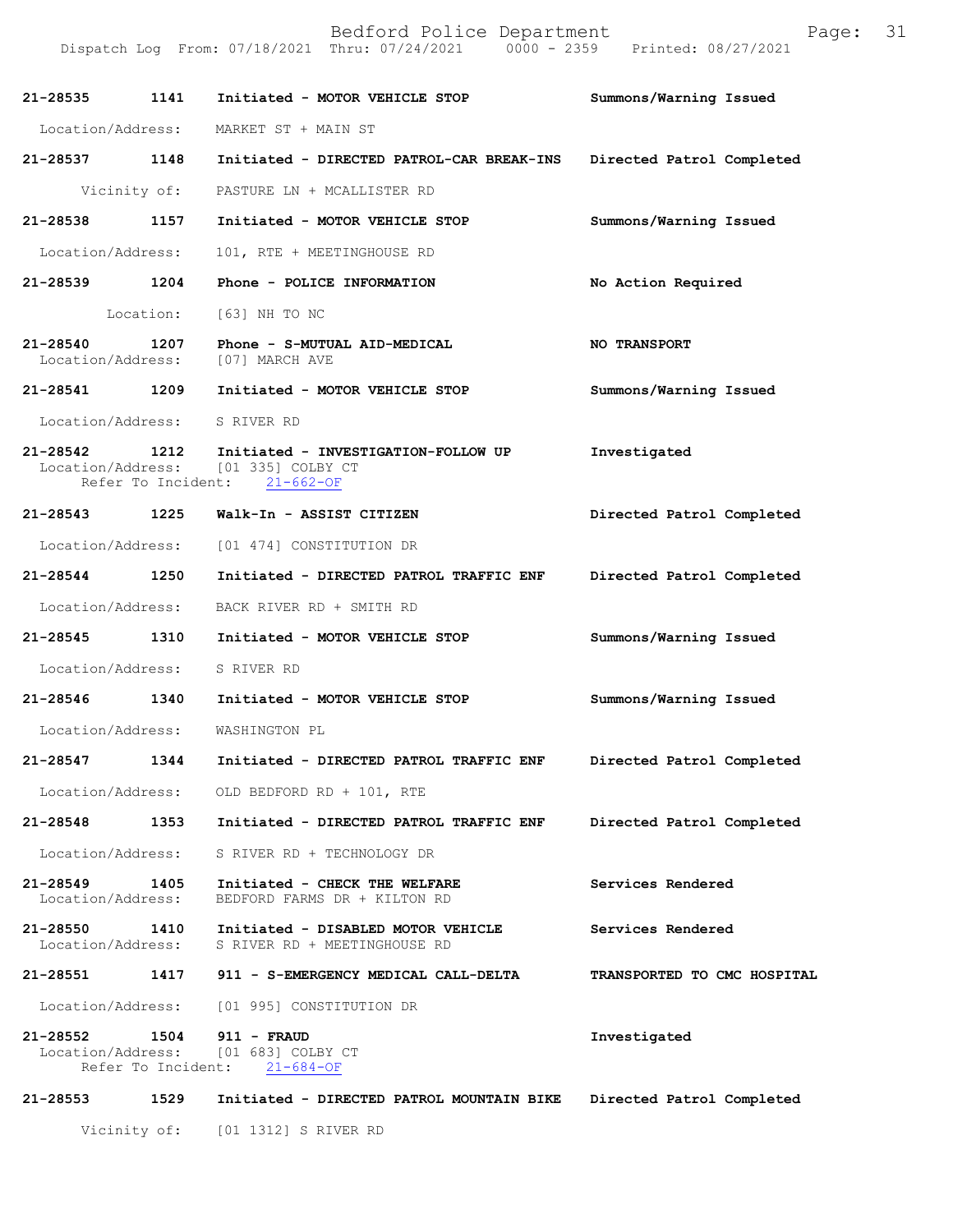| 21-28554                           | 1542                       | Initiated - MOTOR VEHICLE STOP                                                                     | Summons/Warning Issued         |
|------------------------------------|----------------------------|----------------------------------------------------------------------------------------------------|--------------------------------|
| Location/Address:                  |                            | S RIVER RD                                                                                         |                                |
| 21-28555                           | 1552                       | Initiated - DIRECTED PATROL TRAFFIC ENF                                                            | Directed Patrol Completed      |
| Location/Address:                  |                            | 101, RTE + NASHUA RD                                                                               |                                |
| 21-28556                           | 1552                       | 911 - S-EMERGENCY MEDICAL CALL-CHARL                                                               | Transported to Elliot Hospital |
| Location/Address:                  |                            | [01 919] CORPORATE DR                                                                              |                                |
| 21-28557 1555<br>Location/Address: |                            | 911 - S-EMERGENCY MEDICAL CALL-ALPHA<br>[01 919] CORPORATE DR                                      | <b>NO TRANSPORT</b>            |
| 21-28558 1559<br>Location/Address: |                            | Initiated - DISABLED MOTOR VEHICLE<br>COMMERCE DR + S RIVER RD                                     | Services Rendered              |
| 21-28559<br>Location/Address:      | 1600                       | Initiated - HIGHWAY CONDITIONS<br>101, RTE + NASHUA RD                                             | Removed Hazard                 |
| 21-28560 1623                      |                            | Initiated - MOTOR VEHICLE STOP                                                                     | Summons/Warning Issued         |
| Location/Address:                  |                            | 101, RTE + GAGE GIRLS RD                                                                           |                                |
| 21-28561                           | 1641                       | Initiated - MOTOR VEHICLE STOP                                                                     | Summons/Warning Issued         |
| Location/Address:                  |                            | S RIVER RD + HARVEY RD                                                                             |                                |
| 21-28562                           | 1646                       | Initiated - DIRECTED PATROL TRAFFIC ENF                                                            | Directed Patrol Completed      |
|                                    | Vicinity of:               | 114 RTE + WHITE AVE                                                                                |                                |
| 21-28563                           | 1653<br>Refer To Incident: | Initiated - INVESTIGATION-FOLLOW UP<br>Location/Address: [01 1627] RIDGEWOOD RD<br>$21 - 664 - OF$ | Services Rendered              |
| 21-28564                           | 1705                       | Initiated - DIRECTED PATROL TRAFFIC ENF                                                            | Directed Patrol Completed      |
| Location/Address:                  |                            | S RIVER RD + KILTON RD                                                                             |                                |
| 21-28565                           | 1706                       | Initiated - MOTOR VEHICLE STOP                                                                     | Summons/Warning Issued         |
| Location/Address:                  |                            | [01 1312] S RIVER RD                                                                               |                                |
| 21-28566                           | 1716                       | Initiated - MOTOR VEHICLE STOP                                                                     | Summons/Warning Issued         |
| Location/Address:                  |                            | [01 L481] S RIVER RD                                                                               |                                |
| 21-28567                           | 1720                       | Initiated - MOTOR VEHICLE STOP                                                                     | Summons/Warning Issued         |
| Location/Address:                  |                            | NEW BOSTON RD + HOLBROOK RD                                                                        |                                |
| 21-28568                           | 1721                       | Initiated - DIRECTED PATROL ACCIDENTS                                                              | Directed Patrol Completed      |
| Location/Address:                  |                            | 101, RTE + WALLACE RD                                                                              |                                |
| 21-28569                           | 1727                       | Initiated - MOTOR VEHICLE STOP                                                                     | Summons/Warning Issued         |
| Location/Address:                  |                            | [01 308] COLBY CT                                                                                  |                                |
| 21-28570                           | 1731                       | Initiated - DIRECTED PATROL TRAFFIC ENF                                                            | Directed Patrol Completed      |
|                                    | Vicinity of:               | NEW BOSTON RD + WALLACE RD                                                                         |                                |
| 21-28571                           | 1741                       | 911 - S-EMERGENCY MEDICAL CALL-BRAVO                                                               | Transported to Elliot Hospital |
| Location/Address:                  |                            | [01 435] HAWTHORNE DR                                                                              |                                |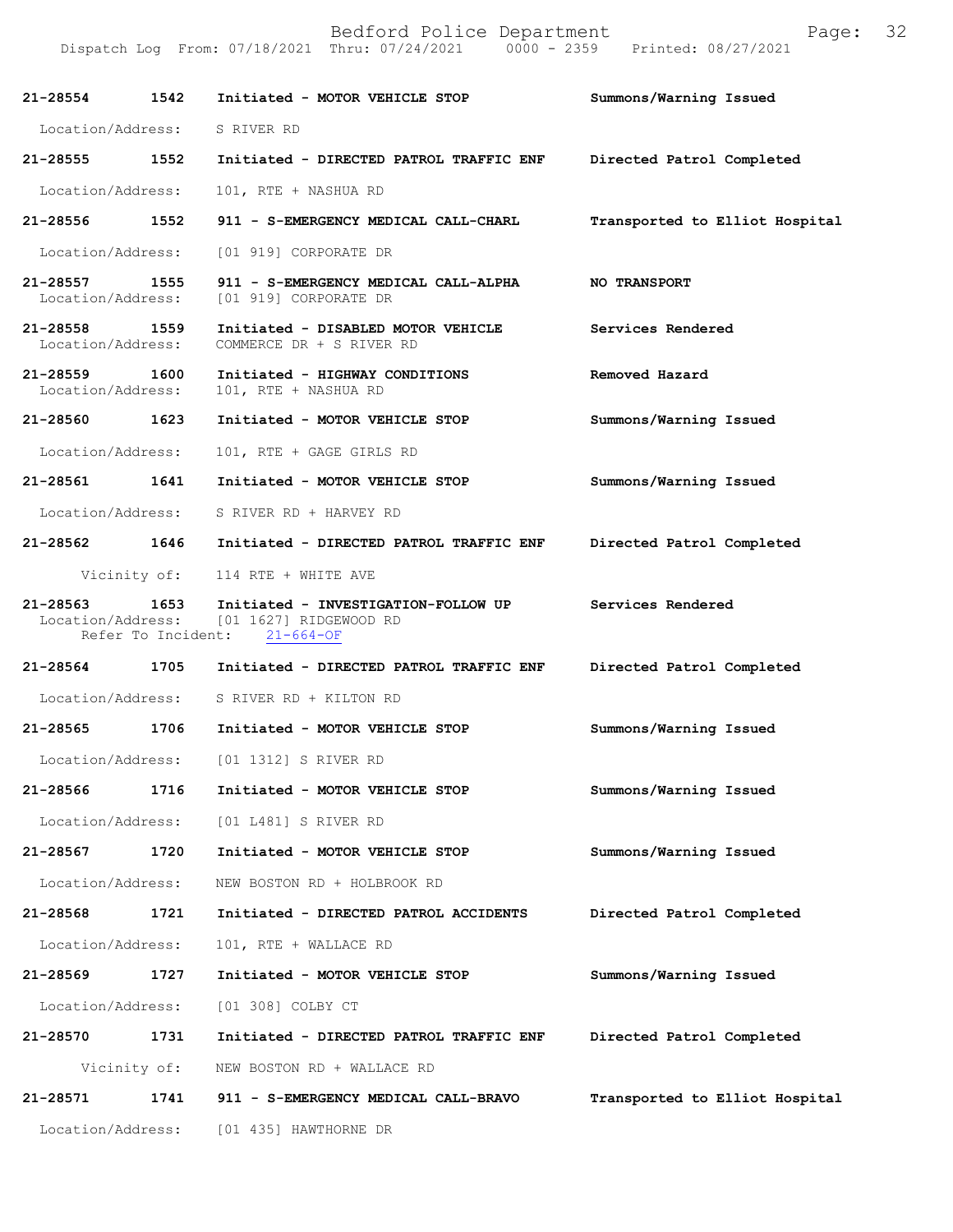Dispatch Log From: 07/18/2021 Thru: 07/24/2021 0000 - 2359 Printed: 08/27/2021

|                                 |                                                 | 21-28572 1802 911 - MOTOR VEHICLE COMP-IN PROGRESS                                                             | Services Rendered              |
|---------------------------------|-------------------------------------------------|----------------------------------------------------------------------------------------------------------------|--------------------------------|
|                                 |                                                 | Location/Address: [01 L562] WALLACE RD                                                                         |                                |
|                                 |                                                 | 21-28573 1818 Phone - SHOPLIFTING<br>Location/Address: [01 1050] DONALD ST<br>Refer To Arrest: 21-396-AR       | Investigated                   |
|                                 | Age: 67                                         | Arrest: ZARR, PAUL R<br>Address: ANTRIM, NH                                                                    |                                |
|                                 |                                                 | Charges: Recv Stolen Prop; \$0-\$1000                                                                          |                                |
| Location/Address: BACK RIVER RD |                                                 | 21-28574 1908 Phone - DOG COMPLAINT                                                                            | Could Not Locate               |
| 21-28575                        |                                                 | 1945 Initiated - MOTOR VEHICLE STOP                                                                            | Summons/Warning Issued         |
| Location/Address:               |                                                 | S RIVER RD + UPJOHN ST                                                                                         |                                |
| 21-28576 1953                   |                                                 | Initiated - DIRECTED PATROL BURGLARY                                                                           | Directed Patrol Completed      |
|                                 |                                                 | Location/Address: [01 1050] DONALD ST                                                                          |                                |
| 21-28577 1959                   |                                                 | Phone - SHOPLIFTING-IN PROGRESS<br>Location/Address: [01 L1562] KILTON RD<br>Refer To Arrest: 21-394-AR        | Arrest(s) Made                 |
|                                 |                                                 | Arrest: BRYSON, TEANNA<br>Address: MANCHESTER, NH<br>Age: 26                                                   |                                |
|                                 |                                                 | Charges: Arrest on Warrant<br>Arrest on Warrant                                                                |                                |
|                                 |                                                 | Arrest on Warrant<br>Arrest on Warrant                                                                         |                                |
|                                 |                                                 | Arrest on Warrant                                                                                              |                                |
|                                 |                                                 | Arrest on Warrant<br>Bench Warrants                                                                            |                                |
|                                 |                                                 | Refer To Arrest: 21-395-AR<br>Arrest: BERLINGERI-DEJESUS, FRANCISCO                                            |                                |
|                                 | 28<br>Age:                                      | Address: MANCHESTER, NH                                                                                        |                                |
| Charges:                        |                                                 | Theft by Unauthd Taking 2 prior convctns                                                                       |                                |
|                                 |                                                 | Arrest on Warrant<br>Arrest on Warrant                                                                         |                                |
|                                 |                                                 | Arrest on Warrant                                                                                              |                                |
|                                 |                                                 | Arrest on Warrant<br>Arrest on Warrant                                                                         |                                |
|                                 |                                                 | Arrest on Warrant                                                                                              |                                |
|                                 |                                                 | Arrest on Warrant                                                                                              |                                |
| $21 - 28578$                    | 1959                                            | Initiated - MOTOR VEHICLE STOP                                                                                 | Summons/Warning Issued         |
| Location/Address:               |                                                 | KILTON RD + S RIVER RD                                                                                         |                                |
| 21-28579                        | 2002                                            | Initiated - DIRECTED PATROL-CAR BREAK-INS                                                                      | Directed Patrol Completed      |
| Location/Address:               |                                                 | [01 L2252] JENKINS RD                                                                                          |                                |
| 21-28580                        | 2026                                            | Initiated - DIRECTED PATROL-CAR BREAK-INS                                                                      | Directed Patrol Completed      |
| Location/Address:               |                                                 | LIBERTY HILL RD                                                                                                |                                |
| 21-28581<br>Location/Address:   | 2040<br>Refer To Arrest:<br>Arrest:<br>Address: | Walk-In - INVESTIGATION-FOLLOW UP<br>[01 474] CONSTITUTION DR<br>$21 - 396 - AR$<br>ZARR, PAUL R<br>ANTRIM, NH | Services Rendered              |
| Charges:                        | Age:                                            | 67<br>Recv Stolen Prop; \$0-\$1000                                                                             |                                |
| 21-28582                        | 2108                                            | 911 - S-EMERGENCY MEDICAL CALL-ALPHA                                                                           | Transported to Elliot Hospital |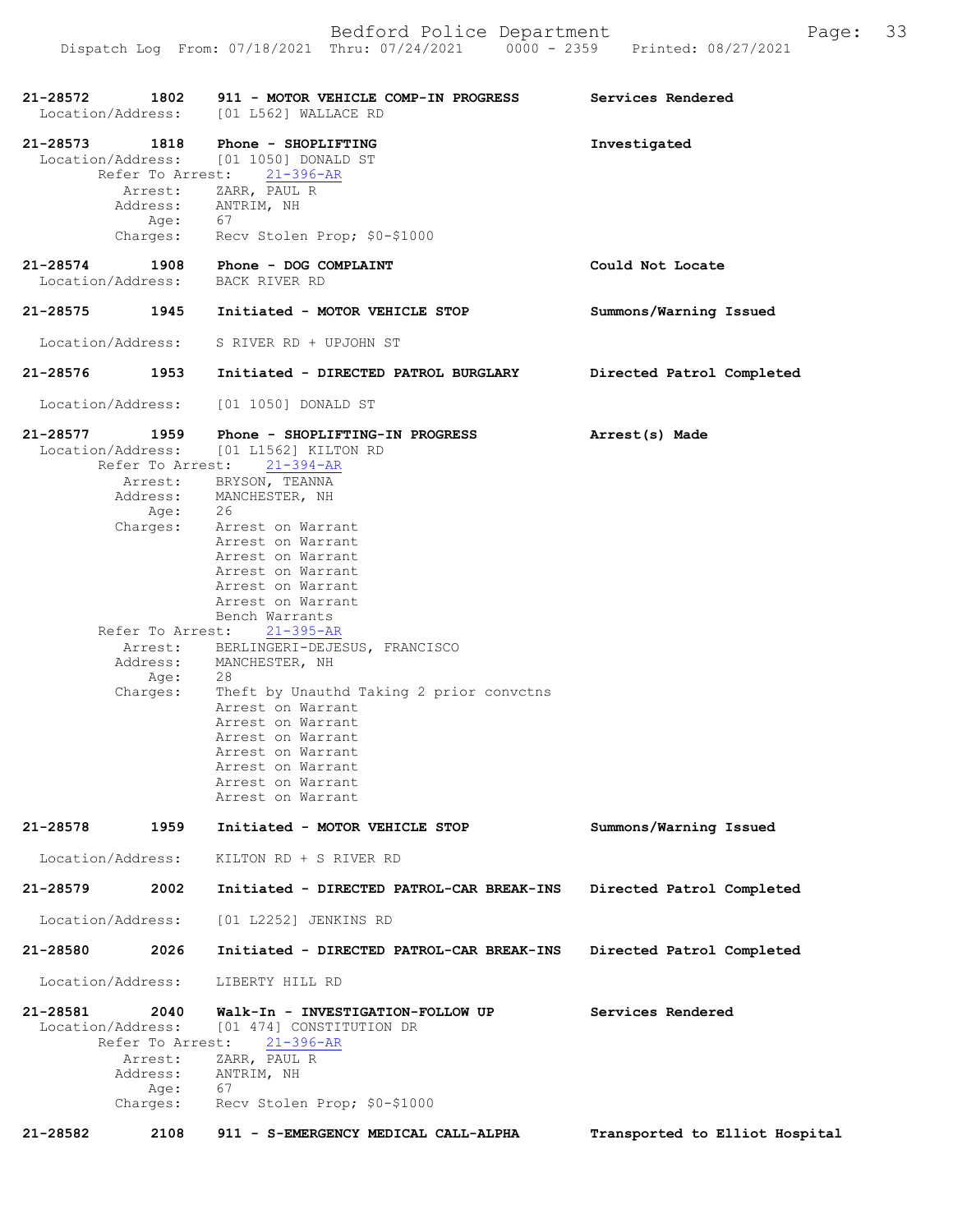|                                    | Location/Address: [01 335] COLBY CT                        |                           |
|------------------------------------|------------------------------------------------------------|---------------------------|
| 21-28583 2110<br>Location/Address: | Phone - CHECK THE WELFARE<br>[01 L0000795] GREEN MEADOW LN | Services Rendered         |
| 21-28584 2159<br>Location/Address: | Phone - ASSAULT<br>[01 248] RIDGEWOOD RD                   | Services Rendered         |
| 21-28585 2213<br>Location/Address: | Phone - ASSIST CITIZEN<br>RIDDLE DR                        | Services Rendered         |
| 21-28586 2237<br>Location/Address: | Phone - SUSP ACTIVITIES-IN PROGRESS<br>S RIVER RD          | Services Rendered         |
| 21-28587 2328                      | Initiated - DIRECTED PATROL DWI                            | Directed Patrol Completed |
| Vicinity of:                       | 101, RTE + WALLACE RD                                      |                           |
| 21–28588 2329                      | Initiated - DIRECTED PATROL DWI                            | Directed Patrol Completed |
| Location/Address:                  | S RIVER RD + MEETINGHOUSE RD                               |                           |
| 21-28589 2336                      | Initiated - DIRECTED PATROL DWI                            | Directed Patrol Completed |
| Location/Address:                  | 101, RTE + KILTON ROAD RAMP                                |                           |
| 21-28590 2340                      | Initiated - MOTOR VEHICLE STOP                             | Summons/Warning Issued    |
| Location/Address:                  | 101, RTE + PLUMMER ROAD OVERPASS                           |                           |
| 21-28591 2341                      | Initiated - MOTOR VEHICLE STOP                             | Summons/Warning Issued    |
| Location/Address:                  | 101, RTE + PINECREST DR                                    |                           |
| 21-28592 2353                      | Initiated - MOTOR VEHICLE STOP                             | Summons/Warning Issued    |
| Location/Address:                  | S RIVER RD + TECHNOLOGY DR                                 |                           |
| 21-28593 2357                      | Initiated - DIRECTED PATROL DWI                            | Directed Patrol Completed |
| Location/Address:                  | 114 RTE + DONALD ST                                        |                           |
| 21-28594 2357                      | Initiated - DIRECTED PATROL DWI                            | Directed Patrol Completed |
| Vicinity of:                       | 101, RTE + KAHLIKO LN                                      |                           |
| 21-28595 2357<br>Location/Address: | 911 - SUSP ACTIVITIES-IN PROGRESS<br>S RIVER RD            | Services Rendered         |

## **For Date: 07/22/2021 - Thursday**

| $21 - 28596$                  | 0008 | Radio - S-EMERGENCY MEDICAL CALL        | Transported to Elliot Hospital |
|-------------------------------|------|-----------------------------------------|--------------------------------|
| Location/Address:             |      | [01 L1804] S RIVER RD                   |                                |
| 21-28597                      | 0027 | Initiated - DIRECTED PATROL DWI         | Directed Patrol Completed      |
| Vicinity of:                  |      | 101, RTE + JENKINS RD                   |                                |
| 21-28598<br>Location/Address: | 0031 | Initiated - SUSP ACTIVITIES<br>COLBY CT | Services Rendered              |
| $21 - 28599$                  | 0032 | Initiated - DIRECTED PATROL DWI         | Directed Patrol Completed      |
| Location/Address:             |      | NEW BOSTON RD + WALLACE RD              |                                |
| 21-28600                      | 0041 | Initiated - SUSP ACTIVITIES             | Services Rendered              |
|                               |      |                                         |                                |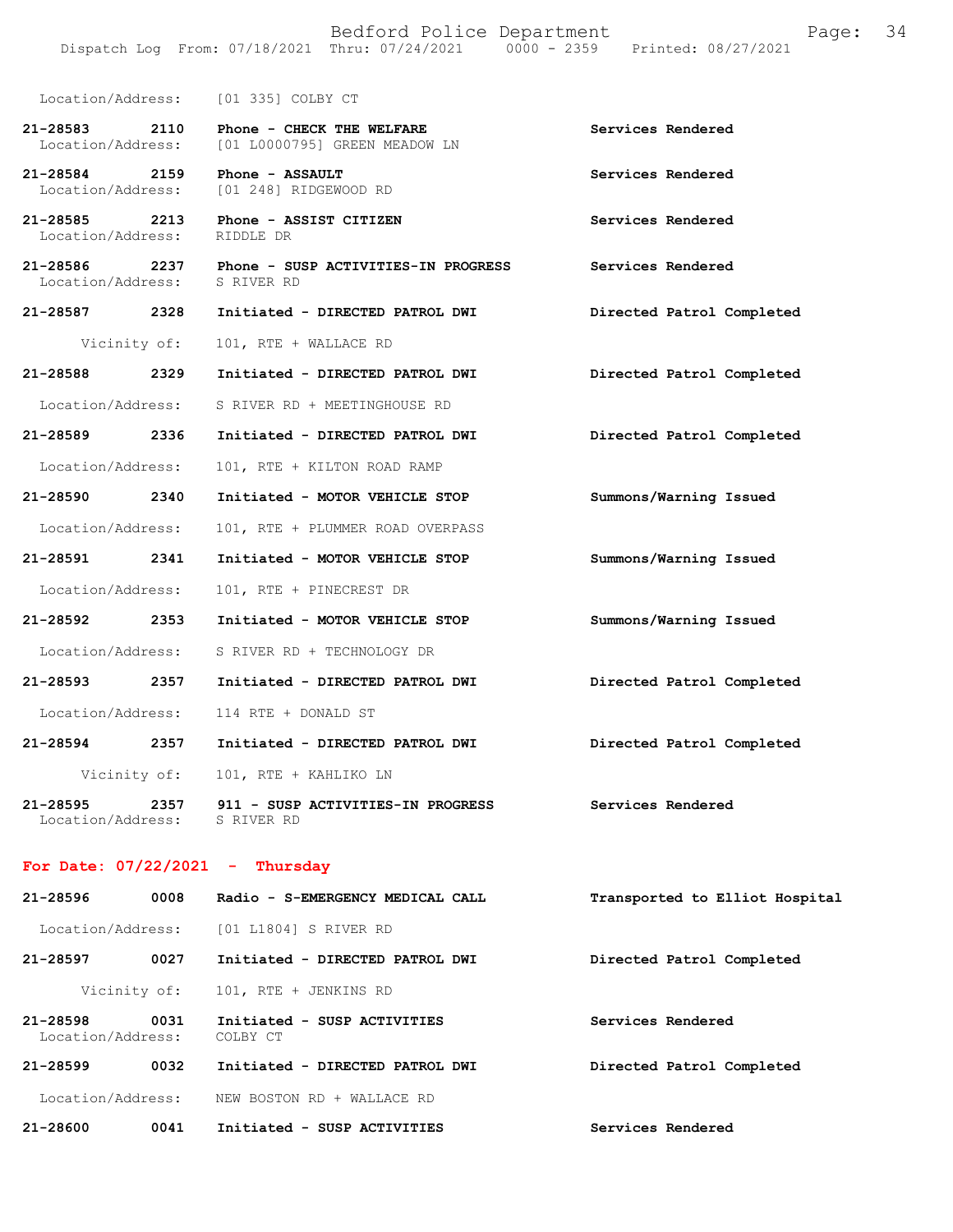|                               |              | Bedford Police Department<br>Dispatch Log From: 07/18/2021 Thru: 07/24/2021 0000 - 2359 Printed: 08/27/2021 | Page:                     | 35 |
|-------------------------------|--------------|-------------------------------------------------------------------------------------------------------------|---------------------------|----|
| Location/Address:             |              | S RIVER RD                                                                                                  |                           |    |
| 21-28601                      | 0100         | Initiated - DIRECTED PATROL DWI                                                                             | Directed Patrol Completed |    |
| Location/Address:             |              | S RIVER RD + AUTUMN LN                                                                                      |                           |    |
| 21-28602<br>Location/Address: | 0100         | Phone - S-SERVICE CALL<br>HAWK DR                                                                           | Services Rendered         |    |
| 21-28603                      | 0111         | Initiated - DIRECTED PATROL DWI                                                                             | Directed Patrol Completed |    |
|                               | Vicinity of: | 101, RTE + PINECREST DR                                                                                     |                           |    |
| 21-28604                      | 0112         | Initiated - DIRECTED PATROL DWI                                                                             | Directed Patrol Completed |    |
| Location/Address:             |              | S RIVER RD + KILTON RD                                                                                      |                           |    |
| 21-28605 0113                 |              | Initiated - DIRECTED PATROL DWI                                                                             | Directed Patrol Completed |    |
| Location/Address:             |              | 114 RTE + WHITE AVE                                                                                         |                           |    |
| 21-28606 0123                 |              | Initiated - DIRECTED PATROL DWI                                                                             | Directed Patrol Completed |    |
| Location/Address:             |              | S RIVER RD + SOMERVILLE DR                                                                                  |                           |    |
| 21-28607<br>Location/Address: | 0133         | Phone - ALARM, BURGLAR<br>[01 L0000729] IRON HORSE DR                                                       | Alarm - False             |    |
| 21-28608 0150                 |              | Initiated - DIRECTED PATROL DWI                                                                             | Building Checked/Secured  |    |
| Location/Address:             |              | S RIVER RD + MEETINGHOUSE RD                                                                                |                           |    |
| 21-28609 0151                 |              | Initiated - DIRECTED PATROL DWI                                                                             | Directed Patrol Completed |    |
|                               | Vicinity of: | 101, RTE + HITCHING POST LN                                                                                 |                           |    |
| 21-28610                      | 0159         | Initiated - MOTOR VEHICLE STOP                                                                              | Summons/Warning Issued    |    |
| Location/Address:             |              | 101, RTE + MEETINGHOUSE RD                                                                                  |                           |    |
| 21-28611                      | 0201         | Initiated - DIRECTED PATROL BURGLARY                                                                        | Directed Patrol Completed |    |
| Location/Address:             |              | PALOMINO LN + PLUMMER RD                                                                                    |                           |    |
| 21-28612                      | 0213         | Initiated - DIRECTED PATROL BURGLARY                                                                        | Directed Patrol Completed |    |
| Location/Address:             |              | JOPPA HILL RD + CAMPBELL RD                                                                                 |                           |    |
| 21-28613                      | 0214         | Initiated - BUILDING CHECK                                                                                  | Directed Patrol Completed |    |
| Location/Address:             |              | [01 515] S RIVER RD                                                                                         |                           |    |
| 21-28614                      | 0225         | Initiated - DIRECTED PATROL BURGLARY                                                                        | Directed Patrol Completed |    |
| Location/Address:             |              | [01 1235] S RIVER RD                                                                                        |                           |    |
| 21-28616                      | 0226         | Phone - POLICE INFORMATION                                                                                  | No Action Required        |    |
|                               | Location:    | [04] MERRIMACK POLICE DEPT                                                                                  |                           |    |
| 21-28615                      | 0227         | Initiated - DIRECTED PATROL-CAR BREAK-INS                                                                   | Directed Patrol Completed |    |
|                               | Vicinity of: | COUNTY RD + NASHUA RD                                                                                       |                           |    |
| 21-28617                      | 0230         | Initiated - DIRECTED PATROL-CAR BREAK-INS                                                                   | Directed Patrol Completed |    |
| Location/Address:             |              | HAWTHORNE DR                                                                                                |                           |    |
| 21-28618                      | 0235         | Initiated - BUILDING CHECK                                                                                  | Building Checked/Secured  |    |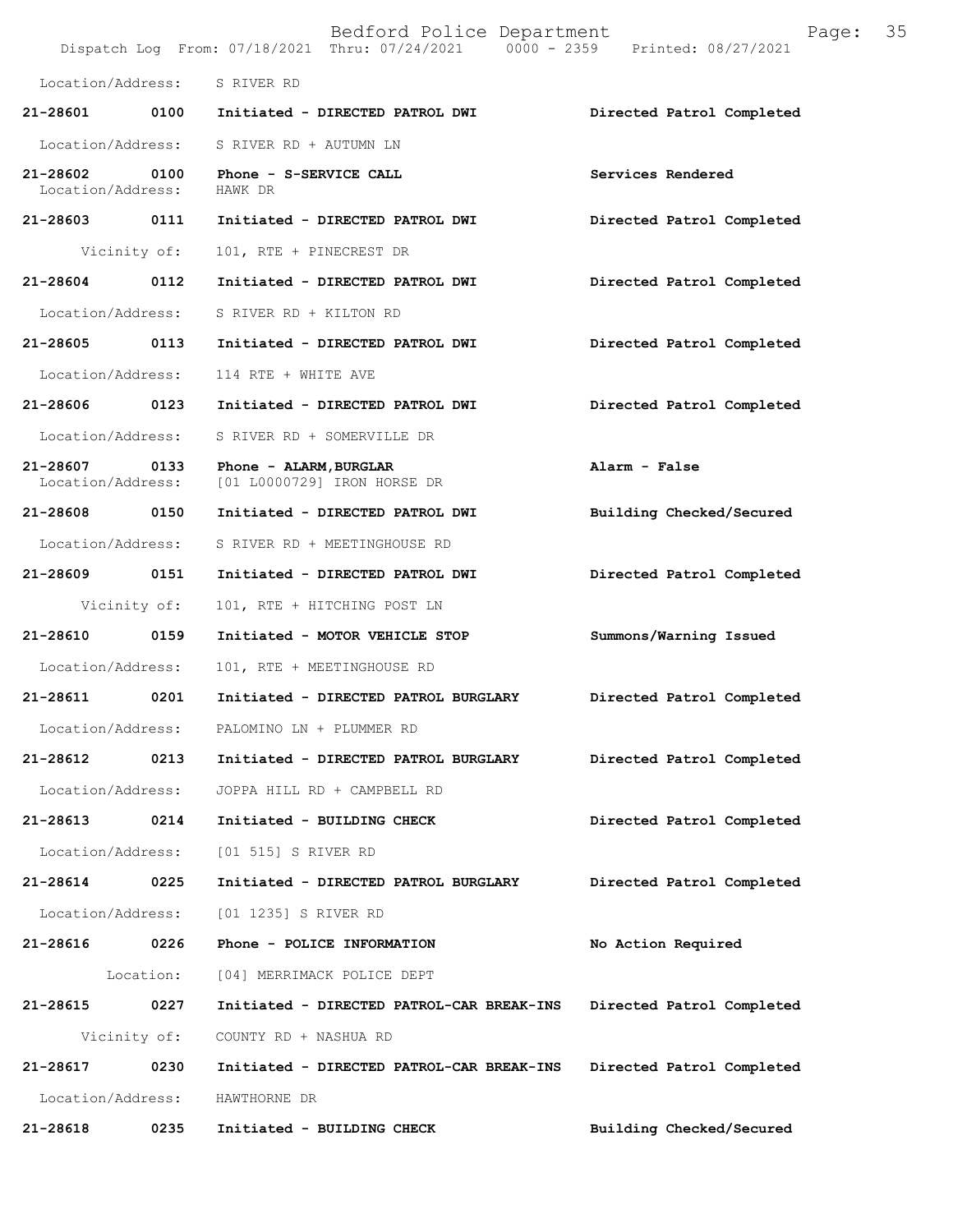|                               |              | Bedford Police Department<br>Dispatch Log From: 07/18/2021 Thru: 07/24/2021 0000 - 2359 | Page:<br>Printed: 08/27/2021   | 36 |
|-------------------------------|--------------|-----------------------------------------------------------------------------------------|--------------------------------|----|
| Location/Address:             |              | [01 192] NEW BOSTON RD                                                                  |                                |    |
| 21-28619<br>Location/Address: | 0255         | Phone - SUSP ACTIVITIES<br>[01 1312] S RIVER RD                                         | Services Rendered              |    |
| 21-28620                      | 0302         | 911 - S-EMERGENCY MEDICAL CALL-CHARL                                                    | Transported to Elliot Hospital |    |
| Location/Address:             |              | [01 435] HAWTHORNE DR                                                                   |                                |    |
| 21-28621<br>Location/Address: | 0340         | Phone - ALARM, BURGLAR<br>[01 515] S RIVER RD                                           | Alarm - False                  |    |
| 21-28622                      | 0401         | Initiated - BUILDING CHECK                                                              | Building Checked/Secured       |    |
| Location/Address:             |              | [01 L848] TECHNOLOGY DR                                                                 |                                |    |
| 21-28623                      | 0417         | Initiated - DIRECTED PATROL-CAR BREAK-INS                                               | Directed Patrol Completed      |    |
| Location/Address:             |              | [01 1312] S RIVER RD                                                                    |                                |    |
| 21-28624<br>Location/Address: | 0423         | Phone - ALARM, BURGLAR<br>[01 L0000587] 101, RTE                                        | Alarm - False                  |    |
| 21-28625                      | 0424         | Initiated - DIRECTED PATROL-CAR BREAK-INS                                               | Directed Patrol Completed      |    |
| Location/Address:             |              | OLD BEDFORD RD + DONALD ST                                                              |                                |    |
| 21-28626                      | 0437         | Initiated - DIRECTED PATROL-CAR BREAK-INS                                               | Directed Patrol Completed      |    |
|                               | Vicinity of: | GREENFIELD PKWY + BARNSIDE DR                                                           |                                |    |
| 21-28627                      | 0441         | Initiated - DIRECTED PATROL BURGLARY                                                    | Directed Patrol Completed      |    |
| Location/Address:             |              | HARVEY RD                                                                               |                                |    |
| 21-28628                      | 0458         | Initiated - MOTOR VEHICLE STOP                                                          | Summons/Warning Issued         |    |
| Location/Address:             |              | 101, RTE + F.E. EVERETT SOUTH TPKE                                                      |                                |    |
| 21-28629                      | 0513         | Initiated - DIRECTED PATROL TRAFFIC ENF                                                 | Directed Patrol Completed      |    |
| Vicinity of:                  |              | 101, RTE + COVENANT WAY                                                                 |                                |    |
| 21-28630                      | 0523         | Initiated - DIRECTED PATROL TRAFFIC ENF                                                 | Directed Patrol Completed      |    |
| Location/Address:             |              | S RIVER RD + UPJOHN ST                                                                  |                                |    |
| 21-28631                      | 0524         | Initiated - DIRECTED PATROL TRAFFIC ENF                                                 | Directed Patrol Completed      |    |
| Location/Address:             |              | NEW BOSTON RD + CHESTERFIELD PL                                                         |                                |    |
| 21-28632                      | 0532         | Initiated - DIRECTED PATROL TRAFFIC ENF                                                 | Directed Patrol Completed      |    |
| Location/Address:             |              | S RIVER RD + BACK RIVER RD                                                              |                                |    |
| 21-28633                      | 0540         | Initiated - DIRECTED PATROL TRAFFIC ENF                                                 | Directed Patrol Completed      |    |
|                               | Vicinity of: | WALLACE RD + 101, RTE                                                                   |                                |    |
| 21-28634                      | 0554         | Initiated - MOTOR VEHICLE STOP                                                          | Summons/Warning Issued         |    |
| Location/Address:             |              | S RIVER RD + KILTON RD                                                                  |                                |    |
| 21-28635                      | 0555         | Initiated - MOTOR VEHICLE STOP                                                          | Summons/Warning Issued         |    |
| Location/Address:             |              | 101, RTE + WALLACE RD                                                                   |                                |    |
| 21-28636                      | 0603         | Initiated - MOTOR VEHICLE STOP                                                          | Summons/Warning Issued         |    |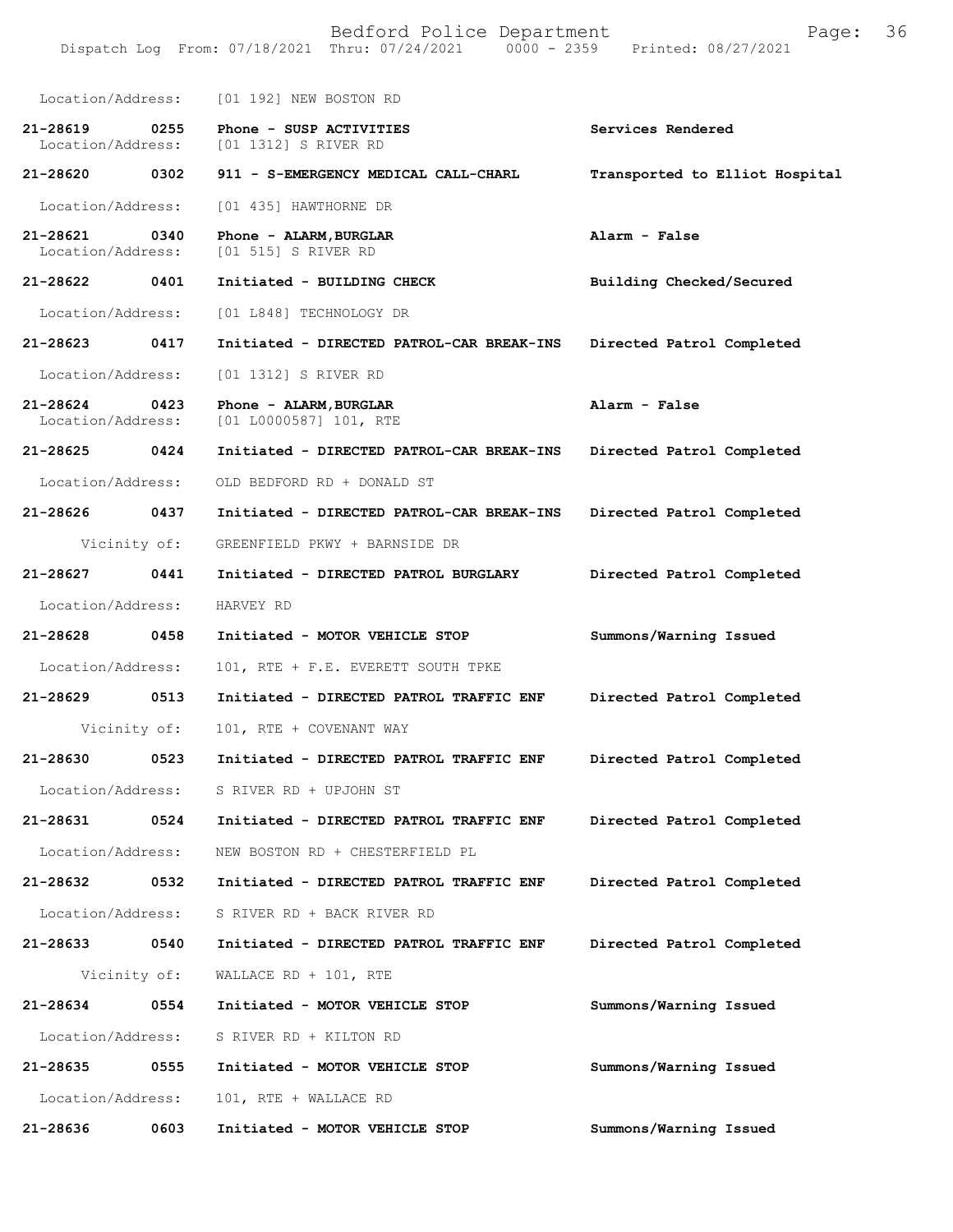|                               |      | Bedford Police Department<br>Dispatch Log From: 07/18/2021 Thru: 07/24/2021 0000 - 2359 Printed: 08/27/2021 | 37<br>Page:                    |
|-------------------------------|------|-------------------------------------------------------------------------------------------------------------|--------------------------------|
| Location/Address:             |      | S RIVER RD + EAST POINT DR                                                                                  |                                |
| 21-28637<br>Location/Address: | 0607 | Phone - S-FIRE ALARM<br>[01 1870] S RIVER RD                                                                | Services Rendered              |
| 21-28638                      | 0614 | Initiated - DIRECTED PATROL TRAFFIC ENF                                                                     | Directed Patrol Completed      |
| Location/Address:             |      | S RIVER RD + SOMERVILLE DR                                                                                  |                                |
| 21-28639<br>Location/Address: | 0747 | Phone - DOG COMPLAINT<br>TIFFANY LN                                                                         | Services Rendered              |
| 21-28640                      | 0812 | Initiated - DIRECTED PATROL TRAFFIC ENF                                                                     | Directed Patrol Completed      |
| Location/Address:             |      | WALLACE RD + $101$ , RTE                                                                                    |                                |
| 21-28641                      | 0820 | Initiated - DIRECTED PATROL TRAFFIC ENF                                                                     | Directed Patrol Completed      |
| Location/Address:             |      | 101, RTE + 114 RTE                                                                                          |                                |
| 21-28642                      | 0821 | Initiated - MOTOR VEHICLE STOP                                                                              | Summons/Warning Issued         |
| Location/Address:             |      | WALLACE RD + RUTLEDGE RD                                                                                    |                                |
| 21-28643                      | 0822 | Initiated - DIRECTED PATROL TRAFFIC ENF                                                                     | Directed Patrol Completed      |
| Location/Address:             |      | S RIVER RD + PARK DR                                                                                        |                                |
| 21-28644<br>Location/Address: | 0832 | 911 - MOTOR VEHICLE COMP-IN PROGRESS<br>101, RTE + TWIN BROOK LN                                            | Services Rendered              |
| 21-28645                      | 0833 | Initiated - MOTOR VEHICLE STOP                                                                              | Summons/Warning Issued         |
| Location/Address:             |      | S RIVER RD + KILTON RD                                                                                      |                                |
| 21-28646                      | 0836 | 911 - S-EMERGENCY MEDICAL CALL-ALPHA                                                                        | Transported to Elliot Hospital |
| Location/Address:             |      | LIBERTY HILL RD                                                                                             |                                |
| 21-28647                      | 0849 | Initiated - DIRECTED PATROL ACCIDENTS                                                                       | Directed Patrol Completed      |
| Location/Address:             |      | DONALD ST + 114 RTE                                                                                         |                                |
| 21-28648                      | 0849 | Initiated - DIRECTED PATROL ACCIDENTS                                                                       | Directed Patrol Completed      |
| Location/Address:             |      | JENKINS RD + 101, RTE                                                                                       |                                |
| 21-28649                      | 0856 | Initiated - MOTOR VEHICLE STOP                                                                              | Summons/Warning Issued         |
| Location/Address:             |      | HAWTHORNE DR + S RIVER RD                                                                                   |                                |
| 21-28650<br>Location/Address: | 0911 | Phone - DOG COMPLAINT<br>N AMHERST RD                                                                       | Services Rendered              |
| 21-28651                      | 0914 | Initiated - MOTOR VEHICLE STOP                                                                              | Summons/Warning Issued         |
| Location/Address:             |      | S RIVER RD + COMMERCE DR                                                                                    |                                |
| 21-28652                      | 0917 | Initiated - DIRECTED PATROL TRAFFIC ENF                                                                     | Summons/Warning Issued         |
| Location/Address:             |      | 101, RTE + NASHUA RD                                                                                        |                                |
| 21-28653                      | 0919 | Initiated - DIRECTED PATROL TRAFFIC ENF                                                                     | Directed Patrol Completed      |
| Location/Address:             |      | WORTHLEY RD + RUNDLETT HILL RD                                                                              |                                |
| 21-28654                      | 0922 | Initiated - MOTOR VEHICLE STOP                                                                              | Summons/Warning Issued         |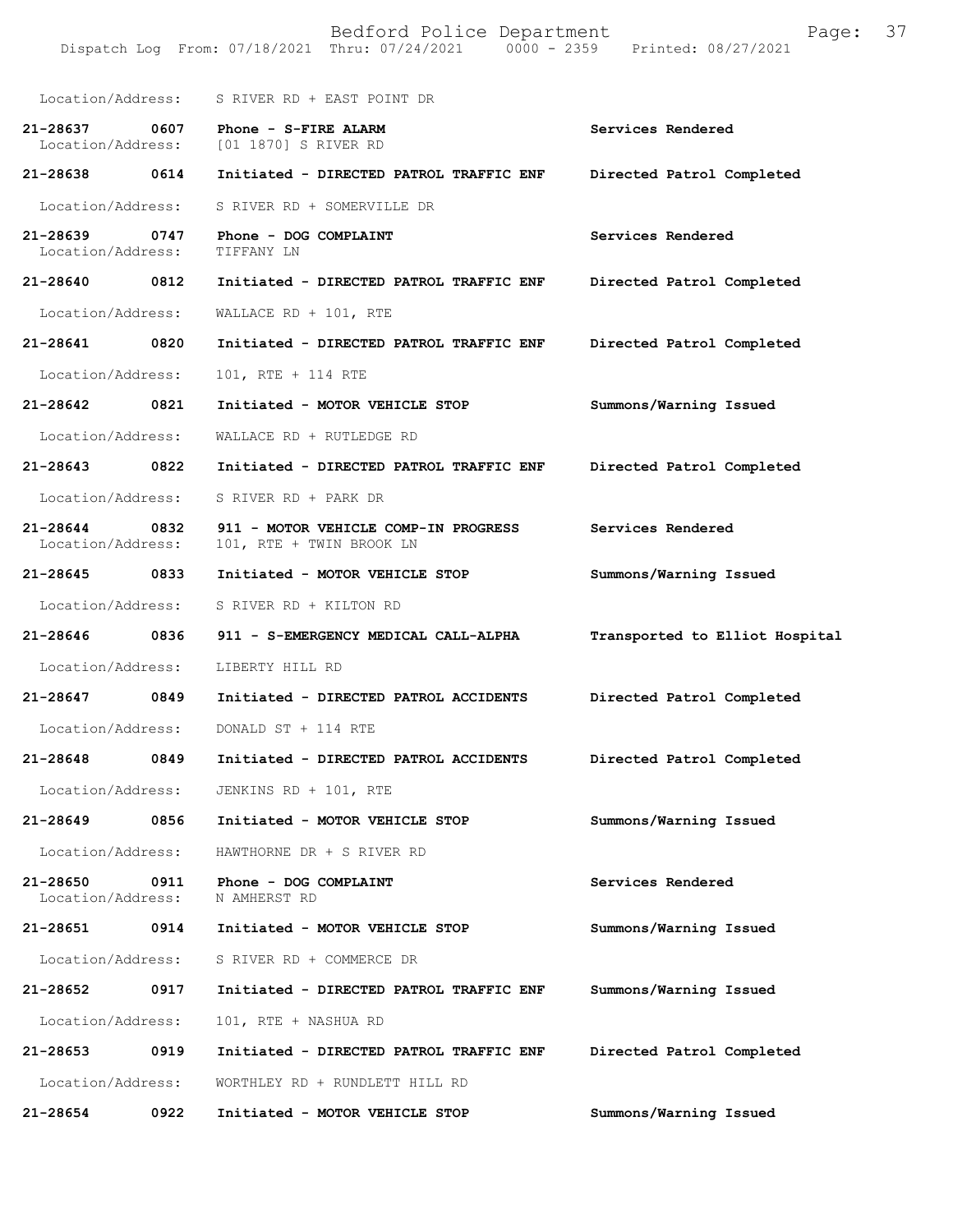|                                    |                              | Bedford Police Department<br>Dispatch Log From: 07/18/2021 Thru: 07/24/2021 0000 - 2359 Printed: 08/27/2021                                                                                   | Page:                          | 38 |
|------------------------------------|------------------------------|-----------------------------------------------------------------------------------------------------------------------------------------------------------------------------------------------|--------------------------------|----|
| Location/Address:                  |                              | 101, RTE + PLUMMER ROAD OVERPASS                                                                                                                                                              |                                |    |
| 21-28655                           | 1001                         | Initiated - DIRECTED PATROL TRAFFIC ENF                                                                                                                                                       | Directed Patrol Completed      |    |
| Location/Address:                  |                              | S RIVER RD + UPJOHN ST                                                                                                                                                                        |                                |    |
|                                    |                              | 21-28656 1011 911 - S-EMERGENCY MEDICAL CALL-CHARL                                                                                                                                            | TRANSPORTED TO CMC HOSPITAL    |    |
| Location/Address:                  |                              | [01 335] COLBY CT                                                                                                                                                                             |                                |    |
| 21-28657 1013<br>Location/Address: |                              | Phone - ASSIST CITIZEN<br>[01 474] CONSTITUTION DR                                                                                                                                            | Services Rendered              |    |
| 21-28658 1028<br>Location/Address: |                              | Initiated - ASSIST CITIZEN<br>[01 474] CONSTITUTION DR                                                                                                                                        | Services Rendered              |    |
| 21-28659 1033                      | Address:<br>Age:<br>Charges: | Phone - SERVE WARRANT<br>Location/Address: [01 474] CONSTITUTION DR<br>Refer To Arrest: 21-397-AR<br>Arrest: CARTER, CHRISTOPHER G<br>BEDFORD, NH<br>53<br>Theft by Unauthd Taking \$0-\$1000 | Arrest(s) Made                 |    |
| 21-28660<br>Location/Address:      | 1034                         | Phone - CHECK THE WELFARE<br>[01 463] NASHUA RD                                                                                                                                               | Services Rendered              |    |
| 21-28661 1105                      |                              | Initiated - DIRECTED PATROL-CAR BREAK-INS                                                                                                                                                     | Directed Patrol Completed      |    |
| Location/Address:                  |                              | MARKET ST + MAIN ST                                                                                                                                                                           |                                |    |
| 21-28662 1111                      |                              | Phone - FRAUD                                                                                                                                                                                 | No Action Required             |    |
| Location/Address:                  |                              | PROCTOR RD                                                                                                                                                                                    |                                |    |
| 21-28663                           | 1142                         | Phone - S-EMERGENCY MEDICAL CALL                                                                                                                                                              | Transported to Elliot Hospital |    |
| Location/Address:                  |                              | GARDEN PARTY LN                                                                                                                                                                               |                                |    |
| 21-28664                           | 1145                         | Initiated - DIRECTED PATROL-CAR BREAK-INS                                                                                                                                                     | Directed Patrol Completed      |    |
| Location/Address:                  |                              | [01 308] COLBY CT                                                                                                                                                                             |                                |    |
| 21-28665                           | 1156                         | 911 - G-SMOKE IN THE BUILDING<br>Location/Address: [01 937] BEDFORD CENTER RD                                                                                                                 | Services Rendered              |    |
| 21-28666 1210<br>Location/Address: |                              | Phone - SUSP ACTIVITIES<br>[01 L0000696] BACK RIVER RD                                                                                                                                        | Services Rendered              |    |
| 21-28667<br>Location/Address:      | 1223                         | Phone - ASSIST CITIZEN<br>[01 1254] COOPER LN                                                                                                                                                 | Services Rendered              |    |
| 21-28668 1239                      |                              | Initiated - MOTOR VEHICLE STOP                                                                                                                                                                | Summons/Warning Issued         |    |
| Location/Address:                  |                              | 101, RTE + 114 RTE                                                                                                                                                                            |                                |    |
| 21-28669                           | 1240                         | 911 - S-EMERGENCY MEDICAL CALL-ALPHA                                                                                                                                                          | TRANSPORTED TO CMC HOSPITAL    |    |
| Location/Address:                  |                              | OLD FARM RD                                                                                                                                                                                   |                                |    |
| 21-28670                           | 1300                         | Initiated - DIRECTED PATROL-CAR BREAK-INS                                                                                                                                                     | Directed Patrol Completed      |    |
| Location/Address:                  |                              | [01 1235] S RIVER RD                                                                                                                                                                          |                                |    |
| 21-28671<br>Location/Address:      | 1335                         | Phone - S-EMERGENCY MEDICAL CALL<br>[01 474] CONSTITUTION DR                                                                                                                                  | Services Rendered              |    |
| 21-28672 1337                      |                              | 911 - S-EMERGENCY MEDICAL CALL<br>Location/Address: [01 1416] WASHINGTON PL                                                                                                                   | <b>NO TRANSPORT</b>            |    |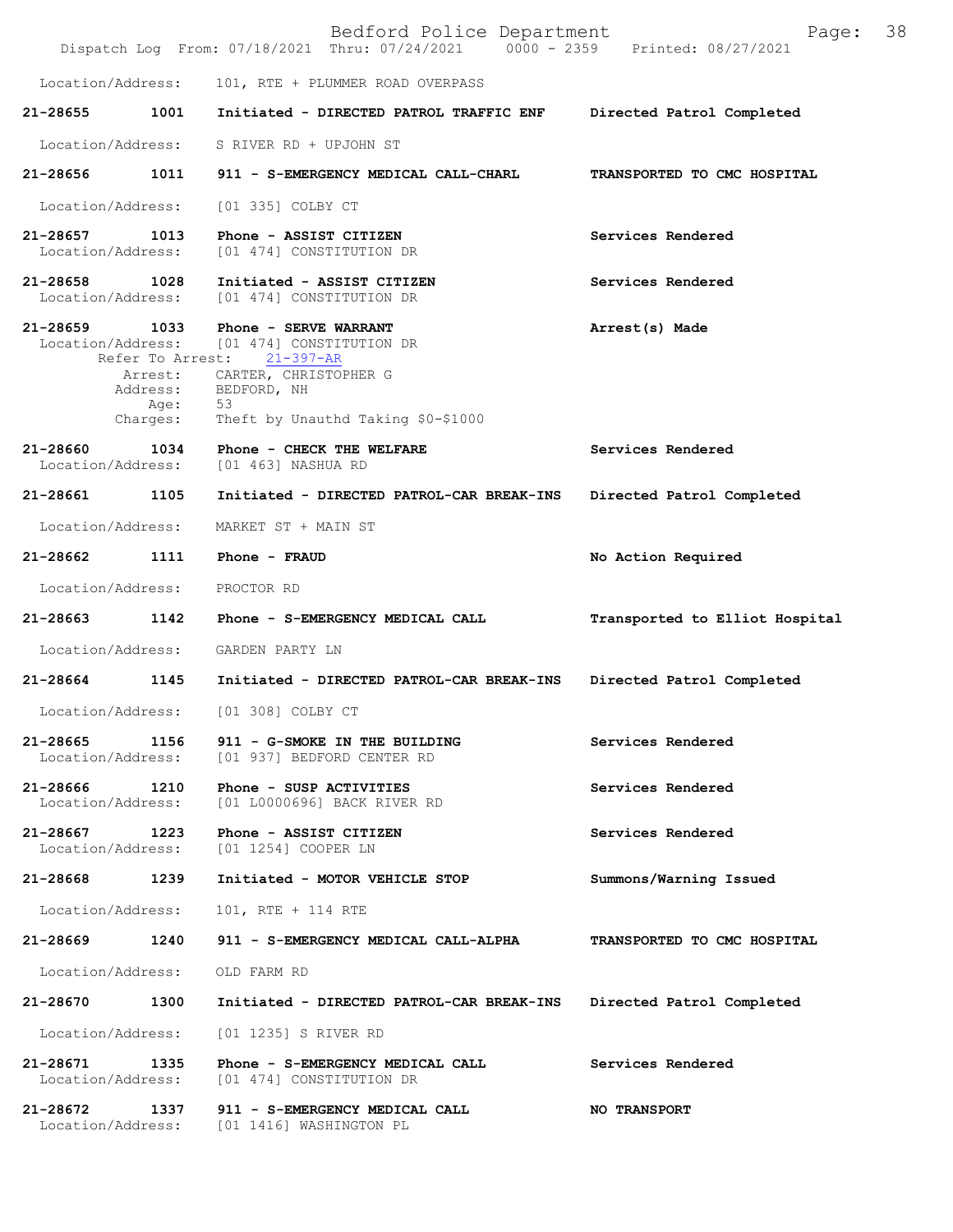| 21-28673<br>Location/Address: LYNN DR | 1429                     | Phone - HARRASSMENT                                                                                      | Investigated                |
|---------------------------------------|--------------------------|----------------------------------------------------------------------------------------------------------|-----------------------------|
| 21-28674 1513<br>Location/Address:    | Refer To Incident:       | Phone - CRIMINAL THREATENING<br>WENDOVER WAY<br>$21 - 689 - OF$                                          | Investigated                |
| 21-28675<br>Location/Address:         | 1528                     | Phone - ASSIST CITIZEN<br>[01 L0000816] IRON HORSE DR                                                    | Services Rendered           |
| 21-28676 1531                         |                          | Initiated - DIRECTED PATROL TRAFFIC ENF                                                                  | Directed Patrol Completed   |
| Vicinity of:                          |                          | 101, RTE + WALLACE RD                                                                                    |                             |
| 21-28677                              | 1536                     | Phone - S-MUTUAL AID-MEDICAL                                                                             | No Action Required          |
| Location/Address:                     |                          | [07] DIX ST                                                                                              |                             |
| 21-28678                              | 1536                     | Phone - POLICE INFORMATION<br>Location/Address: [01 474] CONSTITUTION DR<br>Refer To Incident: 21-688-OF | Investigated                |
| 21-28679                              | 1539                     | Initiated - MOTOR VEHICLE STOP                                                                           | Summons/Warning Issued      |
| Location/Address:                     |                          | 101, RTE                                                                                                 |                             |
| 21-28680 1541                         |                          | Initiated - DIRECTED PATROL ACCIDENTS                                                                    | Directed Patrol Completed   |
| Location/Address:                     |                          | NEW BOSTON RD + WALLACE RD                                                                               |                             |
| 21-28681                              | 1554                     | Initiated - MOTOR VEHICLE STOP                                                                           | Summons/Warning Issued      |
| Location/Address:                     |                          | 101, RTE + CHESTNUT DR                                                                                   |                             |
| 21-28682                              | 1555                     | Initiated - MOTOR VEHICLE STOP                                                                           | Summons/Warning Issued      |
| Location/Address:                     |                          | 101, RTE                                                                                                 |                             |
| 21-28683<br>Vicinity of:              | 1610                     | Initiated - DIRECTED PATROL MOUNTAIN BIKE<br>[01 1235] S RIVER RD                                        | Alarm - False               |
| 21-28684                              | 1613                     | Initiated - MOTOR VEHICLE STOP                                                                           | Summons/Warning Issued      |
| Location/Address:                     |                          | 101, RTE                                                                                                 |                             |
| 21-28685                              | 1617                     | Phone - S-MUTUAL AID-MEDICAL                                                                             | TRANSPORTED TO CMC HOSPITAL |
| Location/Address: [03] MAST RD        |                          |                                                                                                          |                             |
| 21-28686                              | 1628                     | 911 - S-MOTOR VEHICLE ACCIDENT INJ                                                                       | TRANSPORTED TO CMC HOSPITAL |
| Location/Address:                     |                          | 101, RTE + PLUMMER ROAD OVERPASS                                                                         |                             |
| 21-28687<br>Location/Address:         | 1631<br>Refer To Arrest: | 911 - SHOPLIFTING-IN PROGRESS<br>[01 L1562] KILTON RD<br>$21 - 398 - AR$                                 | Arrest(s) Made              |
|                                       | Arrest:<br>Address:      | BALUKONIS, JOHN R<br>MANCHESTER, NH                                                                      |                             |
|                                       | Age:<br>Charges:         | 34<br>ARREST ON A WARRANT<br>Bench Warrants                                                              |                             |
| 21-28688<br>Location/Address:         | 1656                     | Walk-In - INVESTIGATION-FOLLOW UP<br>[01 474] CONSTITUTION DR                                            | Investigated                |
| 21-28689                              | 1711                     | Phone - ASSIST CITIZEN<br>Location/Address: [01 L1804] S RIVER RD                                        | Services Rendered           |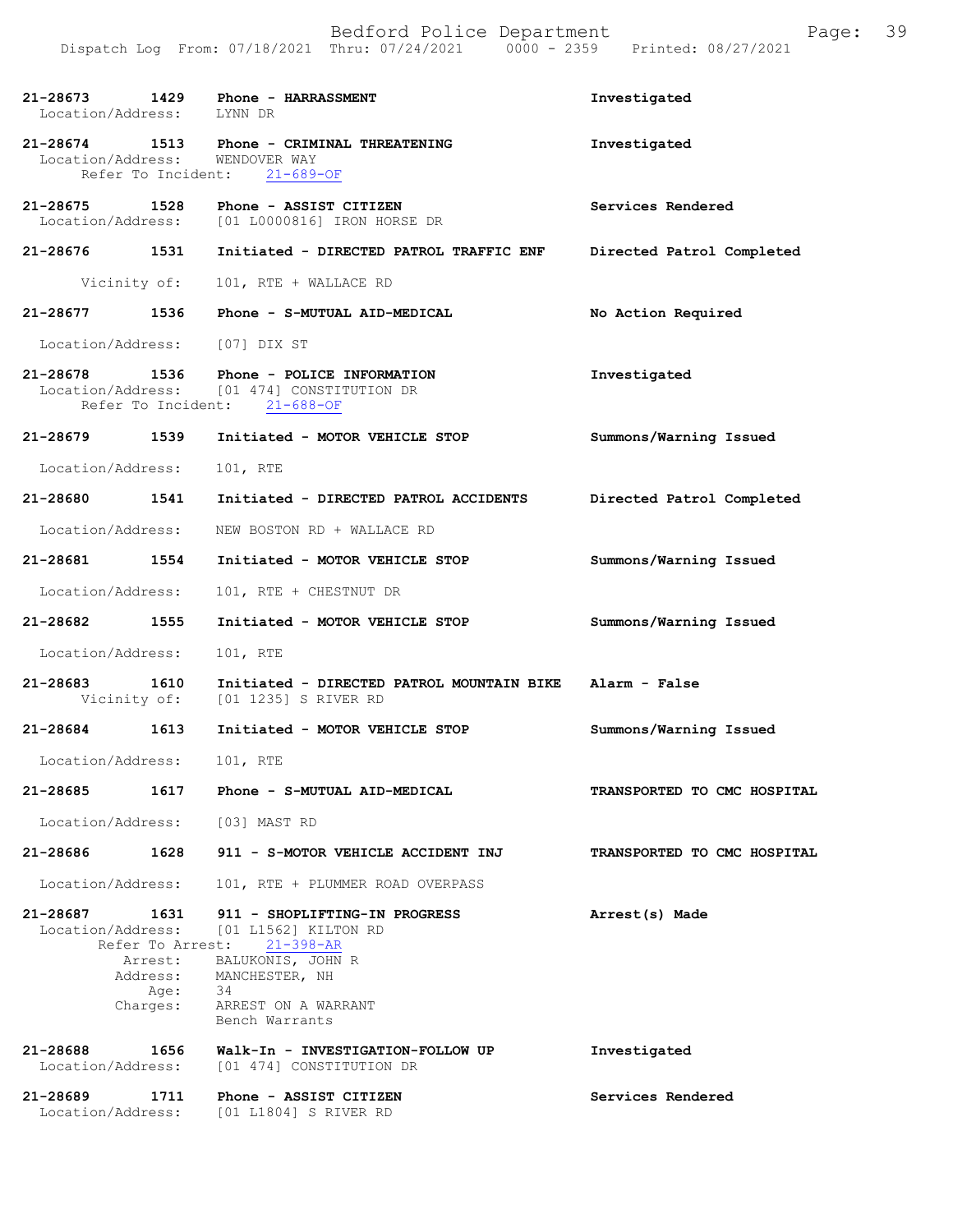Bedford Police Department Page: 40 Dispatch Log From:  $07/18/2021$  Thru:  $07/24/2021$ **21-28690 1748 Initiated - MOTOR VEHICLE STOP Summons/Warning Issued**  Location/Address: 101, RTE + NASHUA RD **21-28691 1753 Initiated - DIRECTED PATROL-CAR BREAK-INS Directed Patrol Completed**  Location/Address: [01 1312] S RIVER RD **21-28692 1810 Initiated - DIRECTED PATROL-CAR BREAK-INS Directed Patrol Completed**  Location/Address: [01 1033] COUNTY RD **21-28693 1818 Initiated - DIRECTED PATROL-CAR BREAK-INS Directed Patrol Completed**  Location/Address: [01 L1562] KILTON RD **21-28694 1844 Initiated - DIRECTED PATROL-CAR BREAK-INS Directed Patrol Completed**  Location/Address: [01 L1804] S RIVER RD **21-28695 1851 Initiated - DIRECTED PATROL-CAR BREAK-INS Directed Patrol Completed**  Location/Address: [01 174] 101, RTE **21-28696 1913 Initiated - MOTOR VEHICLE STOP Summons/Warning Issued**  Location/Address: S RIVER RD + CLUB ACRE LN **21-28697 1931 Initiated - DIRECTED PATROL-CAR BREAK-INS Directed Patrol Completed**  Location/Address: [01 324] HAWTHORNE DR **21-28698 1941 Walk-In - DOG COMPLAINT Services Rendered**  Location/Address: WEYMOUTH DR Refer To Incident: 21-690-OF **21-28699 2025 Initiated - INVESTIGATION-FOLLOW UP Services Rendered**  Location/Address: [01 L550] HUNTERS RD **21-28700 2027 Phone - MOTOR VEHICLE COMPLAINT Services Rendered**  Location/Address: F.E. EVERETT NORTH TPKE **21-28701 2043 Initiated - DIRECTED PATROL TRAFFIC ENF Directed Patrol Completed**  Vicinity of: 101, RTE + JENKINS RD **21-28702 2046 Initiated - DIRECTED PATROL-CAR BREAK-INS Directed Patrol Completed**  Location/Address: [01 1312] S RIVER RD **21-28703 2048 Initiated - DIRECTED PATROL-CAR BREAK-INS Directed Patrol Completed**  Location/Address: [01 L2271] S RIVER RD **21-28704 2049 Initiated - SUSP ACTIVITIES Services Rendered**  Location/Address: [01 L904] 101, RTE **21-28705 2054 Initiated - BUILDING CHECK Building Checked/Secured**  Location/Address: [01 L904] 101, RTE **21-28706 2108 Initiated - BUILDING CHECK Directed Patrol Completed**  Location/Address: [01 L1094] S RIVER RD **21-28707 2109 Phone - DISORDERLY CONDUCT Services Rendered**  Location/Address: [01 1451] KENSINGTON LN **21-28708 2124 Initiated - BUILDING CHECK Building Checked/Secured**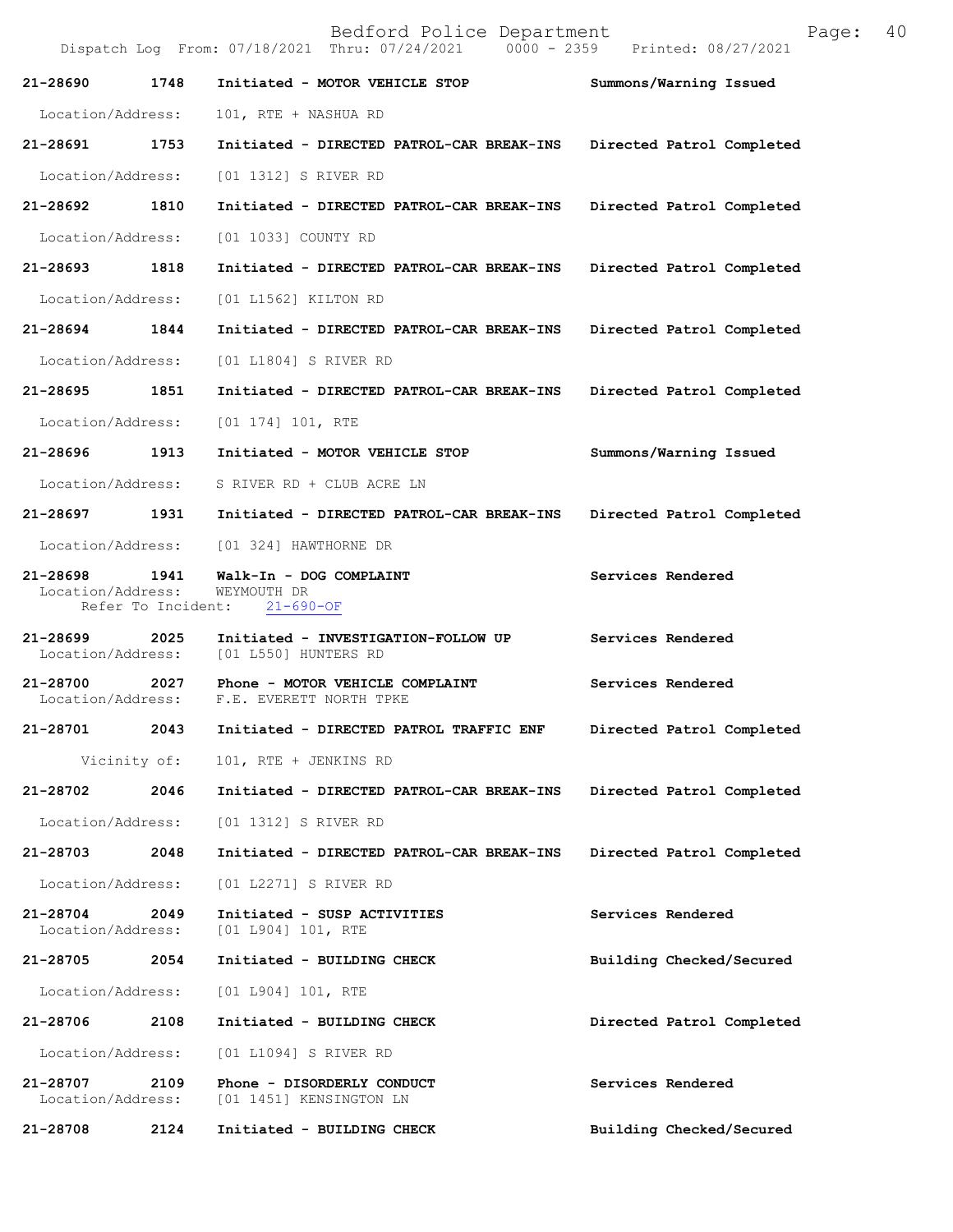Location/Address: [01 L0000792] S RIVER RD

- **21-28709 2131 Phone ALARM,BURGLAR Alarm False**  [01 515] S RIVER RD
- **21-28710 2135 Phone ALARM,BURGLAR Alarm False**  Location/Address: [01 1285] S RIVER RD
- **21-28711 2143 Phone DISORDERLY CONDUCT-IN PROGRESS Investigated**  Location/Address: IRON HORSE DR Refer To Incident: 21-691-OF
- **21-28712 2224 Initiated SUSP ACTIVITIES Services Rendered**  Location/Address: [01 L2041] S RIVER RD
- **21-28713 2252 Phone MISSING PERSON Investigated**  Location/Address: [01 L2233] MCALLISTER RD Refer To Incident: 21-693-OF
- **21-28714 2255 Walk-In MOTOR VEHICLE ACCIDENT Investigated**  Location/Address: 101, RTE + BEAVER LN Refer To Incident: 21-692-OF
- **21-28715 2259 911 SUSP ACTIVITIES-IN PROGRESS Services Rendered**  Location/Address: WHIPPOORWILL LN
- **21-28716 2304 Phone DOG COMPLAINT Services Rendered**  Location/Address: CARRIAGE LN
- **21-28717 2310 Phone CHECK THE WELFARE Investigated**  Location/Address: [01 L1054] TECHNOLOGY DR Refer To Incident: 21-694-OF
- **21-28718 2344 Initiated DIRECTED PATROL DWI Directed Patrol Completed**  Location/Address: 101, RTE + NASHUA RD

#### **For Date: 07/23/2021 - Friday**

| 21-28719                      | 0005         | Initiated - DIRECTED PATROL DWI                          | Directed Patrol Completed |
|-------------------------------|--------------|----------------------------------------------------------|---------------------------|
| Location/Address:             |              | 101, RTE + WALLACE RD                                    |                           |
| 21-28720<br>Location/Address: | 0014         | Initiated - DISABLED MOTOR VEHICLE<br>114 RTE + 101, RTE | Services Rendered         |
| 21-28721                      | 0056         | Initiated - MOTOR VEHICLE STOP                           | Summons/Warning Issued    |
| Location/Address:             |              | 101, RTE + I-293 NORTH                                   |                           |
| 21-28722                      | 0059         | Initiated - DIRECTED PATROL DWI                          | Directed Patrol Completed |
| Location/Address:             |              | 101, RTE + JENKINS RD                                    |                           |
| 21-28723 0107                 |              | Initiated - DIRECTED PATROL DWI                          | Directed Patrol Completed |
| Location/Address:             |              | S RIVER RD + COLBY CT                                    |                           |
| 21-28724 0116                 |              | Initiated - MOTOR VEHICLE STOP                           | Summons/Warning Issued    |
| Location/Address:             |              | 101, RTE + GREY ROCK RD                                  |                           |
| 21-28725                      | 0120         | Initiated - DIRECTED PATROL DWI                          | Directed Patrol Completed |
|                               | Vicinity of: | S RIVER RD + BACK RIVER RD                               |                           |
| 21-28726                      | 0122         | Initiated - DIRECTED PATROL DWI                          | Directed Patrol Completed |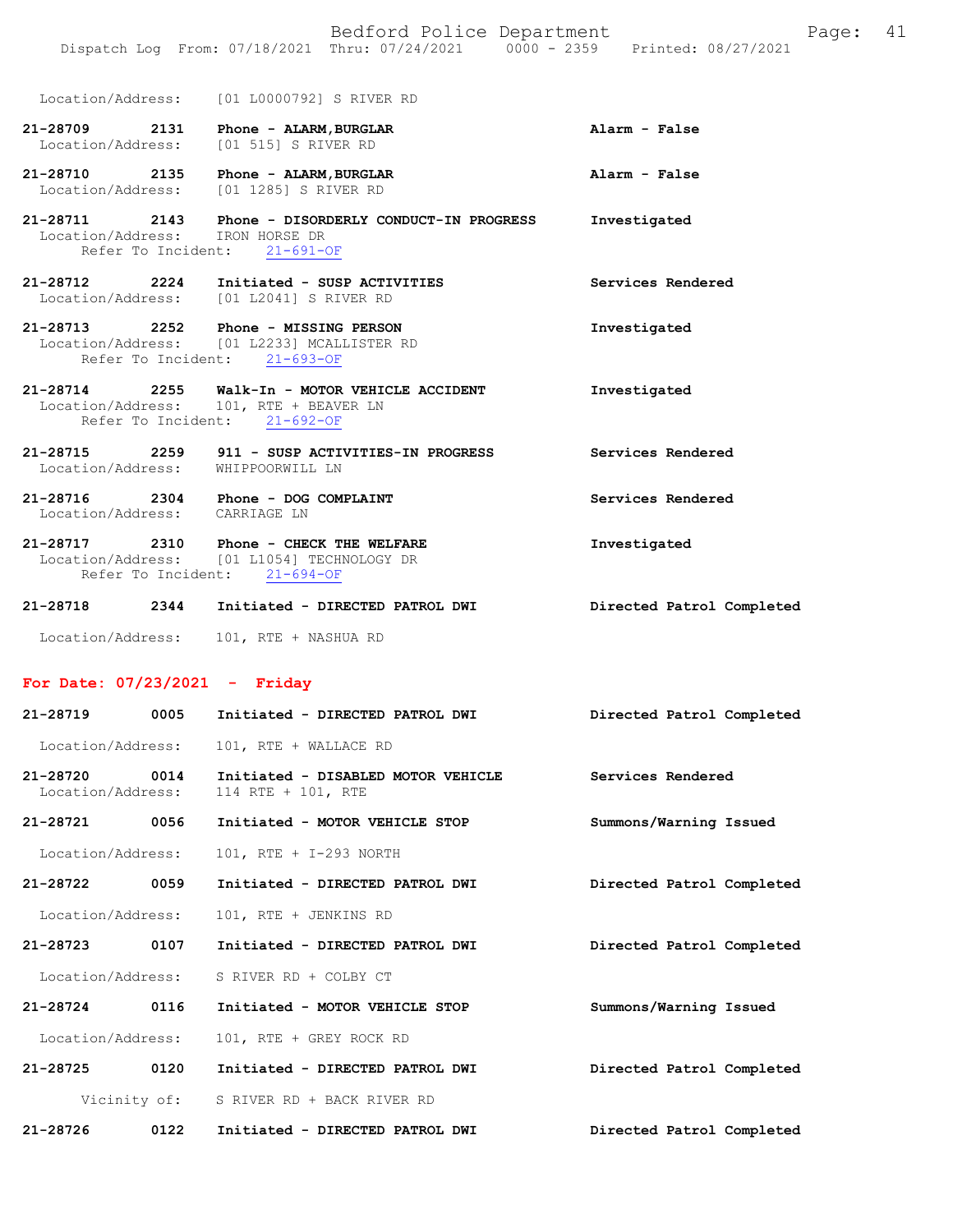|                                       |      | Location/Address: 114 RTE + DONALD ST                     |                           |
|---------------------------------------|------|-----------------------------------------------------------|---------------------------|
| 21-28727 0126                         |      | Initiated - DIRECTED PATROL DWI                           | Directed Patrol Completed |
| Location/Address:                     |      | KILTON RD + S RIVER RD                                    |                           |
| 21-28728<br>0128<br>Location/Address: |      | Initiated - SUSP ACTIVITIES<br>[01 L1731] WALLACE RD      | Services Rendered         |
| 21-28729 0157                         |      | Initiated - MOTOR VEHICLE STOP                            | Summons/Warning Issued    |
| Location/Address:                     |      | 101, RTE + PLUMMER ROAD OVERPASS                          |                           |
| 21-28730 0202                         |      | Initiated - DIRECTED PATROL DWI                           | Directed Patrol Completed |
| Location/Address:                     |      | MEETINGHOUSE RD                                           |                           |
| 21-28731 0203                         |      | Initiated - DIRECTED PATROL BURGLARY                      | Directed Patrol Completed |
| Location/Address:                     |      | WHIPPOORWILL LN + SUZANNE DR                              |                           |
| 21-28732 0206                         |      | Initiated - DIRECTED PATROL DWI                           | Directed Patrol Completed |
| Location/Address:                     |      | NASHUA RD + COUNTY RD                                     |                           |
| 21-28733 0209                         |      | Initiated - DIRECTED PATROL-CAR BREAK-INS                 | Directed Patrol Completed |
| Vicinity of:                          |      | HAWTHORNE DR + STATION RD                                 |                           |
| 21-28734 0223                         |      | Initiated - BUILDING CHECK                                | Directed Patrol Completed |
| Location/Address:                     |      | [01 192] NEW BOSTON RD                                    |                           |
| 21-28735 0232                         |      | Initiated - DIRECTED PATROL-CAR BREAK-INS                 | Directed Patrol Completed |
| Location/Address:                     |      | [01 1312] S RIVER RD                                      |                           |
| 21-28736 0238                         |      | Initiated - DIRECTED PATROL BURGLARY                      | Directed Patrol Completed |
| Location/Address:                     |      | PULPIT RD + ROCKBOUND RD                                  |                           |
| 21-28737 0239                         |      | Initiated - DIRECTED PATROL-CAR BREAK-INS                 | Directed Patrol Completed |
|                                       |      | Location/Address: [01 L1804] S RIVER RD                   |                           |
| 21-28738<br>Location/Address:         | 0240 | Initiated - MOTOR VEHICLE ACCIDENT<br>101, RTE + HARDY RD | Services Rendered         |
| 21-28739                              | 0430 | Initiated - DIRECTED PATROL BURGLARY                      | Directed Patrol Completed |
| Location/Address:                     |      | DONALD ST + RUNDLETT HILL RD                              |                           |
| 21-28740                              | 0430 | Initiated - DIRECTED PATROL BURGLARY                      | Directed Patrol Completed |
| Location/Address:                     |      | WENDOVER WAY                                              |                           |
| 21-28741                              | 0431 | Initiated - DIRECTED PATROL-CAR BREAK-INS                 | Directed Patrol Completed |
| Vicinity of:                          |      | COUNTY RD + PATTEN RD                                     |                           |
| 21-28742                              | 0440 | Initiated - DIRECTED PATROL BURGLARY                      | Directed Patrol Completed |
| Location/Address:                     |      | $[01 L0000553] 101$ , RTE                                 |                           |
| 21-28743                              | 0515 | Initiated - DIRECTED PATROL TRAFFIC ENF                   | Directed Patrol Completed |
| Vicinity of:                          |      | S RIVER RD + EXECUTIVE PARK DR                            |                           |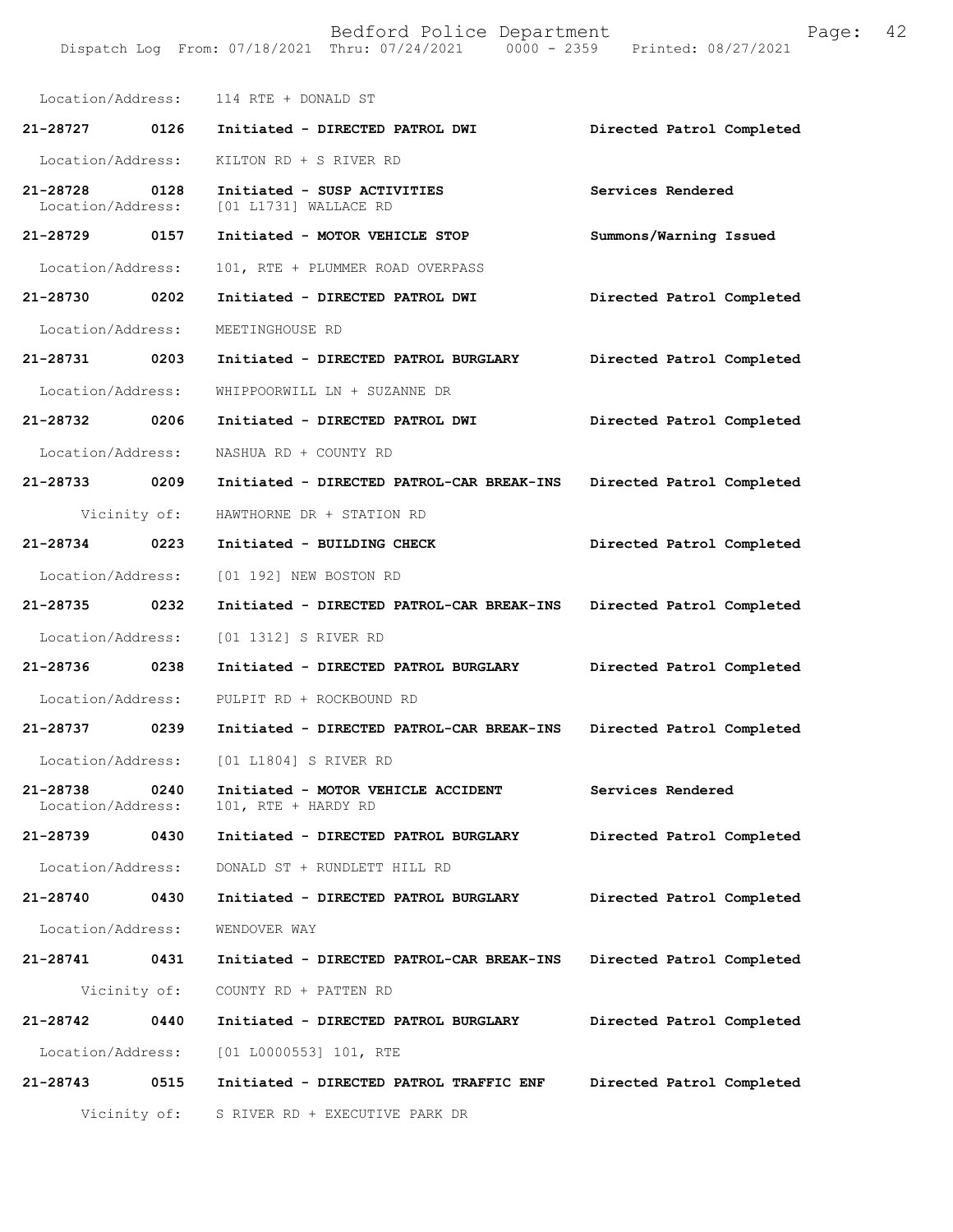Bedford Police Department Page: 43 Dispatch Log From: 07/18/2021 Thru: 07/24/2021 **21-28744 0521 Initiated - DIRECTED PATROL TRAFFIC ENF Directed Patrol Completed**  Location/Address: NEW BOSTON RD + BARR FARM RD **21-28745 0532 Initiated - DIRECTED PATROL TRAFFIC ENF Directed Patrol Completed**  Location/Address: S RIVER RD + UPJOHN ST **21-28746 0534 Phone - ASSIST CITIZEN Could Not Locate**  Location/Address: **21-28747 0535 Initiated - DIRECTED PATROL TRAFFIC ENF Directed Patrol Completed**  Location/Address: 101, RTE + KAHLIKO LN **21-28748 0540 Initiated - MOTOR VEHICLE STOP Summons/Warning Issued**  Location/Address: S RIVER RD + BACK RIVER RD **21-28749 0553 Initiated - DIRECTED PATROL TRAFFIC ENF Directed Patrol Completed**  Location/Address: S RIVER RD + COLBY CT **21-28750 0625 Phone - ALARM,BURGLAR Alarm - False**  [01 L1179] COLBY CT **21-28751 0633 911 - S-EMERGENCY MEDICAL CALL-CHARL TRANSPORTED TO CMC HOSPITAL**  Location/Address: [01 17] DONALD ST **21-28752 0723 Initiated - DIRECTED PATROL TRAFFIC ENF Directed Patrol Completed**  Vicinity of: 101, RTE + 114 RTE **21-28753 0731 Initiated - MOTOR VEHICLE STOP Summons/Warning Issued**  Location/Address: NEW BOSTON RD + 114 RTE **21-28754 0732 Initiated - DIRECTED PATROL TRAFFIC ENF Directed Patrol Completed**  Location/Address: S RIVER RD + MEETINGHOUSE RD **21-28755 0736 Initiated - MOTOR VEHICLE STOP Summons/Warning Issued**  Location/Address: 101, RTE **21-28756 0744 Initiated - MOTOR VEHICLE STOP Summons/Warning Issued**  Location/Address: BACK RIVER RD + ST. ANDREWS DR **21-28757 0745 Initiated - DIRECTED PATROL TRAFFIC ENF Directed Patrol Completed**  Vicinity of: S RIVER RD + MEETINGHOUSE RD **21-28758 0754 Initiated - DIRECTED PATROL ACCIDENTS Directed Patrol Completed**  Location/Address: 101, RTE + JENKINS RD **21-28759 0758 Initiated - DIRECTED PATROL TRAFFIC ENF Directed Patrol Completed**  Location/Address: S RIVER RD + CLUB ACRE LN **21-28760 0800 Initiated - MOTOR VEHICLE STOP Summons/Warning Issued**  Location/Address: 101, RTE + LIBERTY HILL RD **21-28761 0801 Initiated - MOTOR VEHICLE STOP Summons/Warning Issued**  Location/Address: S RIVER RD + KILTON RD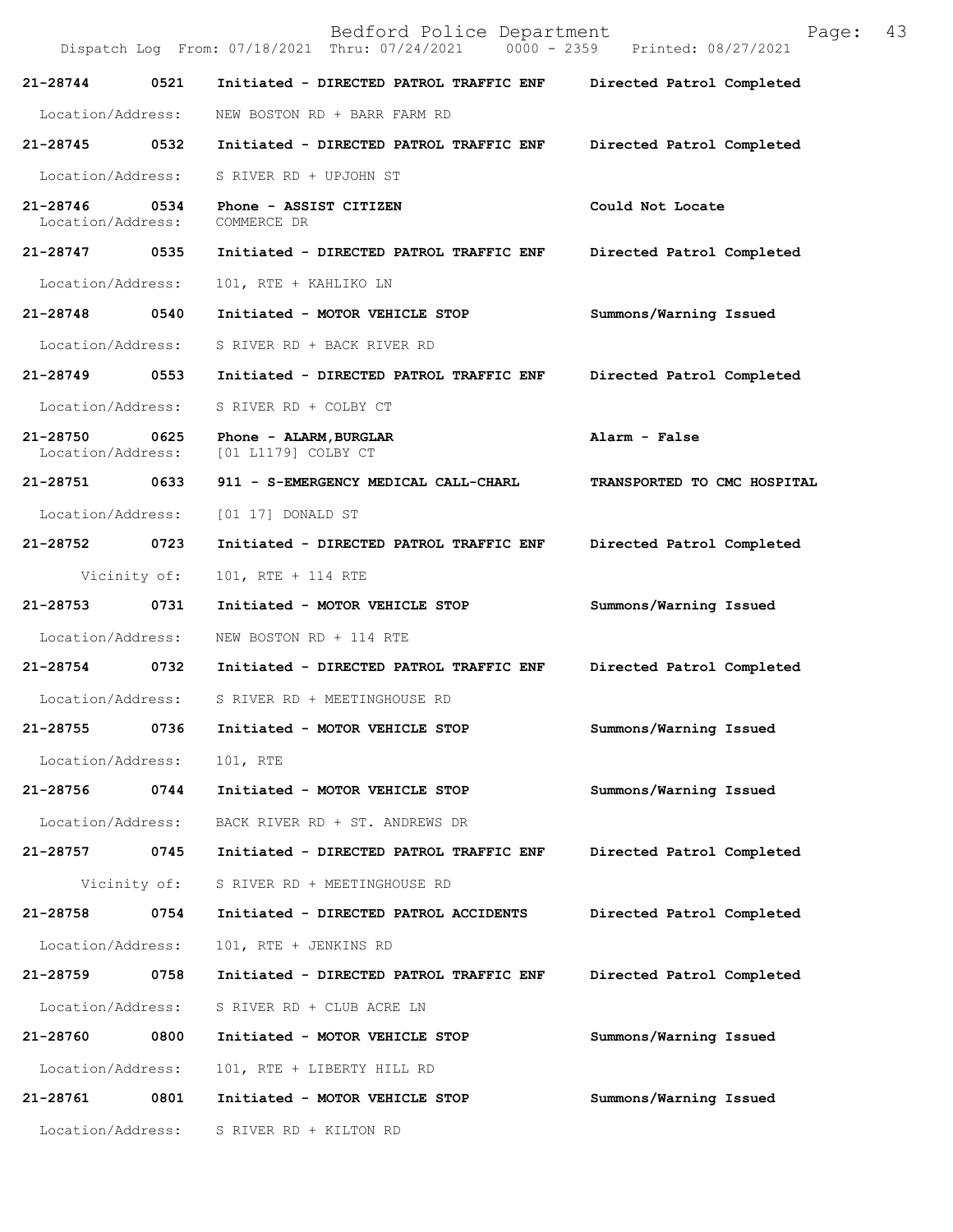| 21-28762                      | 0812<br>Refer To Incident:                      | Phone - THEFT<br>Location/Address: [01 L1803] S RIVER RD<br>$21 - 695 - OF$                                                                                                                              | Investigated              |
|-------------------------------|-------------------------------------------------|----------------------------------------------------------------------------------------------------------------------------------------------------------------------------------------------------------|---------------------------|
| 21-28763 0815                 |                                                 | Initiated - MOTOR VEHICLE STOP                                                                                                                                                                           | Summons/Warning Issued    |
| Location/Address:             |                                                 | 101, RTE                                                                                                                                                                                                 |                           |
| $21 - 28764$                  | 0823                                            | Initiated - MOTOR VEHICLE STOP                                                                                                                                                                           | Summons/Warning Issued    |
| Location/Address:             |                                                 | 101, RTE + NASHUA RD                                                                                                                                                                                     |                           |
| 21-28765                      | 0825                                            | Phone - ANIMAL COMPLAINT                                                                                                                                                                                 | No Action Required        |
| Location/Address:             |                                                 | [01 L0000587] 101, RTE                                                                                                                                                                                   |                           |
| 21-28766                      | 0840                                            | Initiated - DIRECTED PATROL ACCIDENTS                                                                                                                                                                    | Directed Patrol Completed |
| Location/Address:             |                                                 | S RIVER RD + HAWTHORNE DR                                                                                                                                                                                |                           |
| 21-28767                      | 0904                                            | Initiated - DIRECTED PATROL TRAFFIC ENF                                                                                                                                                                  | Directed Patrol Completed |
| Location/Address:             |                                                 | 101, RTE + OLD BEDFORD RD                                                                                                                                                                                |                           |
| 21-28768                      | 0922                                            | Initiated - DIRECTED PATROL TRAFFIC ENF                                                                                                                                                                  | Directed Patrol Completed |
| Location/Address:             |                                                 | 101, RTE + MEETINGHOUSE RD                                                                                                                                                                               |                           |
| 21-28769                      | 0923                                            | Initiated - INVESTIGATION-FOLLOW UP                                                                                                                                                                      | No Action Required        |
|                               | Refer To Incident:                              | Location/Address: [01 L1804] S RIVER RD<br>$21 - 695 - OF$                                                                                                                                               |                           |
| 21-28772 0929                 |                                                 | Initiated - VACANT PROPERTY CHECK                                                                                                                                                                        | Directed Patrol Completed |
| Location/Address:             |                                                 | HAWK DR                                                                                                                                                                                                  |                           |
| 21-28770                      | 0930                                            | Initiated - MOTOR VEHICLE STOP                                                                                                                                                                           | Summons/Warning Issued    |
| Location/Address:             |                                                 | 101, RTE                                                                                                                                                                                                 |                           |
| 21-28771                      | 0933                                            | Initiated - MOTOR VEHICLE STOP                                                                                                                                                                           | Summons/Warning Issued    |
| Location/Address:             |                                                 | 101, RTE                                                                                                                                                                                                 |                           |
| 21-28773                      | 0939                                            | Initiated - MOTOR VEHICLE STOP                                                                                                                                                                           | Summons/Warning Issued    |
| Location/Address:             |                                                 | 101, RTE                                                                                                                                                                                                 |                           |
| 21-28774<br>Location/Address: | 0948                                            | Other - SEX OFFENDER REGISTRATION<br>[01 474] CONSTITUTION DR                                                                                                                                            | Investigated              |
| 21-28775                      | 0957                                            | Initiated - VACANT PROPERTY CHECK                                                                                                                                                                        | Directed Patrol Completed |
| Location/Address:             |                                                 | PERRY RD                                                                                                                                                                                                 |                           |
| 21-28776<br>Location/Address: | 0957<br>Arrest:<br>Address:<br>Age:<br>Charges: | Initiated - MOTOR VEHICLE STOP<br>[01 L0000787] S RIVER RD<br>Refer To Arrest: 21-399-AR<br>HINCHLIFFE, LAURI J<br>MANCHESTER, NH<br>41<br>Cntrl Drug: Sched $1 - 4$ ; Possession<br>ARREST ON A WARRANT | Arrest(s) Made            |
| 21-28777                      | 1014                                            | Initiated - MOTOR VEHICLE STOP                                                                                                                                                                           | Summons/Warning Issued    |
| Location/Address:             |                                                 | 101, RTE + 114 RTE                                                                                                                                                                                       |                           |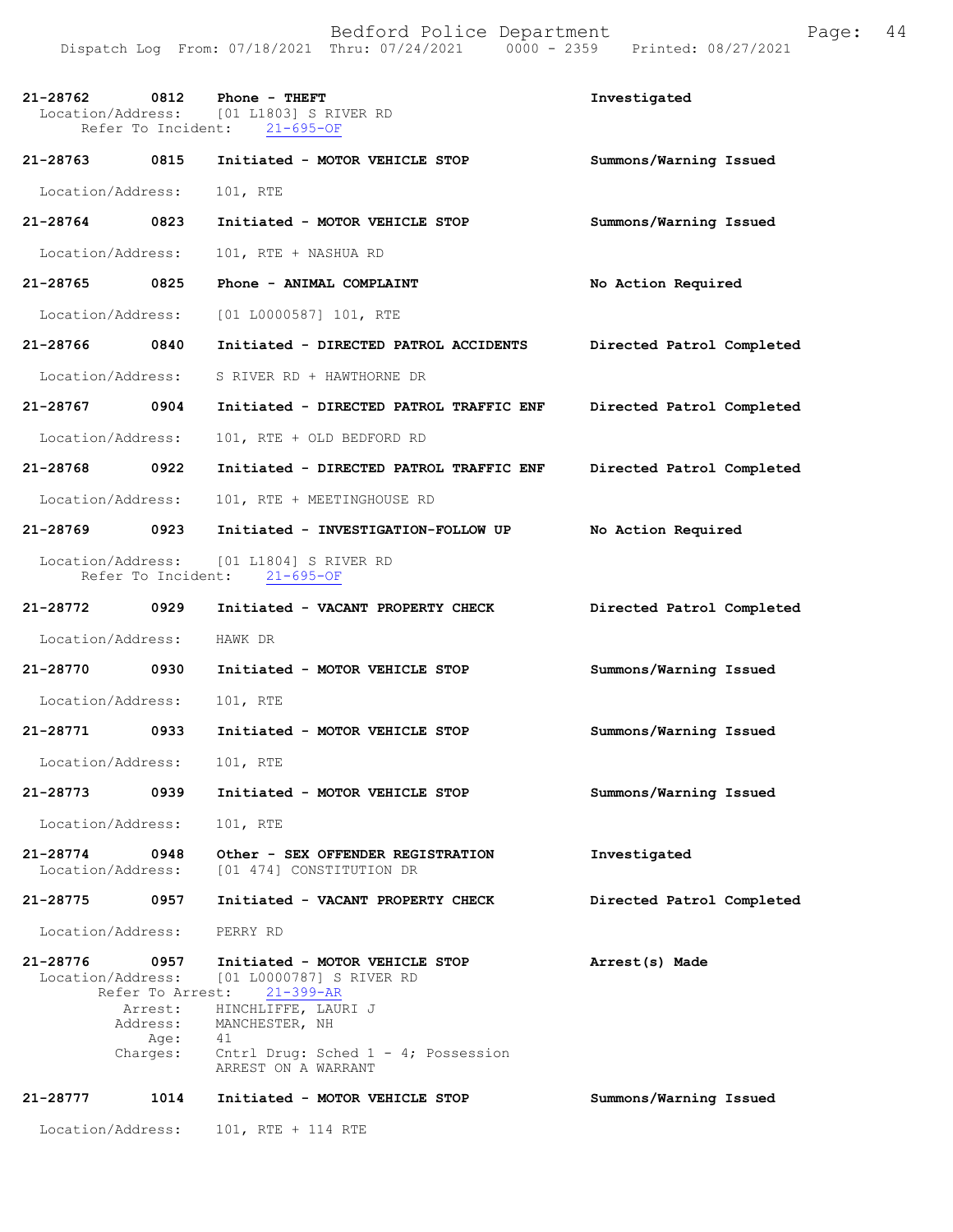|                                       | Dispatch Log From: 07/18/2021 Thru: 07/24/2021 0000 - 2359 Printed: 08/27/2021           |                             |
|---------------------------------------|------------------------------------------------------------------------------------------|-----------------------------|
| 21-28778<br>1127<br>Location/Address: | Phone - MOTOR VEHICLE COMPLAINT<br>WALLACE RD                                            | Could Not Locate            |
| 21-28779 1144                         | Phone - S-FIRE ALARM                                                                     | Alarm- correct code/reset   |
| Location/Address:                     | BARRINGTON DR                                                                            |                             |
| 21-28780<br>1150                      | Initiated - DIRECTED PATROL BURGLARY                                                     | Directed Patrol Completed   |
| Location/Address:                     | CIDERMILL RD                                                                             |                             |
| 21-28781<br>1214                      | Initiated - DIRECTED PATROL-CAR BREAK-INS                                                | Directed Patrol Completed   |
| Location/Address:                     | [01 1235] S RIVER RD                                                                     |                             |
| 21-28782<br>1238                      | Initiated - MOTOR VEHICLE STOP                                                           | Summons/Warning Issued      |
| Location/Address:                     | S RIVER RD + KILTON RD                                                                   |                             |
| 21-28783<br>1245                      | Initiated - MOTOR VEHICLE STOP                                                           | Summons/Warning Issued      |
| Location/Address:                     | 101, RTE + PLUMMER ROAD OVERPASS                                                         |                             |
| 21-28784<br>1250<br>Location/Address: | Phone - THEFT<br>[01 248] RIDGEWOOD RD                                                   | Services Rendered           |
| 21-28785<br>1255                      | 911 - S-EMERGENCY MEDICAL CALL-CHARL                                                     | TRANSPORTED TO CMC HOSPITAL |
| Location/Address:                     | [01 L212] S RIVER RD                                                                     |                             |
| 21-28786<br>1304<br>Location/Address: | Phone - SUSP ACTIVITIES-IN PROGRESS<br>[01 1565] HARVEY RD<br>Refer To Arrest: 21-400-AR | Arrest(s) Made              |
| 21-28787                              | 1307<br>911 - S-EMERGENCY MEDICAL CALL-CHARL                                             | TRANSPORTED TO CMC HOSPITAL |
| Location/Address:                     | [01 919] CORPORATE DR                                                                    |                             |
| 21-28788                              | 1333<br>Phone - LOST PROPERTY                                                            | No Action Required          |
| Location/Address:                     | [01 L1562] KILTON RD                                                                     |                             |
| 21-28789<br>1509<br>Location/Address: | Phone - ANIMAL COMPLAINT<br>101, RTE + JENKINS RD                                        | Services Rendered           |
| 21-28790<br>1519                      | Initiated - DIRECTED PATROL TRAFFIC ENF                                                  | Directed Patrol Completed   |
| Location/Address:                     | S RIVER RD + COLBY CT                                                                    |                             |
| 21-28791<br>1521<br>Location/Address: | Phone - S-MOTOR VEHICLE ACCIDENT INJ<br>F.E. EVERETT SOUTH TPKE                          | Services Rendered           |
| 21-28792<br>1529                      | Initiated - MOTOR VEHICLE STOP                                                           | Summons/Warning Issued      |
| Location/Address:                     | 101, RTE + WALLACE RD                                                                    |                             |
| 21-28793<br>1531                      | Initiated - DIRECTED PATROL MOUNTAIN BIKE                                                | Directed Patrol Completed   |
| Location/Address:                     | S RIVER RD + RIDGEWOOD RD                                                                |                             |
| 21-28794<br>1544                      | Initiated - MOTOR VEHICLE STOP                                                           | Summons/Warning Issued      |
|                                       |                                                                                          |                             |
| Location/Address:                     | 101, RTE + KAHLIKO LN                                                                    |                             |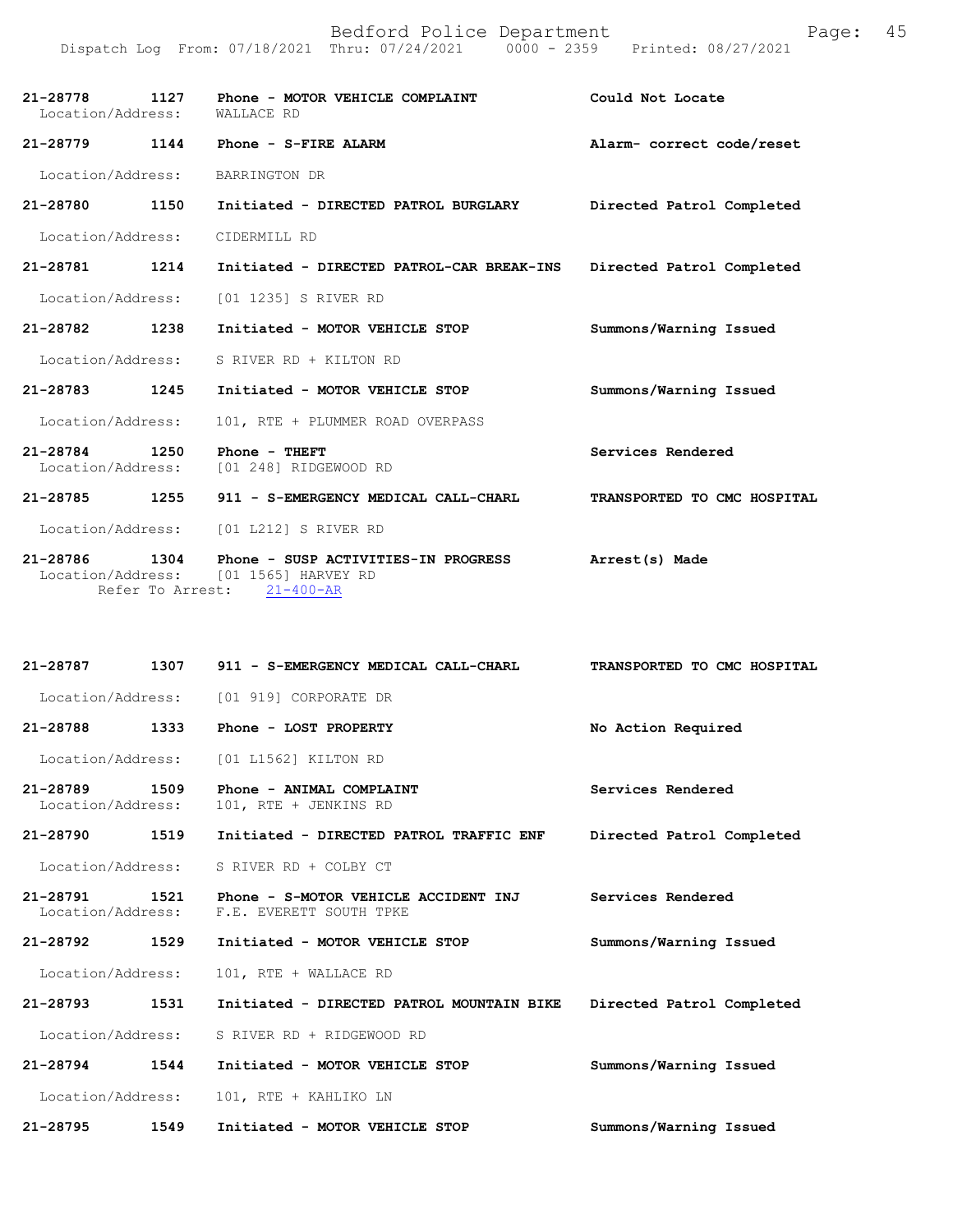|                               |      | Location/Address: S RIVER RD<br>Refer To Incident: 21-697-OF |                             |
|-------------------------------|------|--------------------------------------------------------------|-----------------------------|
| 21-28796 1550                 |      | Initiated - MOTOR VEHICLE STOP                               | Summons/Warning Issued      |
| Location/Address:             |      | 101, RTE + 114 RTE                                           |                             |
| 21-28797 1600                 |      | Initiated - MOTOR VEHICLE STOP                               | Summons/Warning Issued      |
| Location/Address:             |      | $[01 L2066] 101$ , RTE                                       |                             |
| 21-28798                      | 1606 | Initiated - DIRECTED PATROL TRAFFIC ENF                      | Directed Patrol Completed   |
| Location/Address:             |      | S RIVER RD + MEETINGHOUSE RD                                 |                             |
| 21-28799 1617                 |      | Initiated - DIRECTED PATROL TRAFFIC ENF                      | Directed Patrol Completed   |
| Location/Address:             |      | 101, RTE + WALLACE RD                                        |                             |
| 21-28800<br>Location/Address: | 1629 | Initiated - HIGHWAY CONDITIONS<br>S RIVER RD + HULL RD       | Services Rendered           |
| 21-28801 1647                 |      | Initiated - DIRECTED PATROL ACCIDENTS                        | Directed Patrol Completed   |
| Location/Address:             |      | 101, RTE + OLD BEDFORD RD                                    |                             |
| 21-28802 1651                 |      | Initiated - DIRECTED PATROL TRAFFIC ENF                      | Directed Patrol Completed   |
| Location/Address:             |      | 101, RTE + JENKINS RD                                        |                             |
| 21-28803 1652                 |      | Initiated - MOTOR VEHICLE STOP                               | Summons/Warning Issued      |
| Location/Address:             |      | [01 L2066] 101, RTE                                          |                             |
| 21-28804 1657                 |      | Initiated - DIRECTED PATROL TRAFFIC ENF                      | Directed Patrol Completed   |
|                               |      | Location/Address: S RIVER RD + CLUB ACRE LN                  |                             |
| 21-28805 1701                 |      | Initiated - MOTOR VEHICLE STOP                               | Summons/Warning Issued      |
| Location/Address:             |      | 101, RTE + COVENANT WAY                                      |                             |
| 21-28806 1706                 |      | Initiated - DIRECTED PATROL ACCIDENTS                        | Directed Patrol Completed   |
|                               |      | Location/Address: 114 RTE + DONALD ST                        |                             |
| 21-28807                      | 1713 | 911 - S-EMERGENCY MEDICAL CALL-DELTA                         | TRANSPORTED TO CMC HOSPITAL |
| Location/Address:             |      | BEAUDOIN ST                                                  |                             |
| 21-28808                      | 1716 | Initiated - MOTOR VEHICLE STOP                               | Summons/Warning Issued      |
| Location/Address:             |      | S RIVER RD + CLUB ACRE LN                                    |                             |
| 21-28809                      | 1722 | Initiated - MOTOR VEHICLE STOP                               | Summons/Warning Issued      |
| Location/Address:             |      | 101, RTE + F.E. EVERETT SOUTH TPKE                           |                             |
| 21-28810                      | 1722 | Initiated - DIRECTED PATROL ACCIDENTS                        | Directed Patrol Completed   |
| Location/Address:             |      | S RIVER RD + HAWTHORNE DR                                    |                             |
| 21-28811                      | 1729 | Initiated - DIRECTED PATROL TRAFFIC ENF                      | Directed Patrol Completed   |
| Location/Address:             |      | 101, RTE + MEETINGHOUSE RD                                   |                             |
| 21-28812                      | 1731 | Initiated - DIRECTED PATROL-CAR BREAK-INS                    | Directed Patrol Completed   |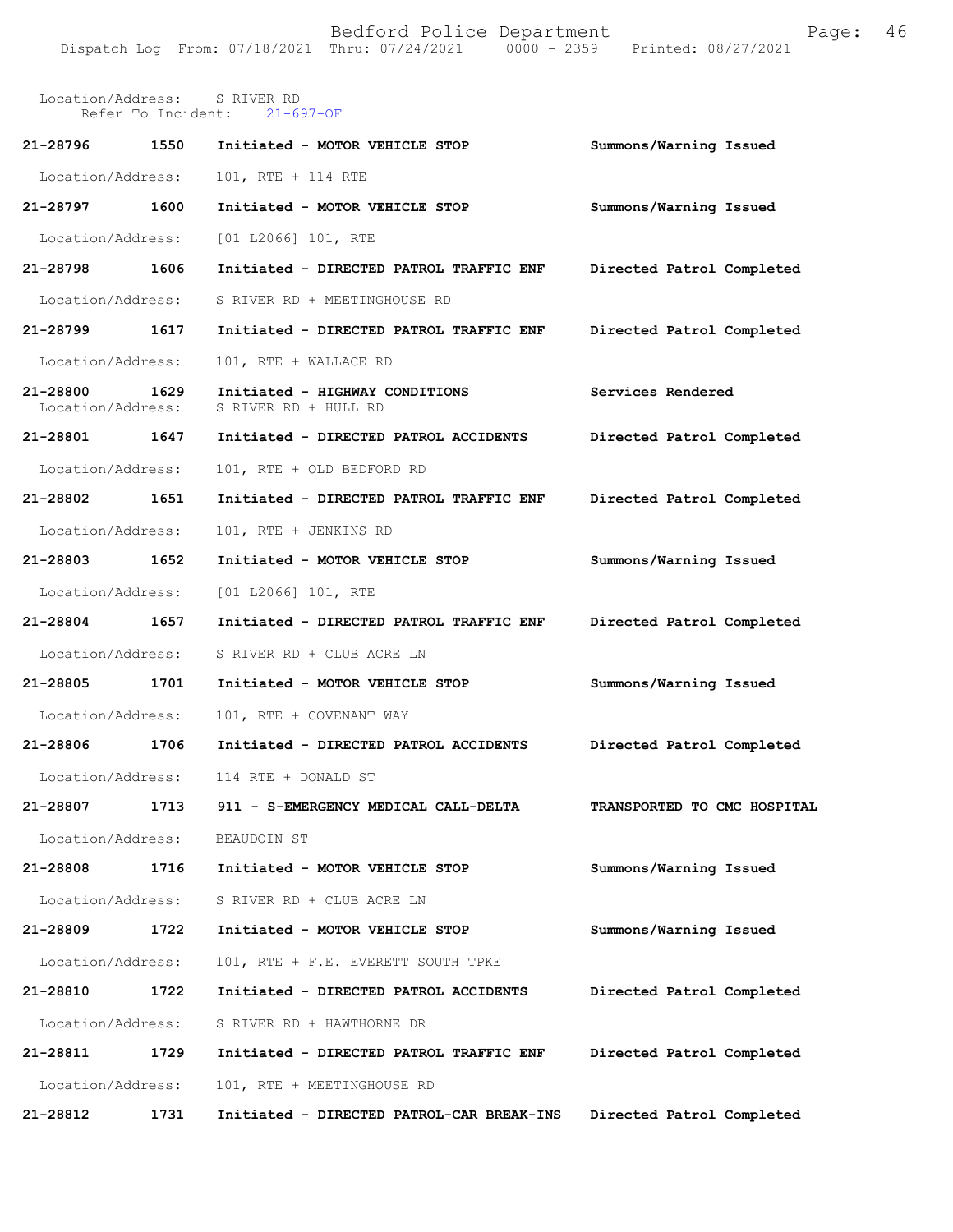|                                    |      | Bedford Police Department<br>Dispatch Log From: 07/18/2021 Thru: 07/24/2021   0000 - 2359   Printed: 08/27/2021 | 47<br>Page:                 |
|------------------------------------|------|-----------------------------------------------------------------------------------------------------------------|-----------------------------|
| Location/Address:                  |      | COUNTY RD + LIBERTY HILL RD                                                                                     |                             |
| 21-28813                           | 1740 | 911 - S-EMERGENCY MEDICAL CALL-CHARL                                                                            | TRANSPORTED TO CMC HOSPITAL |
| Location/Address:                  |      | [01 1202] NASHUA RD                                                                                             |                             |
| 21-28814<br>Location/Address:      | 1741 | Phone - DOG COMPLAINT<br>JENKINS RD                                                                             | Services Rendered           |
| 21-28815                           | 1810 | Initiated - DIRECTED PATROL BURGLARY                                                                            | Directed Patrol Completed   |
| Location/Address:                  |      | HARDY RD + N AMHERST RD                                                                                         |                             |
| 21-28816<br>Location/Address:      | 1836 | Phone - SUSP ACTIVITIES<br>FREEDOM WAY                                                                          | Services Rendered           |
| 21-28817 1838                      |      | Initiated - DIRECTED PATROL-CAR BREAK-INS                                                                       | Directed Patrol Completed   |
| Location/Address:                  |      | 101, RTE + BEDFORD CENTER RD                                                                                    |                             |
| 21-28818                           | 1848 | Initiated - MOTOR VEHICLE STOP                                                                                  | Summons/Warning Issued      |
| Location/Address:                  |      | 101, RTE + LIBERTY HILL RD                                                                                      |                             |
| 21-28819                           | 1850 | Initiated - MOTOR VEHICLE STOP                                                                                  | Summons/Warning Issued      |
| Location/Address:                  |      | S RIVER RD + EXECUTIVE PARK DR                                                                                  |                             |
| 21-28820 1857                      |      | Initiated - DIRECTED PATROL TRAFFIC ENF                                                                         | Directed Patrol Completed   |
| Location/Address:                  |      | 101, RTE + BEAVER LN                                                                                            |                             |
| 21-28821<br>Location/Address:      | 1915 | Initiated - SUSP ACTIVITIES<br>[01 L0000587] 101, RTE                                                           | Services Rendered           |
| 21-28822 1932<br>Location/Address: |      | Initiated - SUSP ACTIVITIES<br>[01 L484] S RIVER RD                                                             | Services Rendered           |
| 21-28823 1933                      |      | Initiated - DIRECTED PATROL TRAFFIC ENF                                                                         | Directed Patrol Completed   |
| Location/Address:                  |      | 101, RTE + KAHLIKO LN                                                                                           |                             |
| 21-28824<br>Location/Address:      | 1941 | Initiated - SUSP ACTIVITIES<br>[01 L1804] S RIVER RD                                                            | Services Rendered           |
| 21-28825                           | 1945 | Initiated - DIRECTED PATROL-CAR BREAK-INS                                                                       | Directed Patrol Completed   |
| Location/Address:                  |      | MEETINGHOUSE RD + 101, RTE                                                                                      |                             |
| 21-28826                           | 2004 | Initiated - DIRECTED PATROL-CAR BREAK-INS                                                                       | Directed Patrol Completed   |
| Location/Address:                  |      | 114 RTE + NEW BOSTON RD                                                                                         |                             |
| 21-28827<br>Location/Address:      | 2014 | Initiated - MOTOR VEHICLE STOP<br>NEW BOSTON RD + TINKER RD                                                     | <b>NO PAPERWORK</b>         |
| 21-28828                           | 2023 | Phone - S-MUTUAL AID-MEDICAL                                                                                    | TRANSPORTED TO CMC HOSPITAL |
| Location/Address:                  |      | [07] QUEEN CITY AVE                                                                                             |                             |
| 21-28829<br>Location/Address:      | 2032 | Initiated - SUSP ACTIVITIES<br>[01 L2122] S RIVER RD                                                            | Alarm - False               |
| 21-28830                           | 2049 | Initiated - MOTOR VEHICLE STOP                                                                                  | Summons/Warning Issued      |
| Location/Address:                  |      | 101, RTE + BEDFORD CENTER RD                                                                                    |                             |
| 21-28831                           | 2059 | Initiated - DIRECTED PATROL DWI                                                                                 | Directed Patrol Completed   |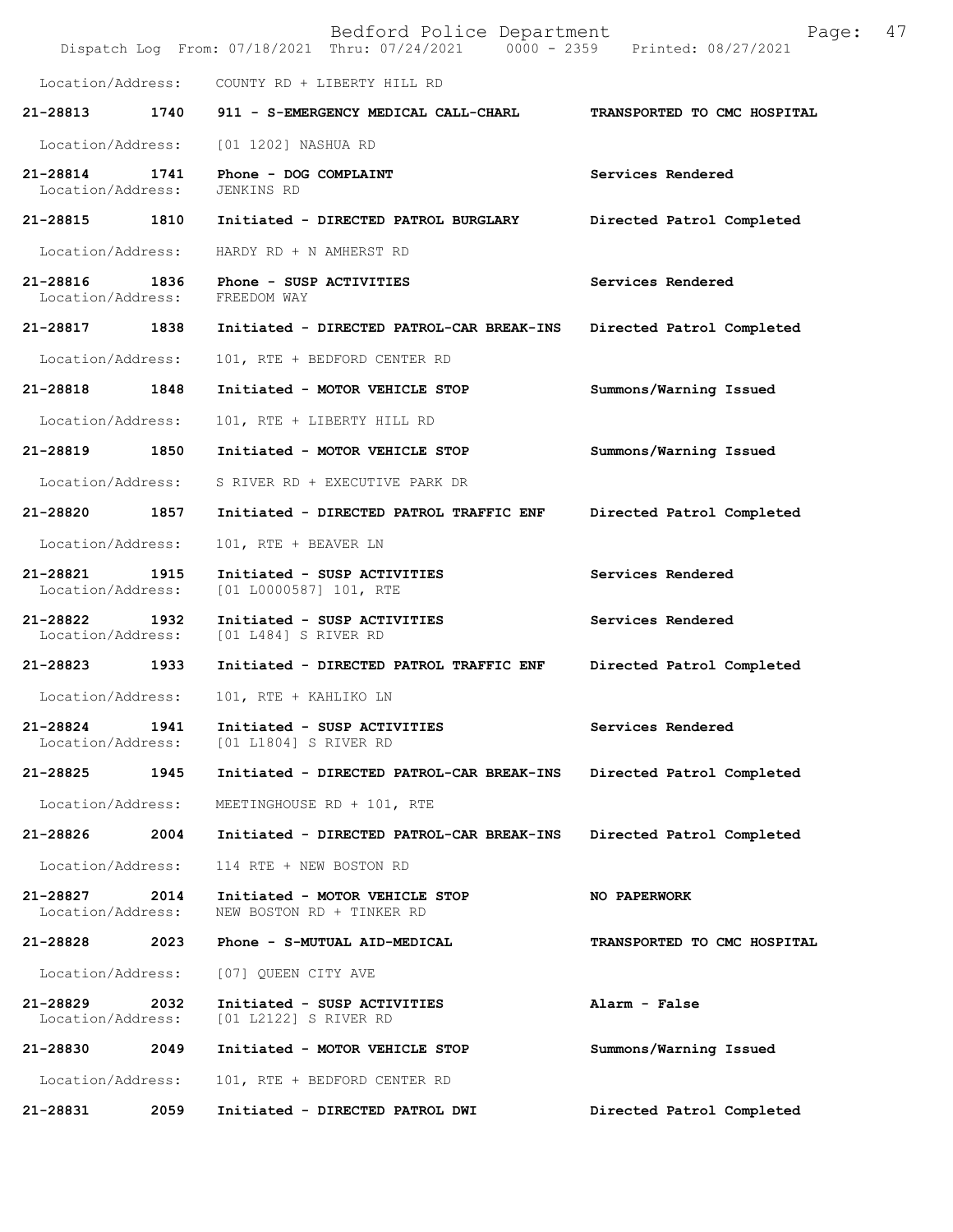|                               |              | Bedford Police Department<br>Dispatch Log From: 07/18/2021 Thru: 07/24/2021 0000 - 2359 Printed: 08/27/2021 | Page:                       | 48 |
|-------------------------------|--------------|-------------------------------------------------------------------------------------------------------------|-----------------------------|----|
| Location/Address:             |              | 101, RTE + NASHUA RD                                                                                        |                             |    |
| 21-28832                      | 2108         | Initiated - DIRECTED PATROL DWI                                                                             | Directed Patrol Completed   |    |
| Location/Address:             |              | 101, RTE + 114 RTE                                                                                          |                             |    |
| 21-28833 2109                 |              | Initiated - DIRECTED PATROL DWI                                                                             | Directed Patrol Completed   |    |
| Location/Address:             |              | S RIVER RD + HAWTHORNE DR                                                                                   |                             |    |
| 21-28834 2125                 |              | Initiated - MOTOR VEHICLE STOP                                                                              | Summons/Warning Issued      |    |
| Location/Address:             |              | 101, RTE + NASHUA RD                                                                                        |                             |    |
| 21-28835<br>Location/Address: | 2127         | Initiated - SUSP ACTIVITIES<br>NASHUA RD                                                                    | Services Rendered           |    |
| 21-28836 2129                 |              | Initiated - DIRECTED PATROL-CAR BREAK-INS                                                                   | Directed Patrol Completed   |    |
| Location/Address:             |              | [01 324] HAWTHORNE DR                                                                                       |                             |    |
| 21-28837 2142                 |              | Initiated - DIRECTED PATROL-CAR BREAK-INS                                                                   | Directed Patrol Completed   |    |
| Location/Address:             |              | [01 L2271] S RIVER RD                                                                                       |                             |    |
| 21-28838                      | 2156         | Initiated - DIRECTED PATROL DWI                                                                             | Directed Patrol Completed   |    |
| Location/Address:             |              | 101, RTE + CHESTNUT DR                                                                                      |                             |    |
| 21-28839                      | 2158         | Initiated - DIRECTED PATROL DWI                                                                             | Directed Patrol Completed   |    |
| Location/Address:             |              | 101, RTE + OLD BEDFORD RD                                                                                   |                             |    |
| 21-28840 2159                 |              | Initiated - DIRECTED PATROL-CAR BREAK-INS                                                                   | Directed Patrol Completed   |    |
| Location/Address:             |              | [01 1312] S RIVER RD                                                                                        |                             |    |
| 21-28841                      | 2215         | Initiated - MOTOR VEHICLE STOP                                                                              | Summons/Warning Issued      |    |
| Location/Address:             |              | 101, RTE + CONSTITUTION DR                                                                                  |                             |    |
| 21-28842                      | 2227         | Initiated - SUSP ACTIVITIES<br>Location/Address: [01 1235] S RIVER RD                                       | Services Rendered           |    |
| 21-28843                      | 2247         | 911 - S-EMERGENCY MEDICAL CALL-CHARL                                                                        | TRANSPORTED TO CMC HOSPITAL |    |
| Location/Address:             |              | [01 17] DONALD ST                                                                                           |                             |    |
| 21-28844 2324                 |              | Initiated - DIRECTED PATROL DWI                                                                             | Directed Patrol Completed   |    |
|                               | Vicinity of: | 101, RTE + NASHUA RD                                                                                        |                             |    |
| 21-28845 2332                 |              | Initiated - DIRECTED PATROL DWI                                                                             | Directed Patrol Completed   |    |
|                               | Vicinity of: | 114 RTE + DONALD ST                                                                                         |                             |    |
| 21-28846                      | 2336         | Initiated - DIRECTED PATROL DWI                                                                             | Directed Patrol Completed   |    |
| Location/Address:             |              | S RIVER RD + MEETINGHOUSE RD                                                                                |                             |    |
| 21-28847                      | 2342         | Initiated - MOTOR VEHICLE STOP                                                                              | Summons/Warning Issued      |    |
| Location/Address:             |              | 114 RTE + WHITE AVE                                                                                         |                             |    |
| 21-28848 2345                 |              | Initiated - DIRECTED PATROL DWI                                                                             | Directed Patrol Completed   |    |
|                               | Vicinity of: | 101, RTE + WALLACE RD                                                                                       |                             |    |
| 21-28849                      | 2346         | Initiated - MOTOR VEHICLE STOP                                                                              | Summons/Warning Issued      |    |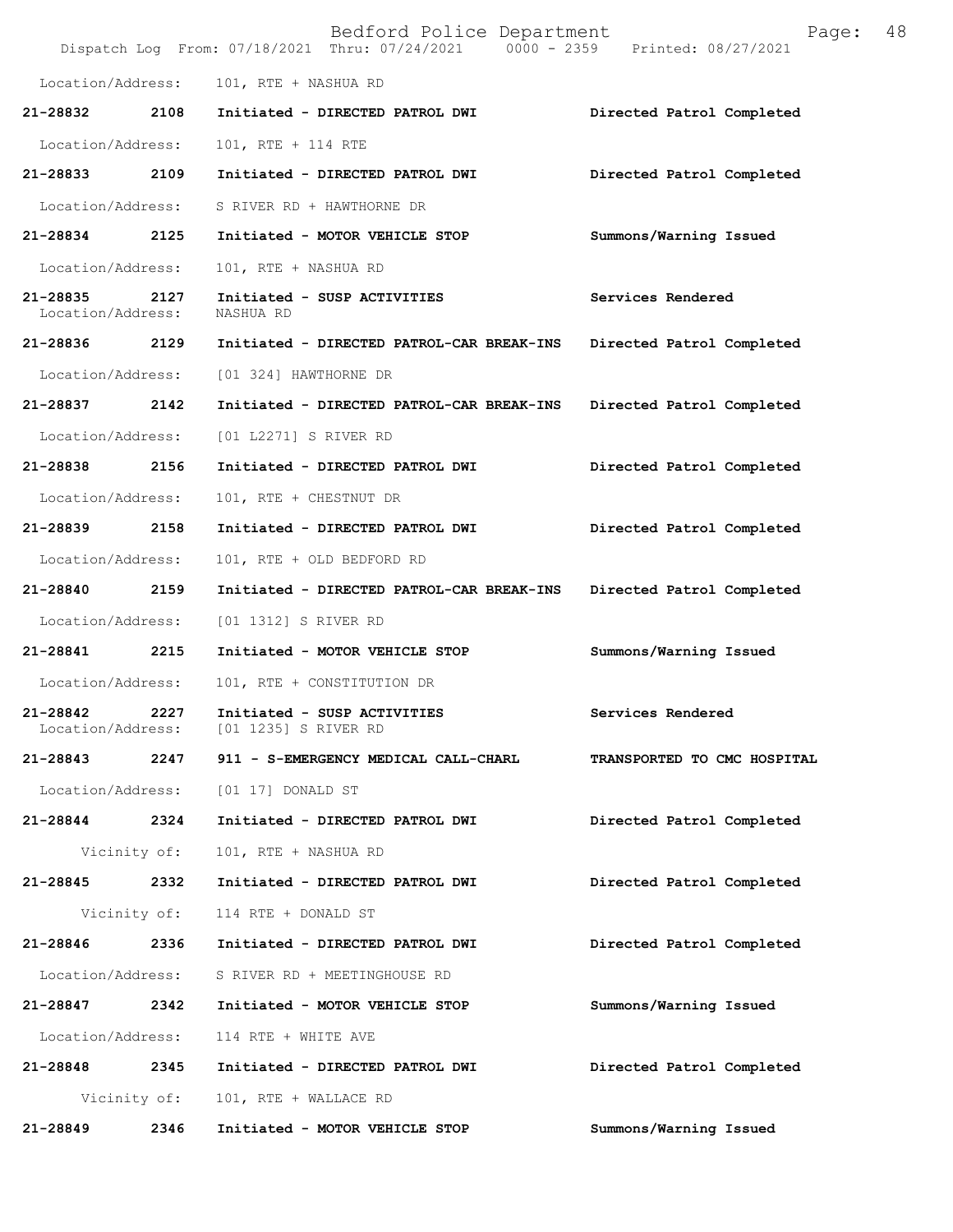Dispatch Log From: 07/18/2021 Thru: 07/24/2021 0000 - 2359 Printed: 08/27/2021 Location/Address: S RIVER RD + BACK RIVER RD **21-28850 2353 Initiated - MOTOR VEHICLE STOP Summons/Warning Issued**  Location/Address: 101, RTE + HARDY RD **For Date: 07/24/2021 - Saturday 21-28851 0023 Initiated - DIRECTED PATROL DWI Directed Patrol Completed**  Location/Address: S RIVER RD + MOORES CROSSING RD **21-28852 0027 Initiated - DIRECTED PATROL DWI Directed Patrol Completed**  Vicinity of: 101, RTE + 114 RTE **21-28853 0030 Initiated - DIRECTED PATROL DWI Directed Patrol Completed**  Vicinity of: 101, RTE + HITCHING POST LN **21-28854 0048 Initiated - DIRECTED PATROL DWI Directed Patrol Completed**  Vicinity of: 101, RTE + PINECREST DR **21-28855 0100 Initiated - MOTOR VEHICLE STOP Summons/Warning Issued**  Location/Address: 101, RTE + OLD BEDFORD RD **21-28856 0105 Initiated - DIRECTED PATROL DWI Directed Patrol Completed**  Vicinity of: NEW BOSTON RD + PASTURE LN **21-28857 0106 Phone - S-FIRE ALARM Alarm - False Alarm - False Location/Address:** [01 L0000553] 101, RTE [01 L0000553] 101, RTE **21-28858 0116 Initiated - DIRECTED PATROL DWI Directed Patrol Completed**  Location/Address: S RIVER RD + KILTON RD **21-28859 0119 911 - HIGHWAY CONDITIONS Services Rendered**  Location/Address: PILGRIM DR + PURITAN DR **21-28860 0123 Initiated - DIRECTED PATROL DWI Directed Patrol Completed**  Vicinity of: 101, RTE + KAHLIKO LN **21-28861 0132 Initiated - MOTOR VEHICLE STOP Summons/Warning Issued**  Location/Address: S RIVER RD + MEETINGHOUSE RD **21-28862 0138 Initiated - DIRECTED PATROL DWI Directed Patrol Completed**  Vicinity of: 101, RTE + MEETINGHOUSE RD **21-28863 0209 Initiated - BUILDING CHECK Building Checked/Secured**  Location/Address: [01 391] COVENANT WAY **21-28864 0214 Initiated - BUILDING CHECK Directed Patrol Completed**  Location/Address: [01 192] NEW BOSTON RD **21-28865 0216 Initiated - BUILDING CHECK Building Checked/Secured**  Location/Address: [01 L2252] JENKINS RD

**21-28866 0217 Initiated - DIRECTED PATROL-CAR BREAK-INS Directed Patrol Completed**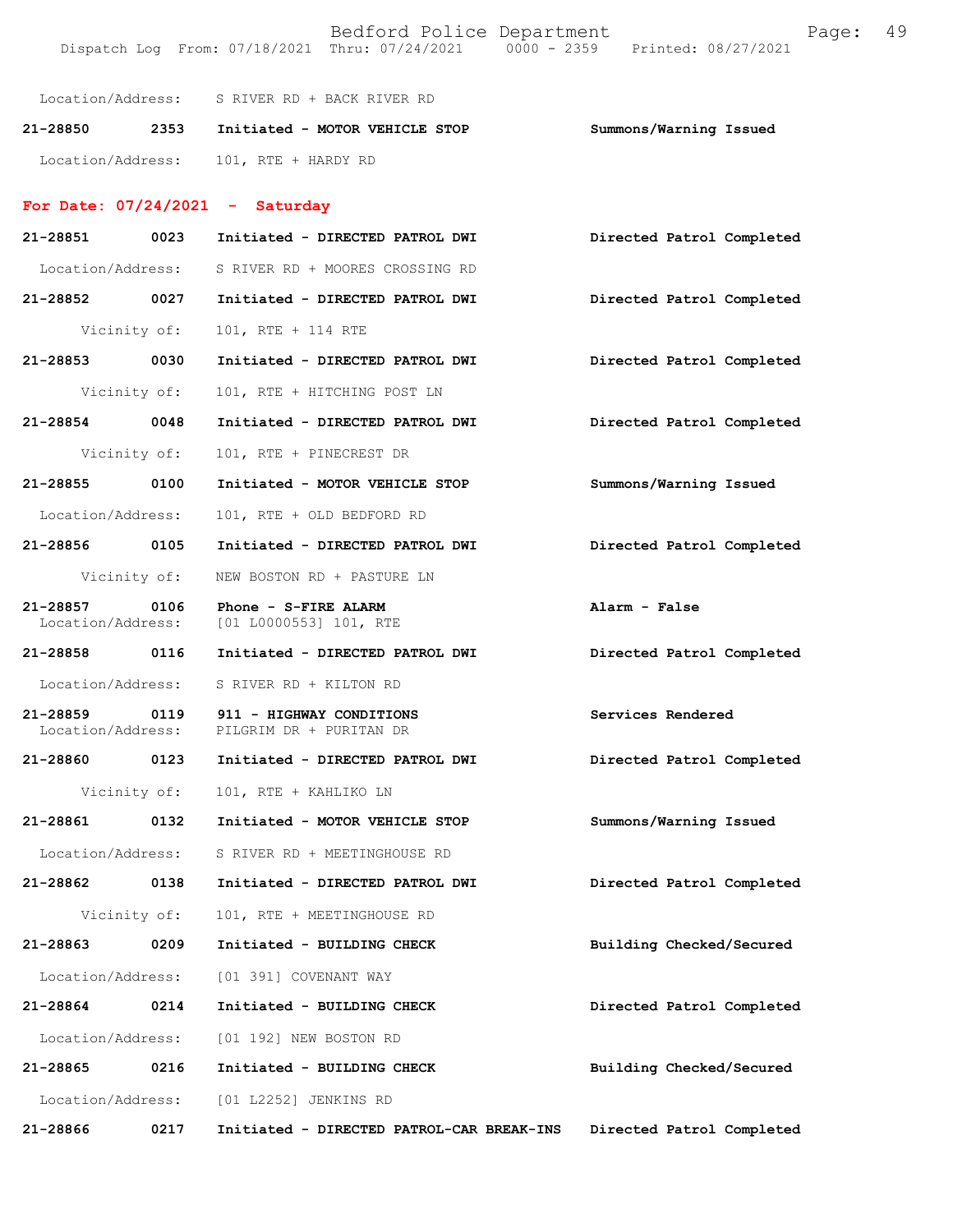|                               |              | Location/Address: MARKET ST + MAIN ST                 |                                |
|-------------------------------|--------------|-------------------------------------------------------|--------------------------------|
| 21-28867 0224                 |              | Initiated - BUILDING CHECK                            | Building Checked/Secured       |
| Location/Address:             |              | [01 463] NASHUA RD                                    |                                |
| 21-28868 0233                 |              | Initiated - DIRECTED PATROL-CAR BREAK-INS             | Directed Patrol Completed      |
| Vicinity of:                  |              | WHIPPOORWILL LN + SUZANNE DR                          |                                |
| 21-28869 0237                 |              | Initiated - DIRECTED PATROL BURGLARY                  | Directed Patrol Completed      |
| Vicinity of:                  |              | NASHUA RD + COUNTY RD                                 |                                |
| 21-28870 0301                 |              | Initiated - DIRECTED PATROL BURGLARY                  | Directed Patrol Completed      |
| Vicinity of:                  |              | WHITE AVE + BELLEMORE DR                              |                                |
| 21-28871 0306                 |              | Initiated - BUILDING CHECK                            | Building Checked/Secured       |
| Location/Address:             |              | [01 234] COUNTY RD                                    |                                |
| 21-28872 0325                 |              | Initiated - DIRECTED PATROL-CAR BREAK-INS             | Directed Patrol Completed      |
| Location/Address:             |              | BACK RIVER RD + SILVER SPRING DR                      |                                |
| 21-28874 0329                 |              | Initiated - DIRECTED PATROL-CAR BREAK-INS             | Directed Patrol Completed      |
|                               | Vicinity of: | N AMHERST RD + CAMPBELL RD                            |                                |
| 21-28873 0330                 |              | Initiated - DIRECTED PATROL BURGLARY                  | Directed Patrol Completed      |
| Vicinity of:                  |              | LIBERTY HILL RD + COUNTY RD                           |                                |
| 21-28875 0354                 |              | Initiated - DIRECTED PATROL BURGLARY                  | Directed Patrol Completed      |
| Location/Address:             |              | [01 376] KILTON RD                                    |                                |
| 21-28876 0417                 |              | Initiated - DIRECTED PATROL-CAR BREAK-INS             | Directed Patrol Completed      |
|                               |              | Vicinity of: PULPIT RD + SPRAGUE MILL RD              |                                |
| 21-28877 0437                 |              | Phone - S-MOTOR VEHICLE ACCIDENT INJ                  | Transported to Elliot Hospital |
|                               |              | Location/Address: 101, RTE + F.E. EVERETT SOUTH TPKE  |                                |
| 21-28878<br>Location/Address: | 0507         | Initiated - SUSP ACTIVITIES<br>[01 961] S RIVER RD    | Services Rendered              |
| 21-28879 0509                 |              | Initiated - DIRECTED PATROL TRAFFIC ENF               | Directed Patrol Completed      |
|                               | Vicinity of: | 101, RTE + NASHUA RD                                  |                                |
| 21-28880                      | 0517         | Initiated - DIRECTED PATROL TRAFFIC ENF               | Directed Patrol Completed      |
|                               | Vicinity of: | 101, RTE + 114 RTE                                    |                                |
| 21-28881                      | 0814         | Initiated - DIRECTED PATROL TRAFFIC ENF               | Directed Patrol Completed      |
|                               | Vicinity of: | 101, RTE + WALLACE RD                                 |                                |
| 21-28882<br>Location/Address: | 0820         | Phone - ALARM, BURGLAR<br>[01 L2088] NATHAN CUTLER DR | Alarm - False                  |
| 21-28883<br>Location/Address: | 0858         | Other - BOLO<br>[06] NASHUA ST                        | Could Not Locate               |
| 21-28884                      | 0928         | Initiated - DIRECTED PATROL TRAFFIC ENF               | Directed Patrol Completed      |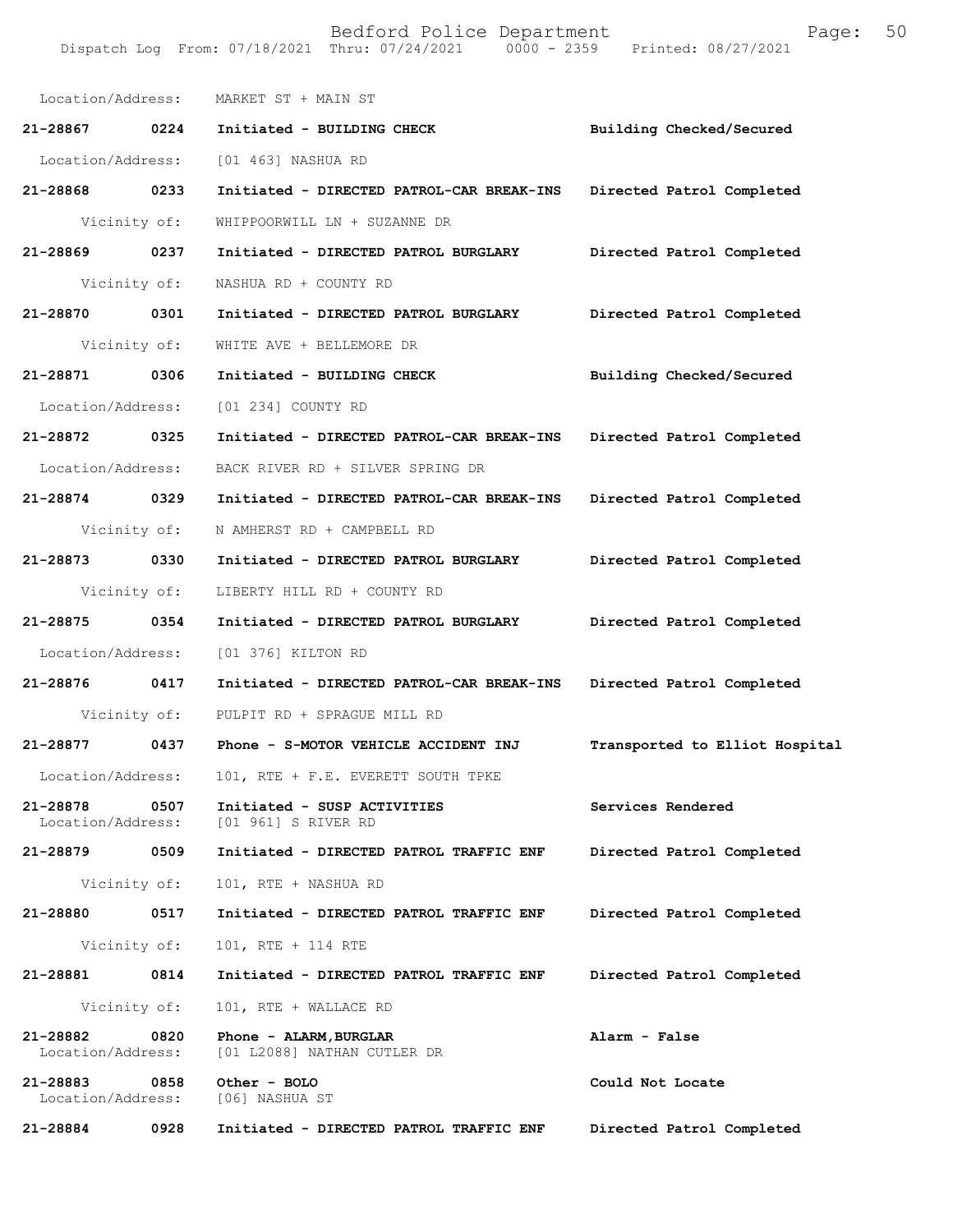Bedford Police Department Page: 51 Dispatch Log From: 07/18/2021 Thru: 07/24/2021 Location/Address: S RIVER RD + EXECUTIVE PARK DR **21-28885 0929 Radio - HIGHWAY CONDITIONS Services Rendered**  S RIVER RD + MAIN ST **21-28886 0933 Initiated - DIRECTED PATROL TRAFFIC ENF Directed Patrol Completed**  Location/Address: 101, RTE + JENKINS RD **21-28887 0937 Initiated - MOTOR VEHICLE STOP Summons/Warning Issued**  Location/Address: S RIVER RD + UPJOHN ST **21-28888 0943 Initiated - MOTOR VEHICLE STOP Summons/Warning Issued**  Location/Address: S RIVER RD + EXECUTIVE PARK DR **21-28889 0955 911 - S-EMERGENCY MEDICAL CALL-BRAVO TRANSPORTED TO CMC HOSPITAL**  Location/Address: SOUTH HILLS DR **21-28890 0956 Initiated - MOTOR VEHICLE STOP Arrest(s) Made**  Location/Address: S RIVER RD + EXECUTIVE PARK DR **21-28891 1010 Initiated - MOTOR VEHICLE STOP Summons/Warning Issued**  Location/Address: S RIVER RD + EXECUTIVE PARK DR **21-28892 1029 Walk-In - FINGERPRINTS Services Rendered**  Location/Address: [01 474] CONSTITUTION DR **21-28893 1048 Initiated - DIRECTED PATROL TRAFFIC ENF Directed Patrol Completed**  Location/Address: S RIVER RD + COLBY CT **21-28894 1054 Initiated - MOTOR VEHICLE STOP Summons/Warning Issued**  Location/Address: [01 1566] 101, RTE **21-28895 1101 Initiated - MOTOR VEHICLE STOP Summons/Warning Issued**  Location/Address: S RIVER RD + BACK RIVER RD **21-28896 1110 911 - MOTOR VEHICLE COMP-IN PROGRESS Could Not Locate**  Location/Address: [01 L0000553] 101, RTE **21-28897 1123 Phone - SCAMS (PHONE,EMAIL ETC) Directed Patrol Completed**  Location/Address: FOREST DR **21-28898 1127 Initiated - DIRECTED PATROL-CAR BREAK-INS Directed Patrol Completed**  Location/Address: [01 1235] S RIVER RD **21-28899 1144 Initiated - DIRECTED PATROL TRAFFIC ENF Directed Patrol Completed**  Location/Address: S RIVER RD + HULL RD **21-28900 1156 Phone - ASSIST OTHER AGENCY Services Rendered**  Location/Address: BOWMAN PARADE RD **21-28901 1208 Initiated - MOTOR VEHICLE STOP NO PAPERWORK** Location/Address: S RIVER RD + CLUB ACRE LN S RIVER RD + CLUB ACRE LN **21-28902 1222 Initiated - DIRECTED PATROL BURGLARY Directed Patrol Completed**  Location/Address: QUINCY DR + JENKINS RD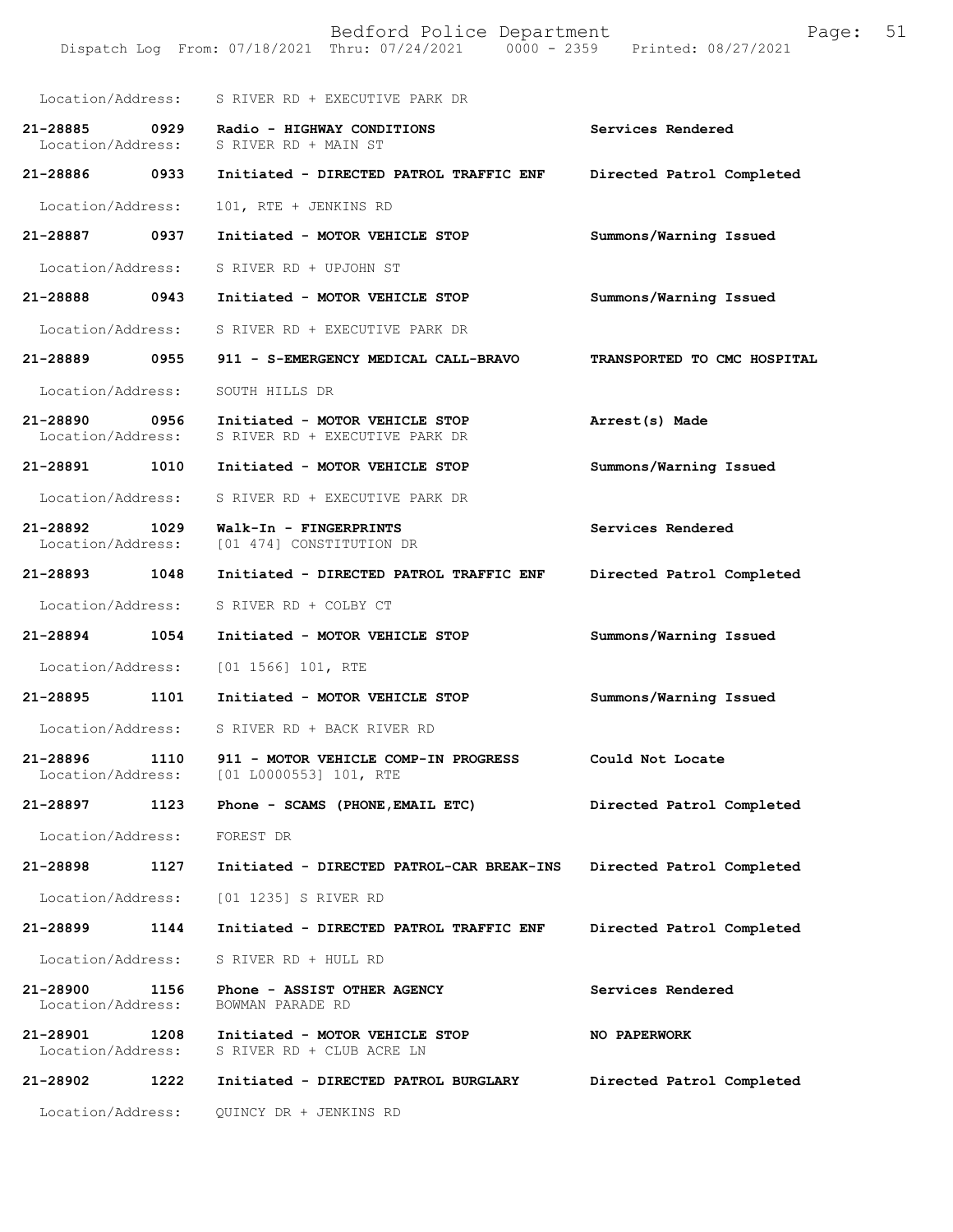Bedford Police Department Page: 52 Dispatch Log From: 07/18/2021 Thru: 07/24/2021 **21-28903 1224 Initiated - DIRECTED PATROL-CAR BREAK-INS Directed Patrol Completed**  Location/Address: [01 1312] S RIVER RD **21-28904 1245 911 - DOMESTIC DISTURB.-IN PROGRESS Services Rendered**  Location/Address: **21-28905 1253 Phone - DISORDERLY CONDUCT-IN PROGRESS Investigated**  [01 L0000792] S RIVER RD<br>ent: 21-698-OF Refer To Incident: **21-28906 1320 911 - S-EMERGENCY MEDICAL CALL-BRAVO Transported to Elliot Hospital** Location/Address: [01 L380] S RIVER RD **21-28907 1324 Phone - ASSIST CITIZEN Services Rendered**  [01 1794] S RIVER RD **21-28908 1345 Phone - CHECK THE WELFARE Services Rendered**  Location/Address: **21-28909 1354 Initiated - MOTOR VEHICLE STOP Summons/Warning Issued**  Location/Address: S RIVER RD + KILTON RD **21-28910 1403 Initiated - DIRECTED PATROL TRAFFIC ENF Directed Patrol Completed**  Location/Address: S RIVER RD + WATHEN RD 21-28911 1408 Phone - ASSIST CITIZEN Services Rendered Location/Address: BOURBON ST Location/Address: **21-28912 1408 Initiated - MOTOR VEHICLE STOP Arrest(s) Made**  Location/Address: S RIVER RD + KILTON RD Refer To Summons:  $21-401-AR$ Summons: BOSMA, PAUL L Address: KEENE, NH Age: 50 Charges: Suspension of Vehicle Registration Drive after Rev/Sus - subsqt **21-28913 1409 Initiated - DIRECTED PATROL TRAFFIC ENF Directed Patrol Completed** Location/Address: 101, RTE + NASHUA RD **21-28914 1528 911 - S-EMERGENCY MEDICAL CALL-DELTA Transported to Elliot Hospital** Location/Address: [01 105] OLD SAWMILL RD **21-28915 1547 911 - S-PROPANE/NATURAL GAS EMERG Services Rendered** Location/Address: COBBLER LN Location/Address: **21-28916 1552 Initiated - DIRECTED PATROL TRAFFIC ENF Directed Patrol Completed** Location/Address: 101, RTE + 114 RTE **21-28917 1556 Phone - DRUG VIOLATIONS Services Rendered** [01 L110] S RIVER RD **21-28918 1557 Initiated - DIRECTED PATROL ACCIDENTS Directed Patrol Completed** Location/Address: NASHUA RD + 101, RTE **21-28919 1609 Phone - S-FIRE ALARM Alarm - False**<br>Location/Address: [01 1050] DONALD ST Location/Address: [01 1050] DONALD ST **21-28920 1609 Initiated - MOTOR VEHICLE STOP Summons/Warning Issued** Location/Address: 101, RTE + GREY ROCK RD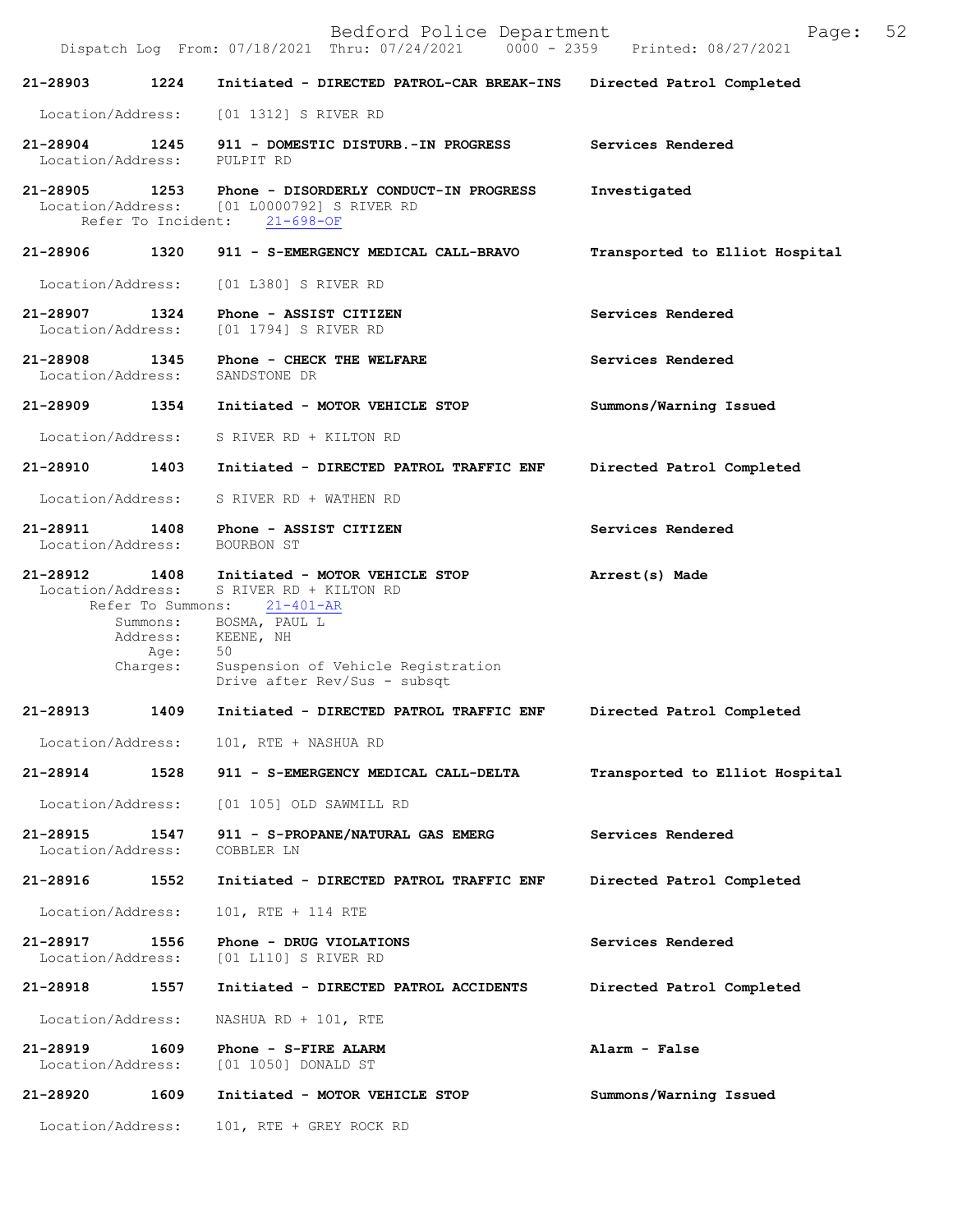Dispatch Log From: 07/18/2021 Thru: 07/24/2021 0000 - 2359 Printed: 08/27/2021

| 21-28921<br>Location/Address: | 1611 | 911 - MOTOR VEHICLE ACC-SPECIAL CIR.<br>[01 1007] HAWTHORNE DR | Services Rendered           |
|-------------------------------|------|----------------------------------------------------------------|-----------------------------|
| 21-28922                      | 1627 | Initiated - MOTOR VEHICLE STOP                                 | Summons/Warning Issued      |
| Location/Address:             |      | $101$ , RTE + ELK DR                                           |                             |
| 21-28923                      | 1629 | Initiated - DIRECTED PATROL TRAFFIC ENF                        | Directed Patrol Completed   |
| Location/Address:             |      | 101, RTE + KILTON ROAD RAMP                                    |                             |
| 21-28924<br>Location/Address: | 1632 | Phone - SOLICITING<br>[01 490] RICE LN                         | Investigated                |
| 21-28925 1634                 |      | Initiated - MOTOR VEHICLE STOP                                 | Summons/Warning Issued      |
| Location/Address:             |      | 101, RTE + PLUMMER ROAD OVERPASS                               |                             |
| 21-28926                      | 1703 | Initiated - MOTOR VEHICLE STOP                                 | Summons/Warning Issued      |
| Location/Address:             |      | UPJOHN ST                                                      |                             |
| 21-28927                      | 1705 | Initiated - DIRECTED PATROL TRAFFIC ENF                        | Directed Patrol Completed   |
| Location/Address:             |      | S RIVER RD + MEETINGHOUSE RD                                   |                             |
| 21-28928<br>Location/Address: | 1707 | 911 - S-FIRE ALARM<br>[01 435] HAWTHORNE DR                    | Alarm - False               |
| 21-28929                      | 1716 | Phone - S-MUTUAL AID-MEDICAL                                   | TRANSPORTED TO CMC HOSPITAL |
| Location/Address:             |      | [03] MAST RD                                                   |                             |
| 21-28930                      | 1732 | Initiated - MOTOR VEHICLE STOP                                 | Summons/Warning Issued      |
| Location/Address:             |      | S RIVER RD + UPJOHN ST                                         |                             |
| 21-28931                      | 1733 | Initiated - DIRECTED PATROL ACCIDENTS                          | Directed Patrol Completed   |
| Location/Address:             |      | 101, RTE + WALLACE RD                                          |                             |
| 21-28932                      | 1738 | Initiated - DIRECTED PATROL TRAFFIC ENF                        | Directed Patrol Completed   |
| Location/Address:             |      | S RIVER RD + BACK RIVER RD                                     |                             |
| 21-28933                      | 1741 | Initiated - MOTOR VEHICLE STOP                                 | Summons/Warning Issued      |
| Location/Address:             |      | S RIVER RD + EXECUTIVE PARK DR                                 |                             |
| 21-28934                      | 1748 | Initiated - MOTOR VEHICLE STOP                                 | Summons/Warning Issued      |
| Location/Address:             |      | 101, RTE + OLDE BEDFORD WAY                                    |                             |
| 21-28935                      | 1748 | Initiated - MOTOR VEHICLE STOP                                 | Summons/Warning Issued      |
| Location/Address:             |      | S RIVER RD + WASHINGTON PL                                     |                             |
| 21-28936                      | 1750 | Initiated - DIRECTED PATROL TRAFFIC ENF                        | Directed Patrol Completed   |
| Location/Address:             |      | 101, RTE + OLD BEDFORD RD                                      |                             |
| 21-28937<br>Location/Address: | 1755 | Phone - CHECK THE WELFARE<br>HORIZON DR                        | Services Rendered           |
| 21-28938                      | 1757 | Initiated - MOTOR VEHICLE STOP                                 | Summons/Warning Issued      |
| Location/Address:             |      | 101, RTE + MEETINGHOUSE RD OFF RAMP                            |                             |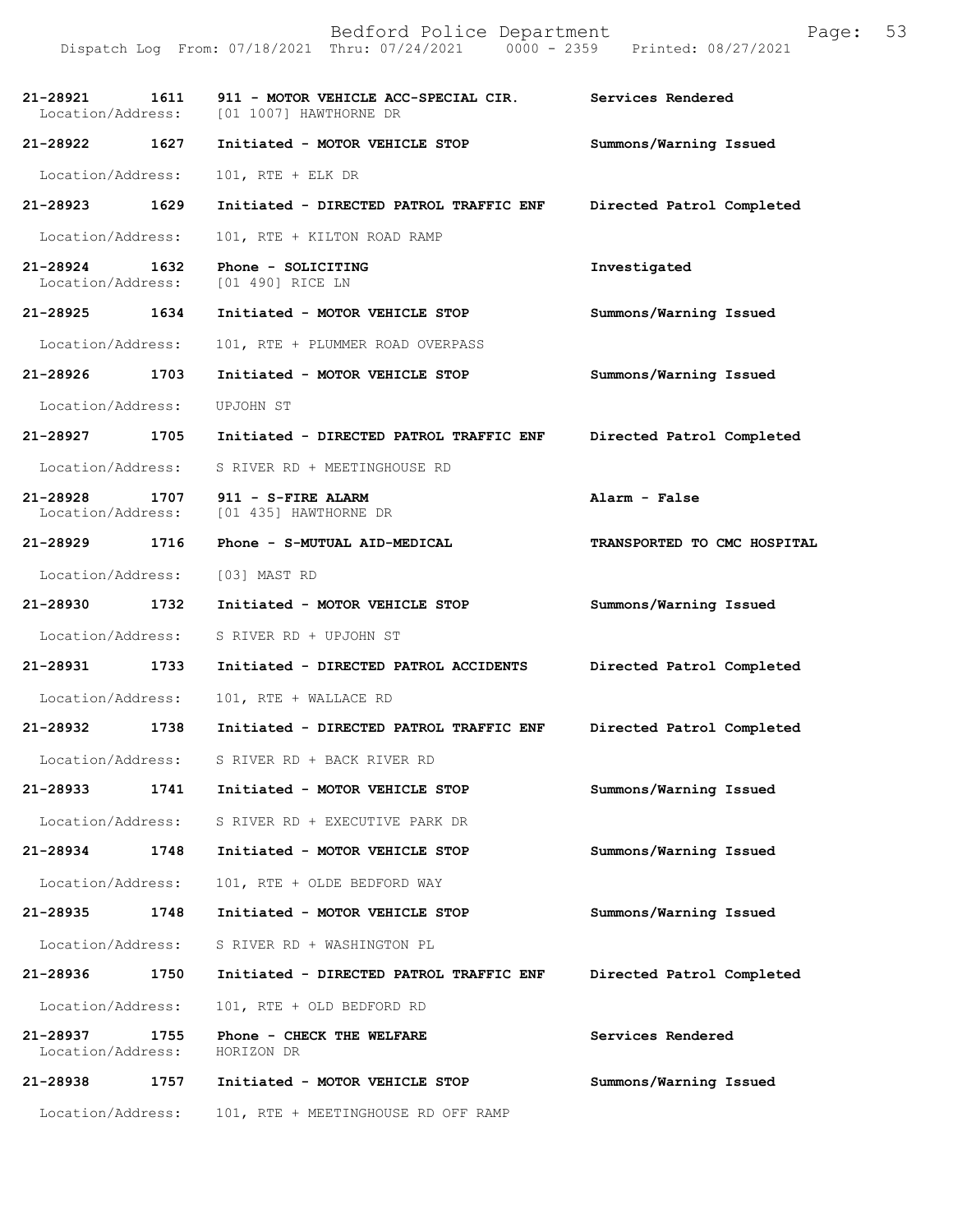Dispatch Log From: 07/18/2021 Thru: 07/24/2021 **21-28939 1807 Initiated - MOTOR VEHICLE STOP Summons/Warning Issued**  Location/Address: 101, RTE + WALLACE RD **21-28940 1808 911 - MOTOR VEHICLE COMPLAINT Investigated**  Location/Address: 101, RTE **21-28941 1825 Initiated - MOTOR VEHICLE STOP Summons/Warning Issued**  Location/Address: 101, RTE **21-28942 1841 Other - DOG COMPLAINT Investigated**  Location/Address: [01 1202] NASHUA RD Refer To Incident: 21-699-OF **21-28943 1909 Phone - S-FIRE ALARM Alarm - False**  [01 1050] DONALD ST **21-28944 1910 Phone - DISABLED MOTOR VEHICLE Taken/Refered to Other Agency** Location/Address: 101, RTE **21-28945 1916 Initiated - DIRECTED PATROL-CAR BREAK-INS Directed Patrol Completed**  Location/Address: HAWTHORNE DR + STATION RD **21-28946 1916 Phone - DOG COMPLAINT Investigated**  Location/Address: CARON RD<br>Refer To Incident: 21-700-OF Refer To Incident: **21-28947 1932 Initiated - DIRECTED PATROL-CAR BREAK-INS Directed Patrol Completed**  Location/Address: [01 1108] LEAVY DR **21-28948 1935 911 - S-OUTSIDE SMOKE/ILLEGAL BURN Services Rendered**  Location/Address: BARRINGTON DR **21-28949 1948 Initiated - DIRECTED PATROL-CAR BREAK-INS Directed Patrol Completed**  Location/Address: [01 1235] S RIVER RD **21-28950 1956 Phone - SUSP ACTIVITIES-IN PROGRESS Services Rendered**  Location/Address: [01 962] CARRIAGE LN **21-28951 2017 Initiated - DIRECTED PATROL-CAR BREAK-INS Directed Patrol Completed**  Location/Address: [01 1256] COOPER LN **21-28952 2049 Initiated - DIRECTED PATROL-CAR BREAK-INS Directed Patrol Completed**  Location/Address: DONALD ST + MERRY ST **21-28953 2051 Initiated - DIRECTED PATROL-CAR BREAK-INS Directed Patrol Completed**  Location/Address: 101, RTE + KAHLIKO LN **21-28954 2100 Initiated - MOTOR VEHICLE STOP Summons/Warning Issued**  Location/Address: MEETINGHOUSE RD + S RIVER RD **21-28955 2109 Initiated - BUILDING CHECK Building Checked/Secured**  Location/Address: [01 231] OLD BEDFORD RD **21-28956 2117 Initiated - BUILDING CHECK Building Checked/Secured**  Location/Address: [01 L653] OLD BEDFORD RD

**21-28957 2118 Initiated - DIRECTED PATROL-CAR BREAK-INS Directed Patrol Completed**